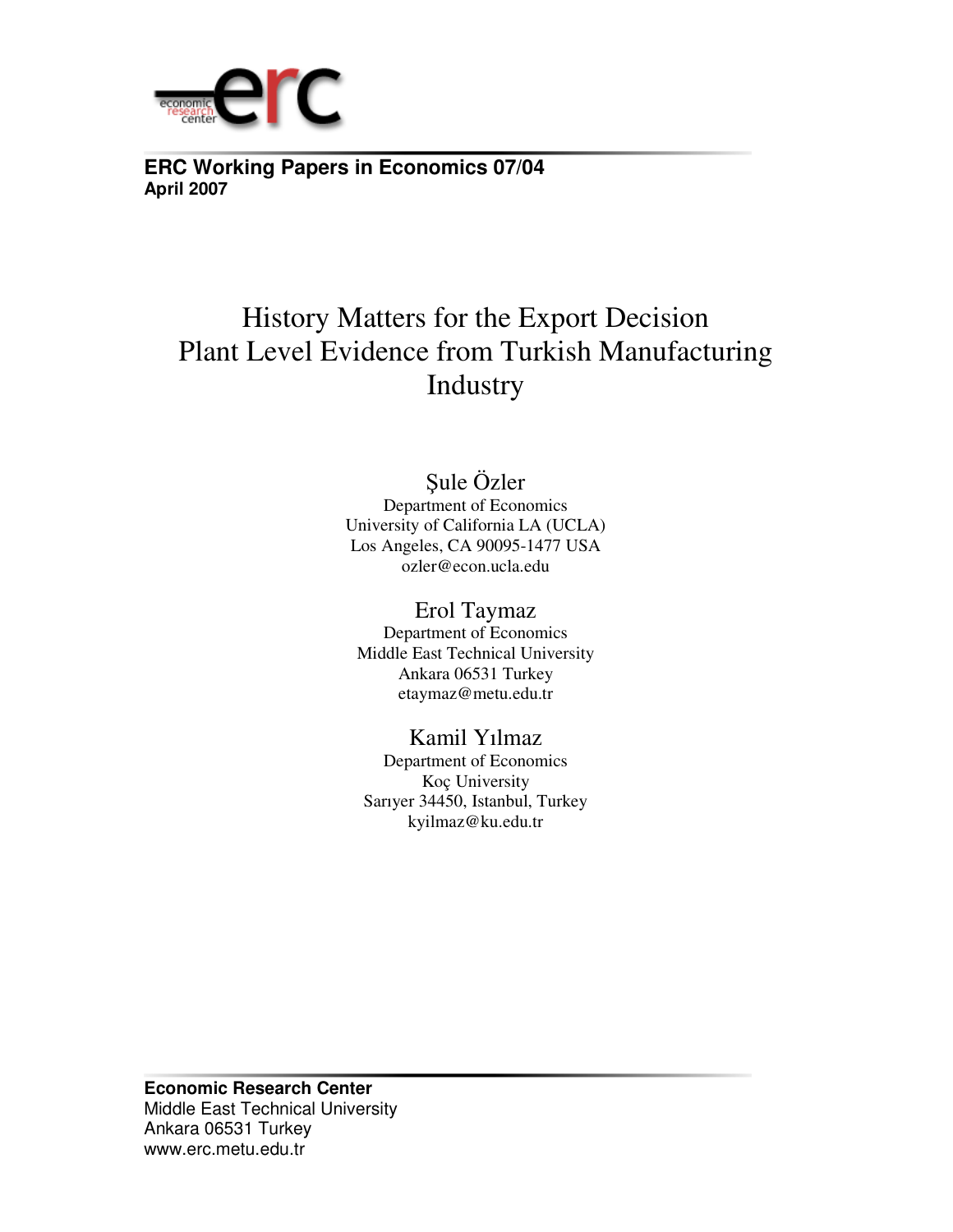# History Matters for the Export Decision

Plant Level Evidence from Turkish Manufacturing Industry<sup>∗</sup>

Sule Özler<sup>†</sup> UCLA Erol Taymaz ‡ METU

Kamil Yılmaz § Koç University

March 2007

#### Abstract

In a dynamic panel data framework, we investigate the factors influencing the export decision of the Turkish manufacturing plants over the 1990-2001 period. Our results support the presence of high sunk costs of entry to export markets, as well as the hypothesis that the full history of export participation matters for the current export decision. We further show that the effect of the past export experience on current export decision rapidly depreciates over time: Recent export market participation matters more than the participation further in the past. Finally, we show that while persistence in exporting helps lower the costs of re-entry today, there are diminishing returns to export experience. Our results are robust to plant characteristics (plant size, technology, composition of the employment), the spillovers from the presence of exporters in the same industry, as well as industry and year effects.

JEL Classification: F14, D21

Keywords: Export decision, productivity, sunk costs, plant characteristics

<sup>∗</sup> In this project we use the Turkish Statistical Institute's (TURKSTAT) Industrial Analysis Database. We thank many at TURKSTAT for their efforts in helping us to use the data set at TURKSTAT premises. Among those are the President Dr. Ömer Demir, Cem Eyerci, Selmin Altın, Ali Güneş and Kenan Orhan. We also thank the Economic Research Forum for Arab Countries, Iran and Turkey for providing financial support for this project.

<sup>†</sup>Sule Ozler, Economics Department, UCLA, Box 951477, Los Angeles, CA 90095-1477. ozler@econ.ucla.edu

<sup>‡</sup>Erol Taymaz, Department of Economics, METU, Ankara, 06531 Turkey. etaymaz@metu.edu.tr.

<sup>§</sup>Corresponding author: Kamil Yılmaz, Koç University, Rumelifeneri Yolu, Sarıyer 34450, Istanbul, Turkey. Tel:(90-212) 338 1458, Fax: (90-212) 338 1653, email: kyilmaz@ku.edu.tr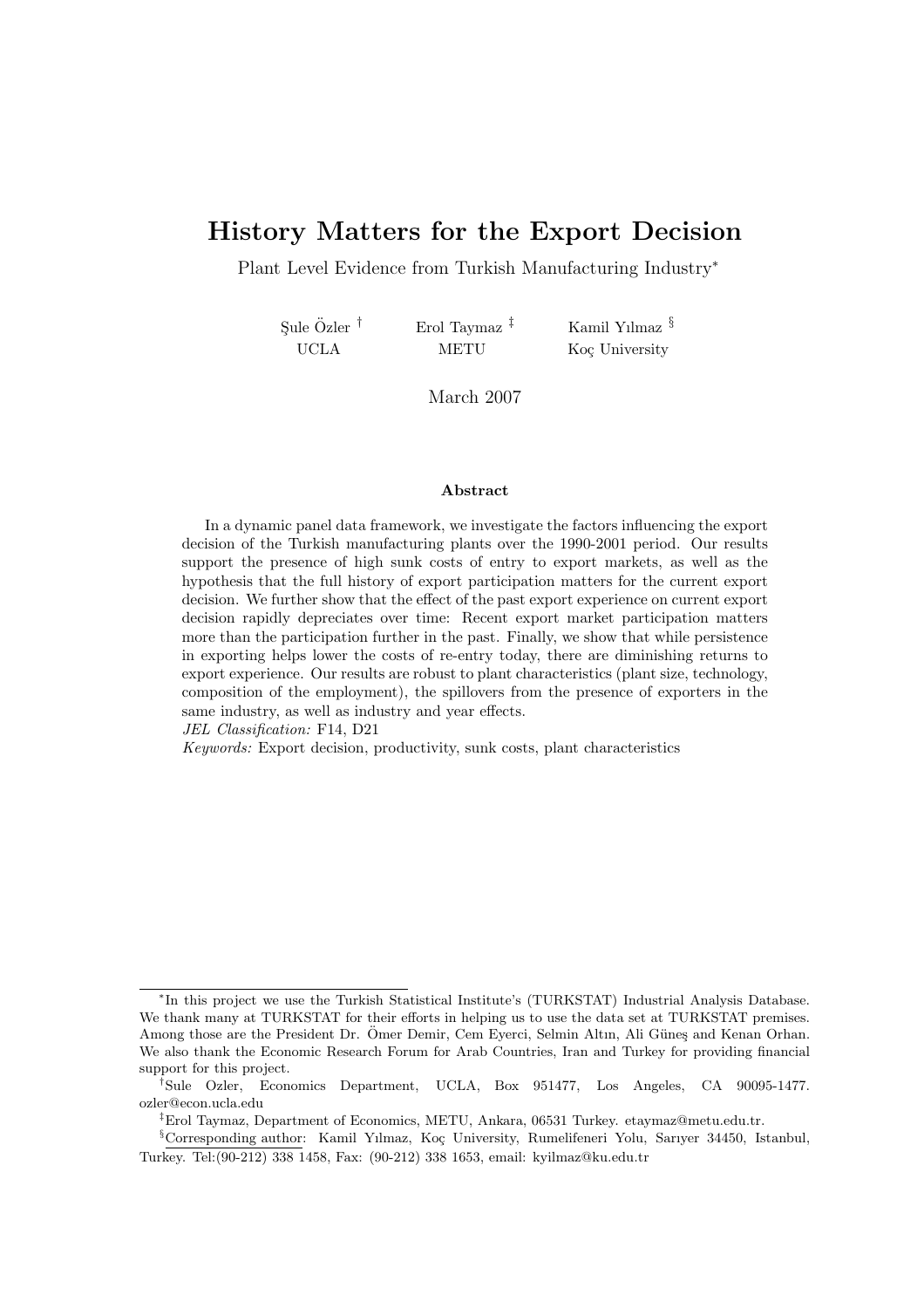#### 1 Introduction

Since the early-1990s, there has been a growing body of empirical research focusing on manufacturing sectors of industrial and developing countries, using plant-level data. One of the areas of investigation has been the differences in the behavior of exporting and non-exporting plants, and the transition dynamics to becoming an exporter. Given the importance attributed to export performance and the role of manufacturing sectors in the development process, it is not surprising that the topic has generated considerable interest among academics and policy makers alike.

There are several important findings in the empirical literature on export activity. The first finding concerns efficiency differences between exporting and non-exporting plants. In numerous studies using data from several different countries it is reported that exporting plants are more efficient than non-exporting plants (see Aw and Hwang (1995); Bernard and Jensen (1995); Chen and Tang (1987); Haddad (1993); Handoussa, Nishimizu, and Page (1986); Tybout and Westbrook (1995); Roberts, Sullivan, and Tybout (1995)). This finding, however, is not very informative for policy design since it does not address potential simultaneity between exporting and productivity. This concern led to a second set of studies.

Bernard and Jensen (1995) and Clerides, Lach and Tybout (1998) are first to analyze whether more productive firms become exporters (self-selection hypothesis) or exporting causes efficiency gains (learning-by-exporting hypothesis). The assertion in the learningby-exporting hypothesis is that exporters become more productive over time, because export markets are far more competitive than domestic markets (Van Biesebroeck (2005)). Pressure to increase productivity is also intensified as developing country exporters face competition from other labor-abundant developing countries (Mody and Yılmaz (2002)). However, there is only weak empirical support for the learning-by-exporting hypothesis. For example, while Delgado, Farinas and Ruano (2002)) suggest that learning effects from exporting are limited to younger exporters, Bernard and Jensen (1999) and Clerides, Lach and Tybout (1998) find only very weak evidence, if any, indicating that past history of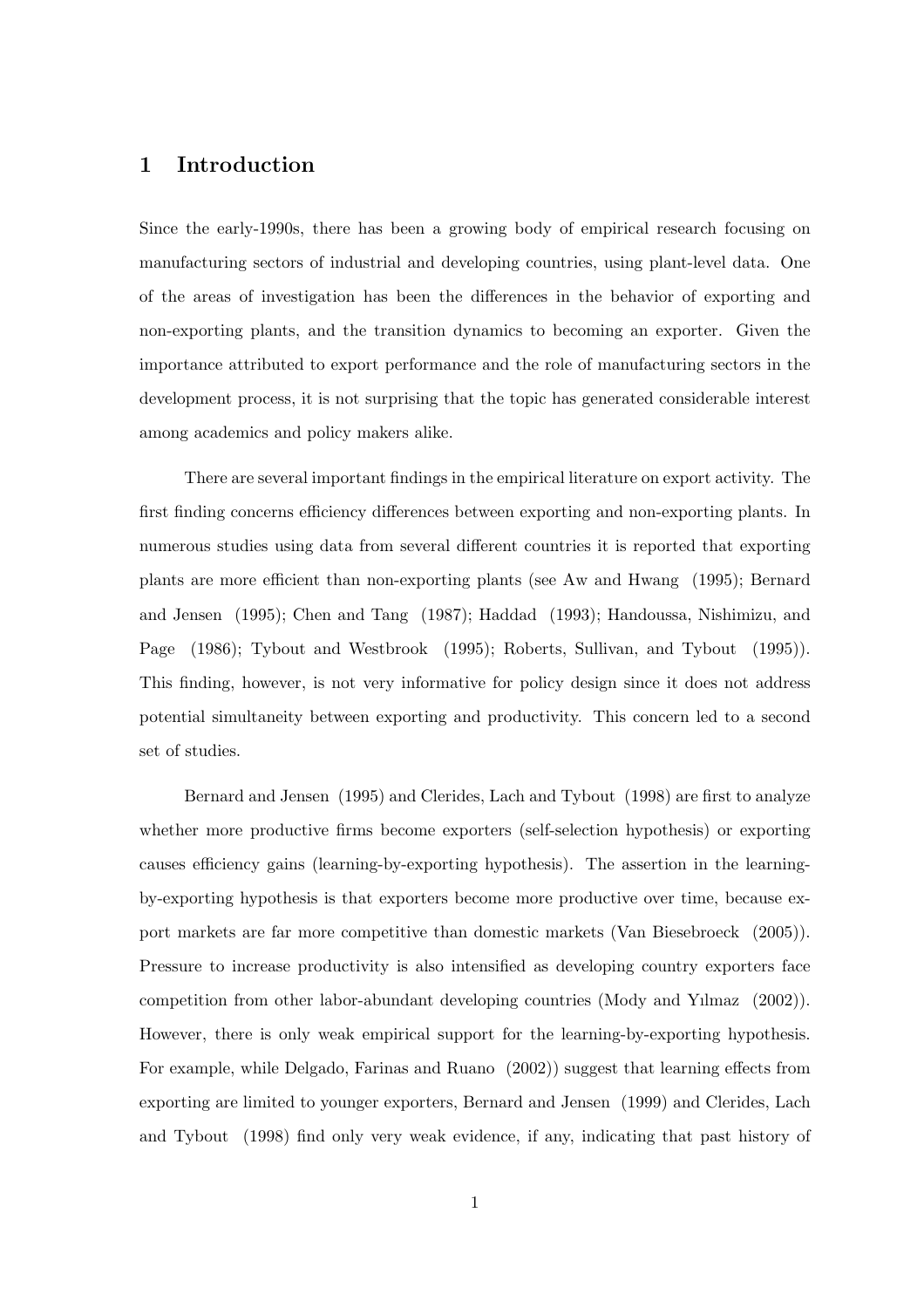exporting increases efficiency. The self-selection hypothesis, on the other hand, states that more productive firms self-select to enter the export market. Empirical results reported by Clerides, Lach and Tybout (1998), Bernard and Jensen (1999) and Greenaway and Kneller (2004) indicate that high plant efficiency increases the probability of becoming an exporter, supporting the self selection hypothesis.

The third set of findings in the literature concerns the presence of sunk costs of entry into the export markets. Indeed, in their specifications of the export participation decision Roberts and Tybout (1997) and Clerides, Lach and Tybout (1998) assume that there are sunk entry and exit costs in the export markets. These can be the costs of international marketing, establishing a distribution system, the cost of gathering information about the demand conditions in export markets, hiring employees with language skills, training employees for new markets, etc. Once these costs are incurred, they cannot be recovered. In other words, costs incurred during the entry to export markets are sunk costs. Empirical findings indicate that the size of the sunk cost can be considerably high. For example, Roberts and Tybout (1997) report that the previous year's export experience increases a plant's likelihood of exporting today by 60 percentage points.

While the empirical research has provided ample evidence for the role of plant heterogeneity in international trade, there are also attempts to develop theoretical models that are consistent with the empirical findings. Melitz (2003) develops a model of monopolistic competition with heterogeneous firms.<sup>1</sup> Relying on the interaction between productivity differences across firms and the fixed cost of exporting, Melitz (2003) shows that while high productivity firms become exporters, firms with lower productivity produce for the domestic market only, as they cannot generate profits in export markets to cover fixed cost of entry. Helpman, Melitz and Yeaple (2004) extended the Melitz model to include horizontal FDI as an option for the firm. Firms with even higher productivity levels can afford to pay for higher fixed cost of investment in another country, and serve the other country market with the production taken place in its subsidiary.

<sup>&</sup>lt;sup>1</sup> In another contribution, incorporating Bertrand competition into a Ricardian model of productivity differences across plants and countries, Bernard, Eaton, Jensen and Kortum (2003) establishes the links between plant productivity, size, and export participation to underlying plant-level heterogeneity in efficiency.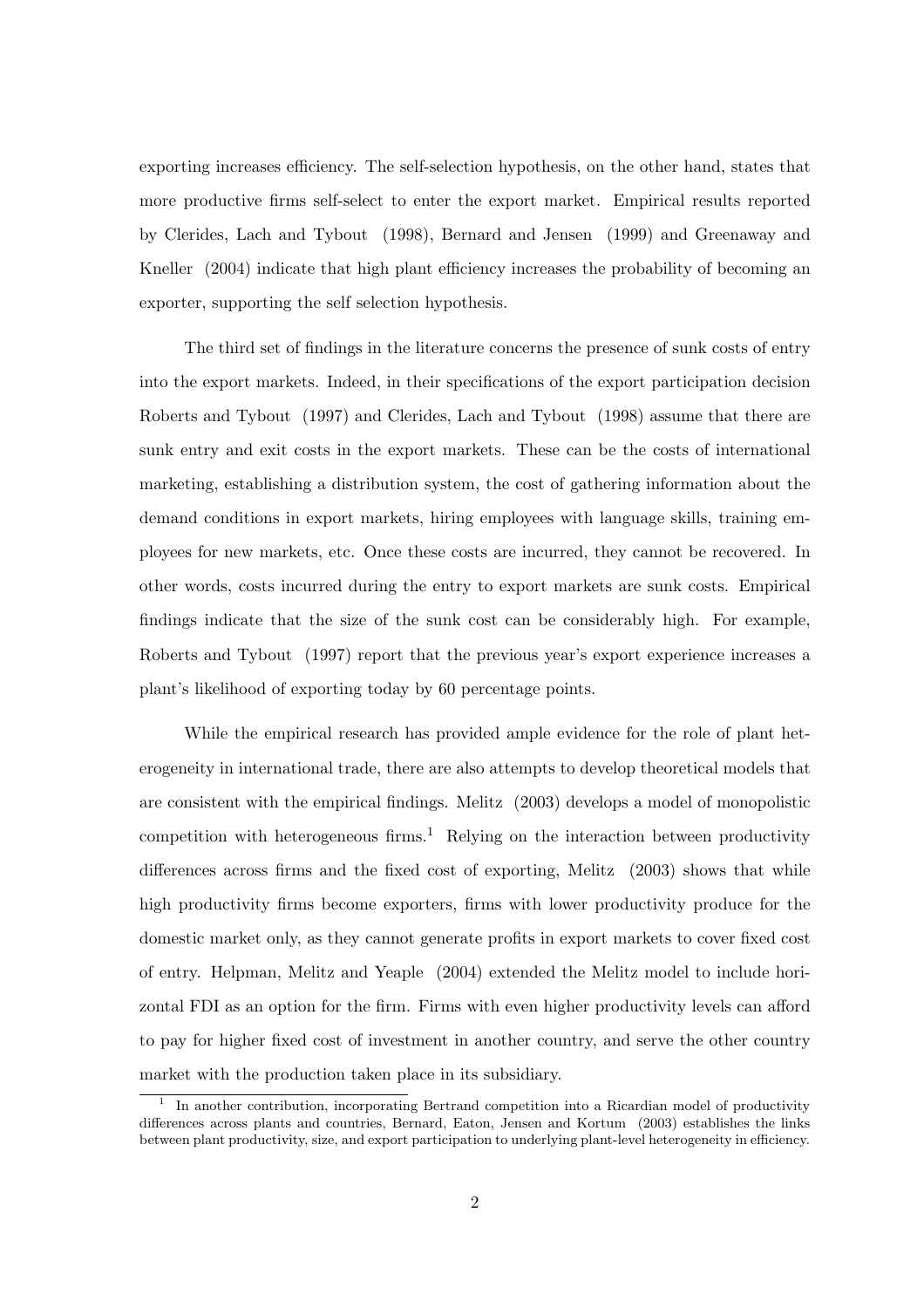In this paper, we investigate export market participation decisions of Turkish manufacturing plants for the period from 1990 to 2001. Our paper is not the first attempt to measure the effect of history on a firm's export market participation decision. Roberts and Tybout (1997) also controlled for initial conditions, using a method proposed by Heckman (1981). We use a simpler approach proposed by Wooldridge (2005) to control for initial conditions. By including the interaction of past export market participation indicators in the export decision equation, we are able to differentiate not only between exporting and non-exporting plants, but also between plants that have different export histories.

The results strongly support the presence of sunk costs in the entry (and re-entry) of Turkish manufacturing plants into the export markets. We show that the longer is the export market experience of a plant the lower would be the sunk costs of re-entry and hence the higher its likelihood of exporting relative to a plant that has no prior export experience. Besides providing more evidence for the presence of sunk new entry and re-entry costs, our contribution to the literature lies in our findings about two distinct characteristics of the export market experience. The first is the rapid depreciation of the past export market experience effect on sunk re-entry costs. Plants that have never exported before face very high levels of sunk costs when they enter the first time around. Plants that exported further in the past (at  $t - 3$  or  $t - 2$ ) and stopped exporting in the mean time also face sunk costs of re-entry, but their costs are lower relative to the new entrants. The recent export market experience (at  $t-1$ ) matters more for a plant's likelihood of export market participation than the export market experience further in the past (in our case, at  $t-2$  or at  $t-3$ ).

Second, we show that while persistence in exporting helps lower the costs of reentry today, there are diminishing returns to experience in export markets. The gains from exporting over the last two years in terms of the increase in the likelihood of exporting today are not greater than the product of the increase in the likelihood of exporting today due to exporting only at t-1 and the increase in the likelihood of exporting today due to exporting only at t-2. Our findings about the rapid depreciation of the past export experience and the diminishing returns to past export experience indicate strong support for a more general hypothesis: The full export history of a plant matters for its current export decision.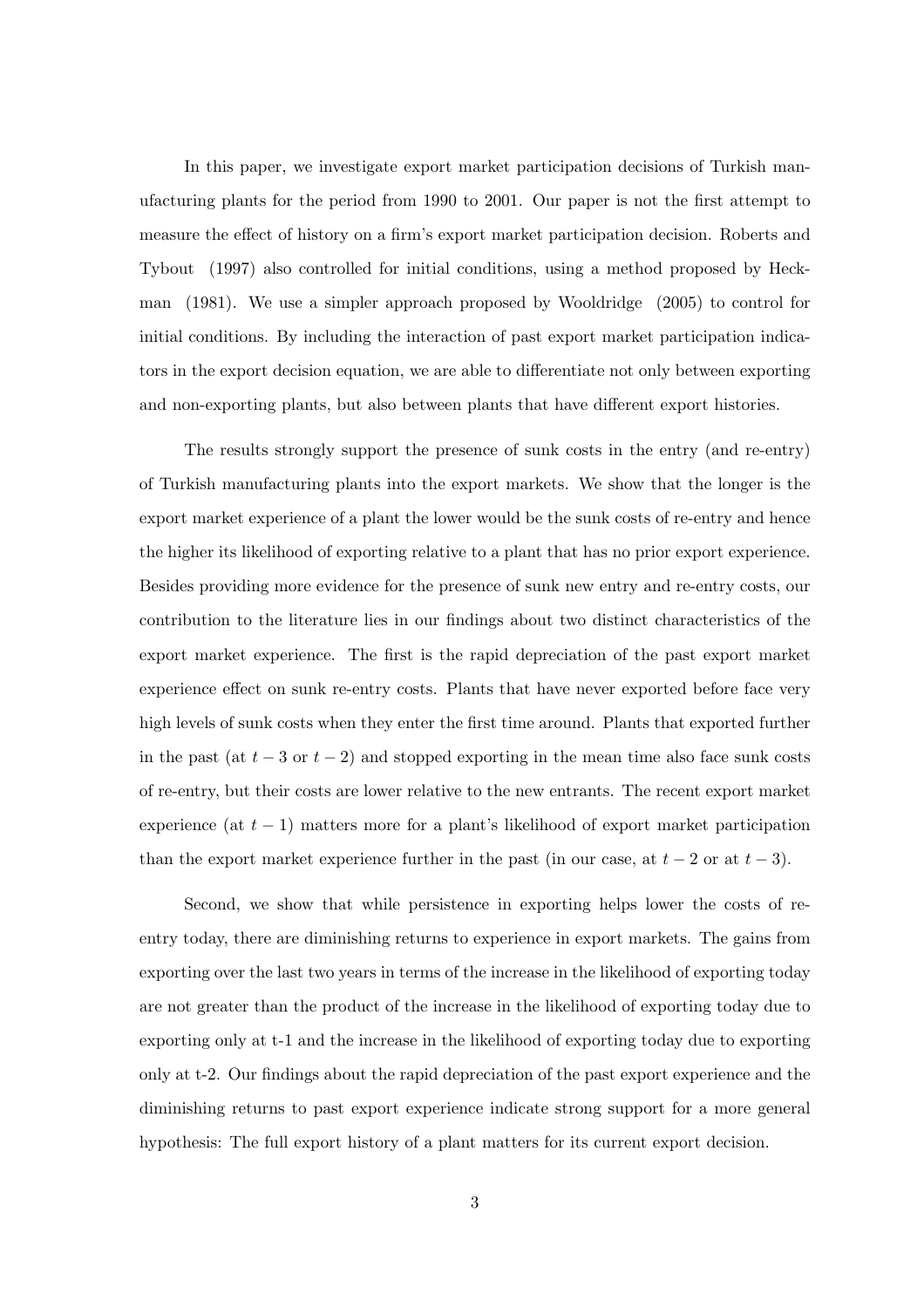Our results are robust to macroeconomic effects (for which we use year indicators as proxy), industry effect as well as the plant characteristics that are expected to have an influence on the export market participation decision. These plant characteristics are the size (as measured by employment), average wage rate, capital-labor ratio, share of imported machinery in the capital stock, the composition of labor force and export spillovers at the four-digit industry level.

The rest of the paper is organized as follows. In the next section, we briefly summarize Turkish export performance and policies to promote exports. In section 3 we present the data and the export decision model. In section 4 the empirical model and results are reported and discussed. Section 5 concludes the paper.

## 2 Export Performance of Turkey in the 1990s

In this section we provide background information about the export performance of Turkey during the period of our analysis, 1990-2001. Turkey pursued export promotion policies in the 1980s along with efforts to liberalize imports. As part of the export promotion policies the government implemented direct export subsidy, tax rebates and export credit schemes, simplified export procedures and maintained a competitive real exchange rate throughout the 1980s.

In the 1980s total export subsidies were quite high, reaching as high as 33.8% in 1989 (Aktan (1996)). The reliance on the export incentive schemes have been reduced over time in order to comply with the provisions of the GATT agreement in 1988, the WTO agreement of 1994 and the customs union agreement with the EU in 1996. Despite this downward trend in subsidies in the second half of 1980s, total subsidies through direct payments, export credits, duty and tax allowances had never fallen below 20% until 1994 (Uygur (1998)). While some of the major incentive schemes have been marginalized over time from 1996 to 2001, the subsidized export credits remained as the most significant scheme in implementation (Uygur (2000)).

Another important dimension of the export promotion policies was the competitive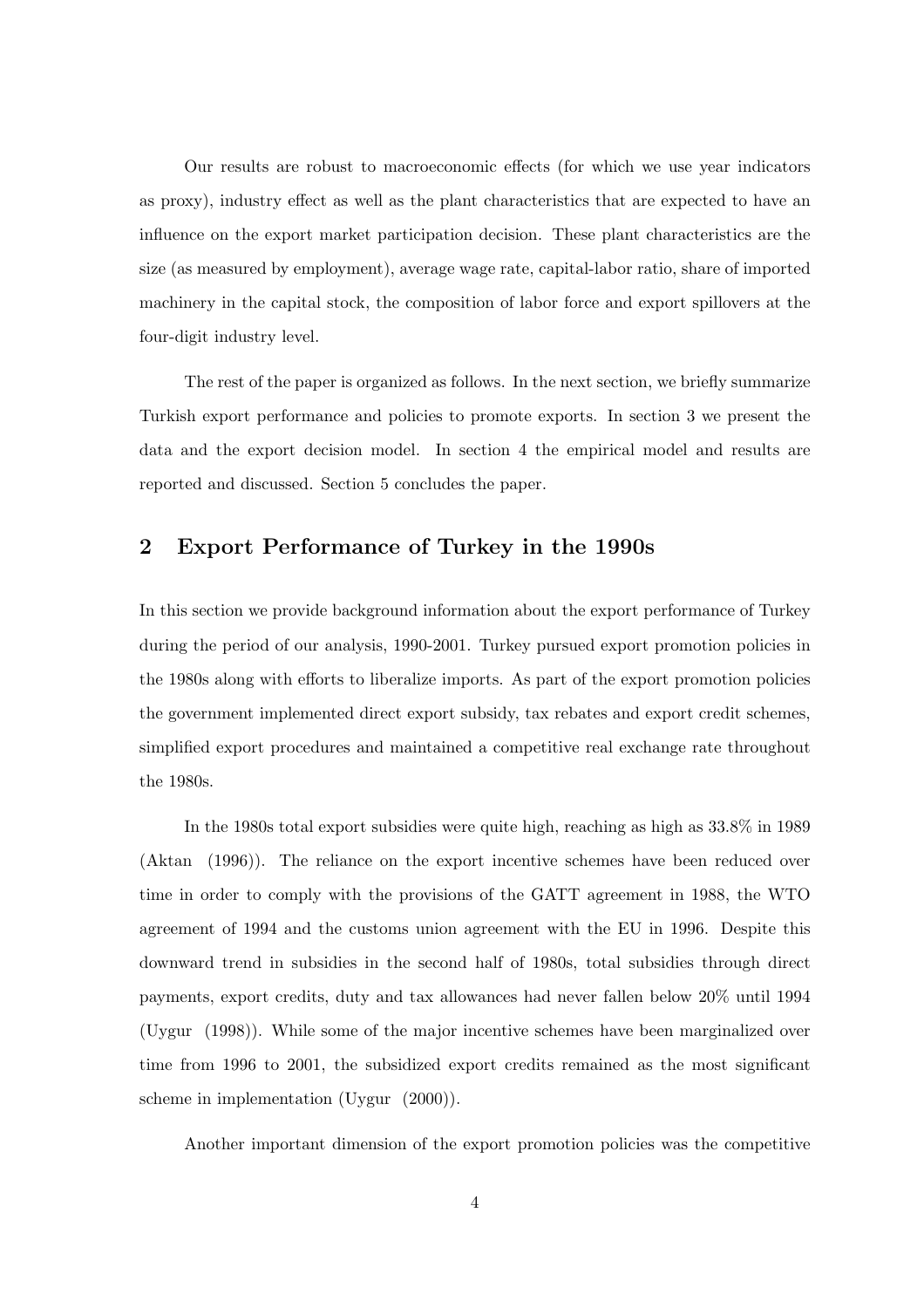| Variable                          | 1990  | 991   | 1992  | 1993  | 1994  | 1995  |
|-----------------------------------|-------|-------|-------|-------|-------|-------|
| Manufacturing Exports (bil. US\$) | 10.5  | 10.8  | 12.4  | 12.9  | 15.7  | 19.3  |
| Real Exchange Rate                | 121.5 | 126.5 | 124.4 | 132.1 | 100.0 | 108.5 |
| Number of exporters               | 1116  | 1202  | 1214  | 1354  | 1441  | 1585  |
| Proportion of exporters           | 0.219 | 0.244 | 0.219 | 0.237 | 0.260 | 0.265 |
|                                   | 1996  | 1997  | 1998  | 1999  | 2000  | 2001  |
| Manufacturing Exports (bil. US\$) | 20.5  | 23.3  | 24.1  | 24.0  | 25.5  | 28.8  |
| Real Exchange Rate                | 112.5 | 120.0 | 131.1 | 138.5 | 150.6 | 121.4 |
| Number of exporters               | 1336  | 1278  | 1667  | 1641  | 1686  | 1765  |
| Proportion of exporters           | 0.208 | 0.181 | 0.215 | 0.228 | 0.232 | 0.242 |

Table 1: Exports of the Turkish manufacturing Industry (1990-2001)

real exchange rate policy. Vigorously pursued in the first half of 1980s, the competitive exchange rate policy was gradually subdued due to the government's efforts to keep the inflation under control while facing a souring government budget deficit.

As a result of intense political competition government budget deficit increased rapidly in the late 1980s and early 1990s . With rather small and shallow financial markets, the government decided to open the capital account in 1989 in order to attract foreign portfolio investors and increase the funds available to finance public sector borrowing requirements. Following the capital account liberalization coupled with a managed exchange rate regime, Turkey attracted large sums of foreign capital inflows in the first half of 1990s.

As a result, starting from the late 1980s the Turkish economy went through boom and bust cycles. As part of these cycles, the country experienced periods of real exchange rate appreciation followed by sharp devaluations. The Turkish Lira appreciated by 26% in real terms from 1989 to 1993 (Table 1). Following this real appreciation period, TL depreciated sharply by 24% in 1994 due to the financial crisis that erupted at the end of January 1994. Another period of real appreciation started in 1995 and lasted until the 2001 economic crisis. From 1994 to 2000 TL appreciated by 50% in real terms, before depreciating by 19% in 2001 as a result of the worst economic crisis in the country's history (Table 1).

During this period, the behavior of the total exports is partly affected by the behavior of the real exchange rate. Export growth slowed down during the periods of real appreciation that lasted four to five years and jumped up immediately following the real depreciation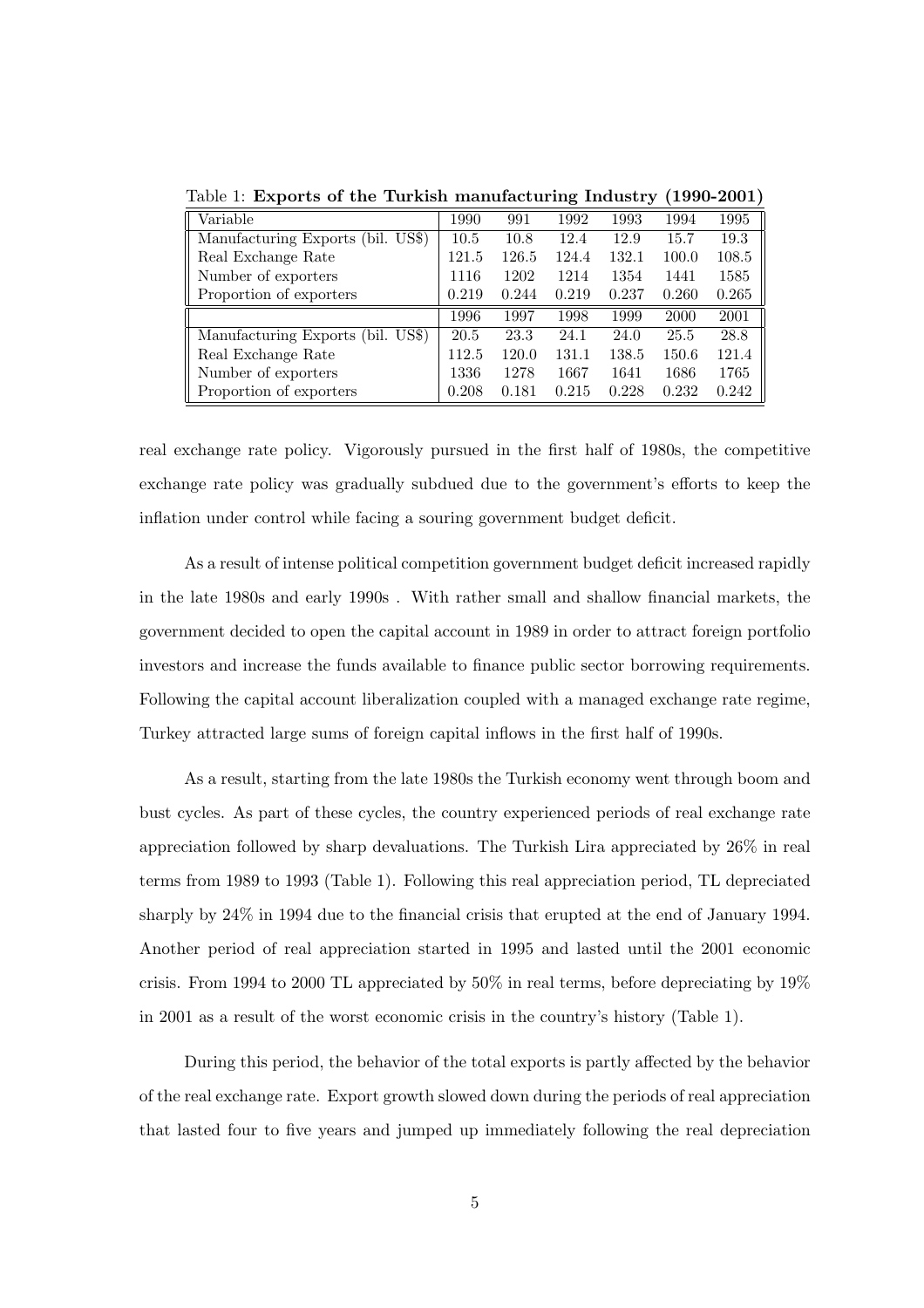that had taken place in a matter of months. As expected, the real appreciation of TL in the early 1990s had its toll on exports. Manufacturing exports increased from \$10.5 billion in 1990 to only \$12.9 billion in 1993. Following the devaluation of TL in 1994, exports increased to \$19.3 billion in 1995. Increasing slowly to \$23 billion in 1997 it stabilized around \$24-25 billion before increasing to \$28.8 billion in 2001 (see Table 1).

While the number of exporting plants increased over time from 1116 in 1990 to 1765 in 2001, their share in all manufacturing plants has not increased as much because of net entry by new plants. While only 22% of plants exported in 1990, the proportion of exporting plants increased to 26% and 26.5% in 1994 and 1995 during and immediately after the 1994 economic crisis. During the second half of 1990s the proportion of exporting plants declined to 18% in 1997, before increasing back to 24.2 % in 2001 (see Table 1).

A closer look at the Turkish export data reveals that not only the total exports increased, but there has been a significant change in the composition of Turkish exports (using 4-digit SITC categories) over time. Following the Customs Union with the EU in 1996, the intra-industry trade has increased substantially. Moreover, those products that had not accounted for significant export share have over time climbed up the ladder, perhaps produced by plants that had not hitherto exported. These observations about the changing composition of Turkish exports suggest that it is not only the incumbent exporters exporting the same goods over time.

# 3 Empirical Analysis

#### 3.1 Data

In this study we use a data set, collected by the Turkish Statistical Institute (TURKSTAT) for the Turkish manufacturing industry. TURKSTAT periodically conducts Census of Industry and Business Establishments (CIBE).<sup>2</sup> In addition, TURKSTAT conducts Annual Surveys of Manufacturing Industries (ASMI) at establishments with 10 or more employees.<sup>3</sup>

<sup>&</sup>lt;sup>2</sup> Since the formation of the Republic of Turkey in 1923, the CIBE has been conducted eight times (in 1927, 1950, 1963, 1970, 1980, 1985, 1992, and 2002).

<sup>&</sup>lt;sup>3</sup> TURKSTAT also collects data on establishments with less than 10 employees. However, up to 1992 data on these establishments were collected only during CIBE years. Since then TURKSTAT has collected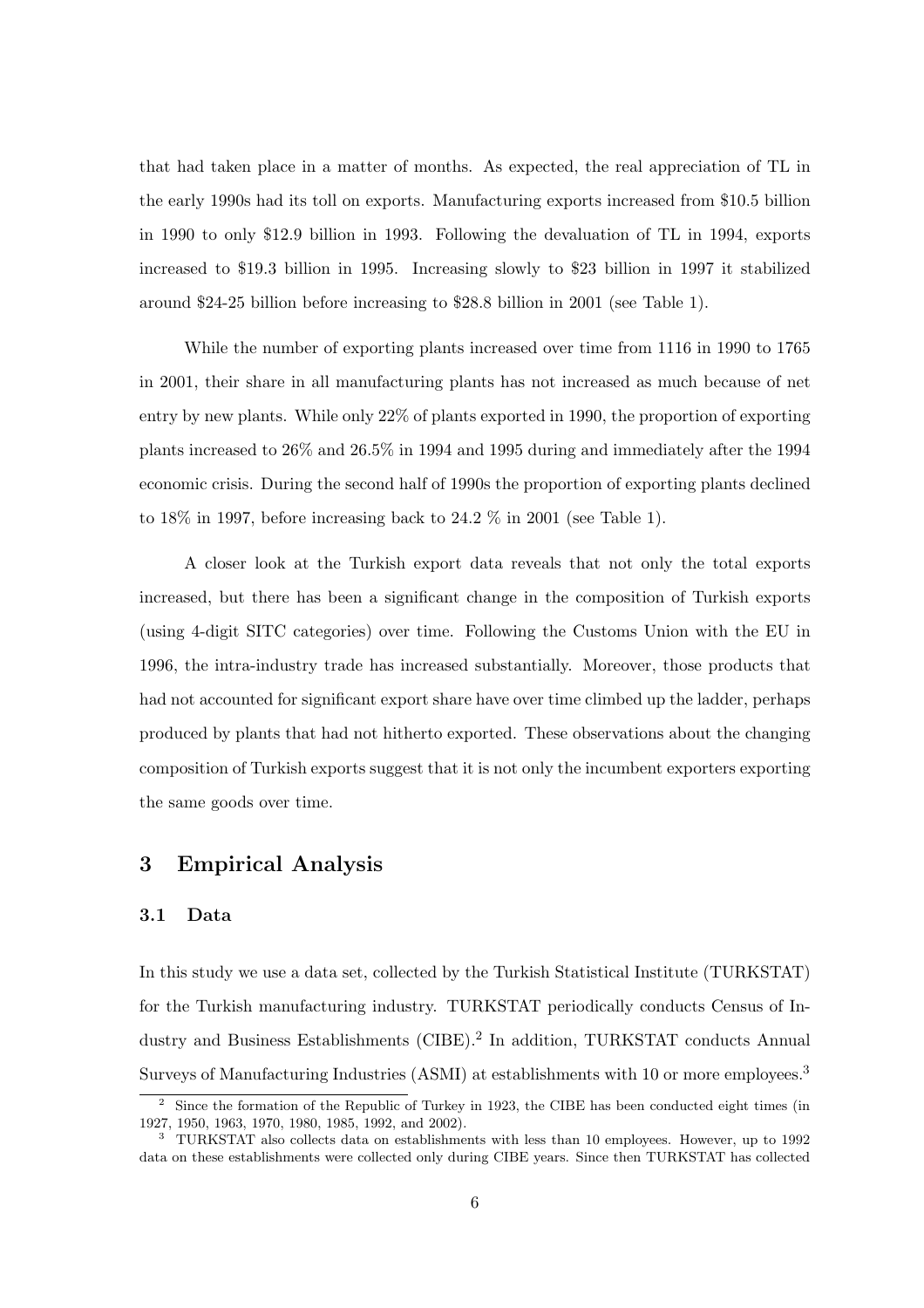The set of addresses used during ASMI are those obtained during CIBE years. In addition, every non-census year, addresses of newly opened private establishments with 10 or more employees are obtained from the Chamber of Industry.<sup>4</sup> For this study we use a sample that matches plants from CIBE and ASMI for the 1990-2001 period, for which export statistics was collected by TURKSTAT surveys. Unfortunately, not all the key variables needed for this study (such as the export status) have been collected for establishments with 10-24 employees.<sup>5</sup> Thus our sample consists of plants with 25 or more employees. Finally, we limit the sample to only private establishments. In the resulting sample we have 68,473 plant years for 12,931 plants in 28 three-digit SIC industries for the period 1990-2001. <sup>6</sup>

The data includes values of sales, number of employees, wage payments, values of material inputs, electricity, fuels and investment. In 1990, TURKSTAT started to collect information on exports of the plant and purchase of imported investment goods as well as domestic ones. Aside from these, information on various plant characteristics, such as R&D investment, purchase of licensed foreign technology, are being collected since 1990.

#### 3.2 Exporters and Non-Exporters

We present average annual entry rates into export markets for the whole manufacturing and eight 2-digit ISIC sectors in Table 2. The entry rates are also calculated for four size groups to check the impact of plant size on export decision. Looking at the first column and the first row of the table we observe that 79.2 % of plants that exported in the past two years continue to export, which implies that almost one-fifth of those plants exit from the export markets. The entry rate declines to 61.4% if the plant exported last year but not exported a year earlier  $(E_{t-1} = 1, E_{t-2} = 0)$ . Export experience two years ago  $(E_{t-1} = 0, E_{t-2} = 1)$ has a much weaker impact on export participation decision (the entry rate is only 28.6  $%$ 

annual data for a sample of establishments with less than 10 employees.

<sup>4</sup> Thus plant entry can be observed in every year of the sample. Though not reported here, in the CIBE years we observe a larger number of new plants, and a higher fraction of smaller plants. Both of these observations reflect the concerted effort by TURKSTAT to include all establishments in the CIBE years.

<sup>5</sup> Prior to 1992, 10-24 and 25+ size groups were administered different survey forms.

<sup>&</sup>lt;sup>6</sup> In this study, by using plant-level data we implicitly assume the plant to be the decision making unit with respect to exporting. Obviously this assumption does not hold in the case of multi-plant firms. However, given the fact that an overwhelming majority of Turkish manufacturing firms are single-plant firms, any bias that might arise due to the use of plant-level data would be negligible. For that reason, throughout the paper we use the terms "establishment" and "plant" interchangeably.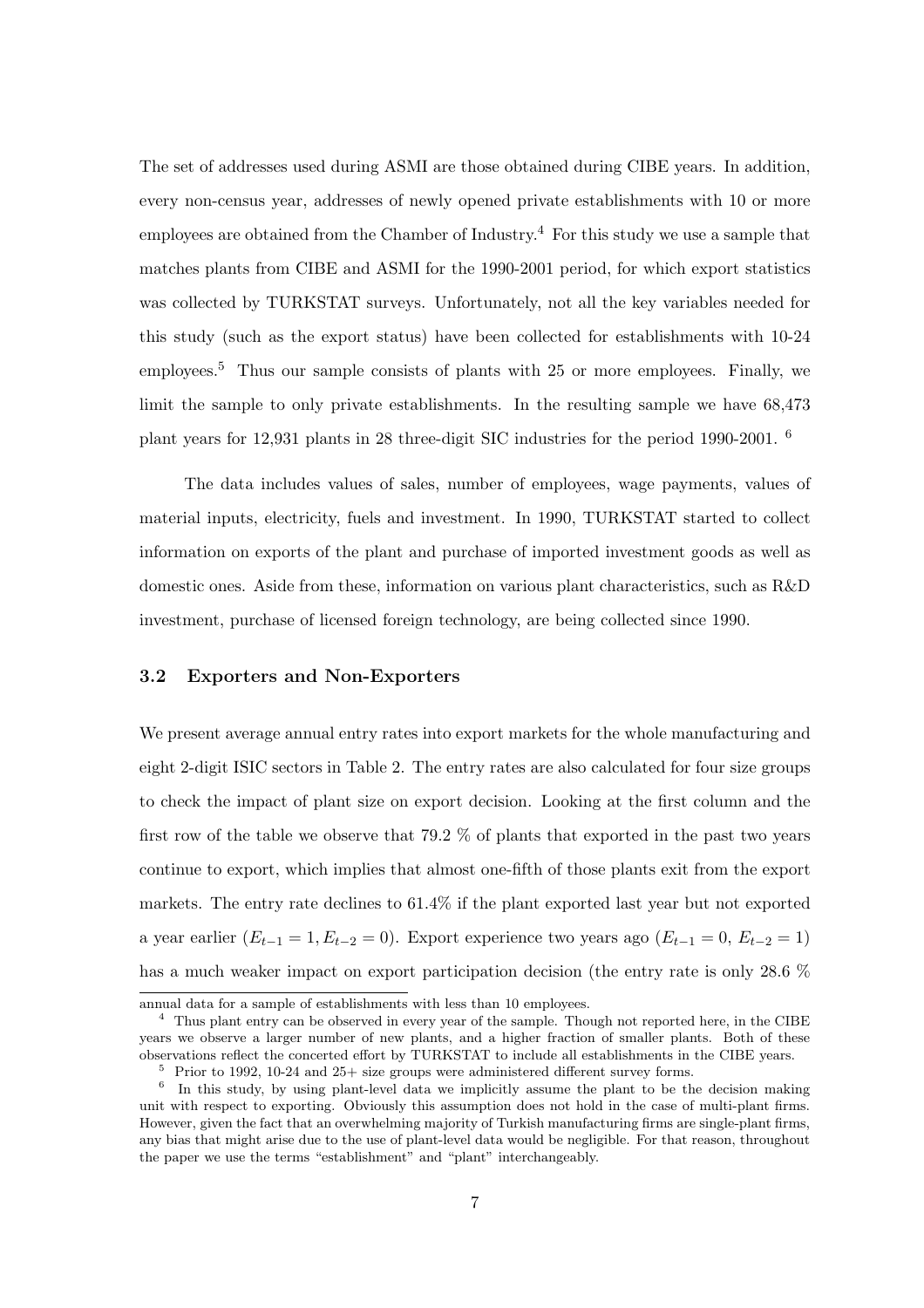|          |                     | All        |           |             |          |       |             |              |          |        |
|----------|---------------------|------------|-----------|-------------|----------|-------|-------------|--------------|----------|--------|
|          | $E_{t-1}$ $E_{t-2}$ | Plants     | ISIC 31   | 32          | 33       | 34    | 35          | 36           | 37       | 38     |
|          |                     | 79.2       | 80.3      | 76.9        | 67.7     | 74.4  | 81.7        | 80.8         | 81.9     | 81.3   |
|          | $\Omega$            | 61.4       | 60.8      | 60.3        | 56.9     | 59.3  | 66.0        | 61.1         | 58.1     | 63.1   |
| $\theta$ |                     | 28.6       | 30.5      | 28.1        | 18.8     | 20.7  | 32.6        | 34.5         | 31.0     | 27.5   |
| $\theta$ | $\left($            | 7.7        | 5.8       | 10.0        | 6.3      | 6.4   | 8.6         | 2.8          | 8.0      | 8.3    |
|          | Observations        | 49,015     | 6,685     | 15,869      | 1,540    | 1,838 | 4,849       | 4,414        | 2,030    | 11,790 |
|          |                     | Size $1^a$ | Size 2    | Size 3      | Size 4   |       | Size $1\&2$ | Size $3\&4)$ |          |        |
|          | $E_{t-1}$ $E_{t-2}$ | $(25-49)$  | $(50-99)$ | $(100-249)$ | $(250+)$ |       | $(25-99)$   |              | $(100+)$ |        |
|          |                     | 73.2       | 77.3      | 80.1        | 83.3     |       | 75.6        |              | 81.7     |        |
|          | $\Omega$            | 53.6       | 60.7      | 63.6        | 71.7     |       | 57.3        |              | 66.7     |        |
| 0        |                     | 21.2       | 27.6      | 30.9        | 36.6     |       | 24.6        |              | 33.2     |        |
| $\theta$ | $\Omega$            | 4.9        | 8.2       | 11.6        | 15.6     | 6.1   |             |              | 12.7     |        |
|          | Observations        | 19,117     | 13,461    | 10,176      | 6,261    |       | 32,578      |              | 16,437   |        |

Table 2: Empirical probability of exporting given the export status (E) in the past two years (%)

<sup>a</sup>Size groups are determined by the average employment throughout 1990-2001.

for those plants), but plants with no export experience at all in the last two years has a very low probability (7.7%) to participate in export markets.

There seems to be a high degree of persistence in export status. Another way of measuring the degree of persistence is to compare the ratio between the exporting and nonexporting plants' likelihood to export in the subsequent year. For example, on average, while only 9.5 % of non-exporting plants in a given year  $(E_{t-1} = 0)$  export in a subsequent year, this ratio is 74.3 % among the exporting plants  $(E_{t-1} = 1)$ , indicating that exporters are 7.8 times more likely to export in the subsequent year than a currently non-exporting plant.<sup>7</sup> A likelihood ratio of 7.8 is a clear indication of persistence in exporting behavior.

A comparison of the export entry-exit patterns for Turkey with that of Columbia reported in Roberts and Tybout (1997) reveals that a change in status to become an exporter is easier in Turkey. Whereas an average of 3.3% of Colombian non-exporters become exporters in the subsequent year over the period from 1982 to 1989, in Turkey this rate is 9.5% for the manufacturing sector as a whole. Turkey differs from Colombia also in terms of the ease with which to exit the export market. Approximately 25.7% of all

<sup>7</sup> The numbers referred in this sentence applicable when the export status in the previous year is considered only. They are not presented in Table 2.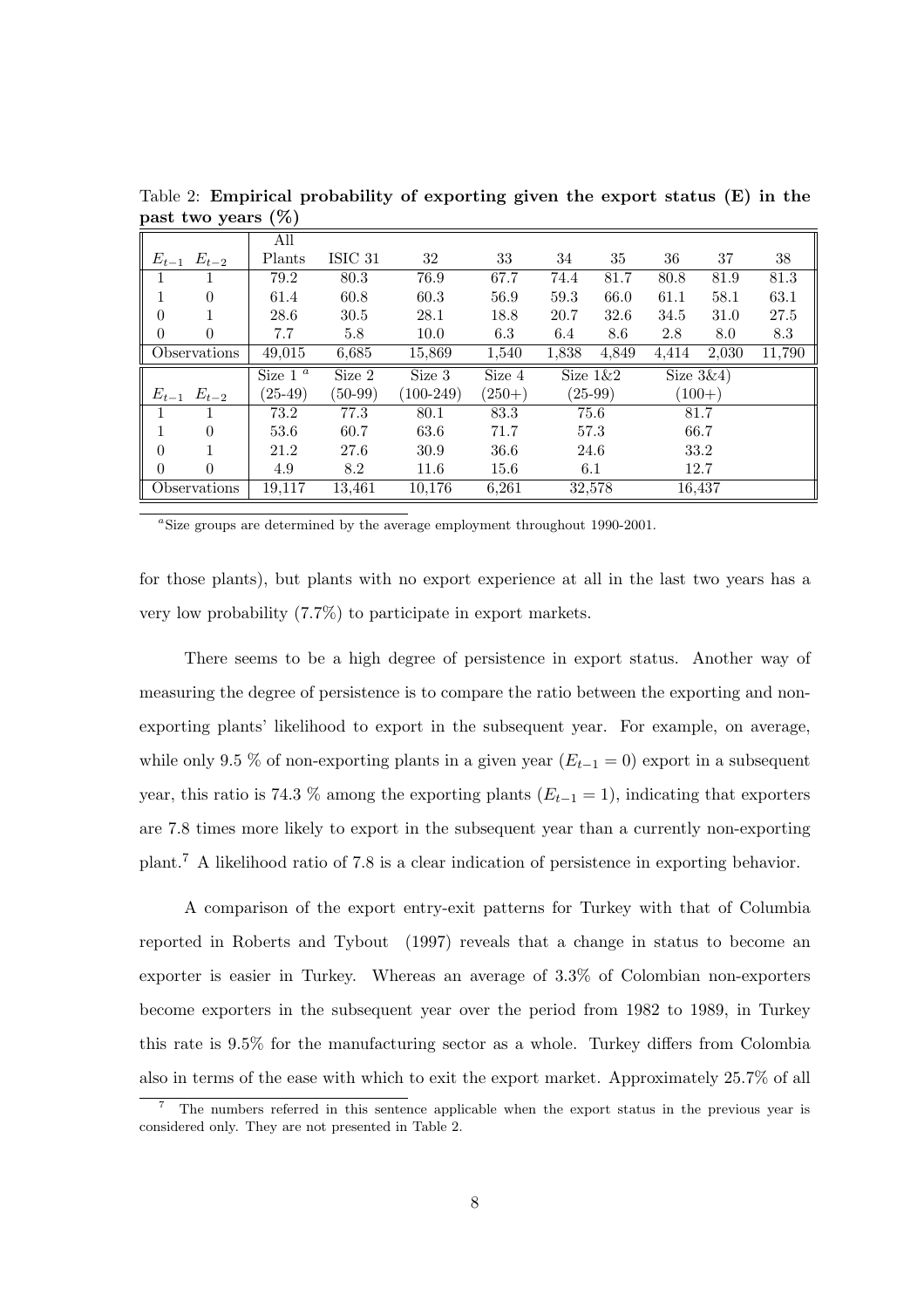manufacturing plants that exported in a given year exit the export market in the consecutive year. This ratio is twice as high as the one for Colombia which is only 12.8%.

In order to emphasize the role of sector and plant characteristics in determining the likelihood of becoming an exporter, we calculated export status transition probabilities for ISIC (Revision 2) 2-digit industries and four size groups based on plants' average employment levels throughout the period. There are significant inter-sectoral differences in export market entry and exit rates. For example, a textile plant (ISIC 32) that has no export experience in the previous two years is almost four times more likely to export in the current year than a plant operating in non-metallic mineral products industry (ISIC 36). On the other hand, export status seems to be less persistent in the textile industry which has the highest share of exporting plants (33.2 %, see Table A.1 in the Appendix).

The period averages of transition probabilities for each size group are also presented in Table 2. As we move from small to large plants (from size-based group 1 towards group 4 in Table 2), the probability of exporting increases, irrespective of the past export experience of the plant. However, it is more interesting to observe that the ratio of former exporters' and non-exporters' likelihood of exporting in the current year is also decreasing with size. While a former exporter  $(E_{t-1} = 1, E_{t-2} = 0 \text{ or } 1)$  in group 1 (25-49 employees) is 11.5 times more likely to export this year relative to a plant that did not export in the previous year, this ratio drops to 4.0 in the largest size-group (250+ employees). The drop in the likelihood ratio with size shows that large plants have the resources, the scale and scope of operations to overcome high sunk cost barriers to export markets.

Instead of calculating the transition probability matrices for all categories determined on the basis of some other plant characteristics, we now turn to the investigation of the export participation decision in a multivariate setting.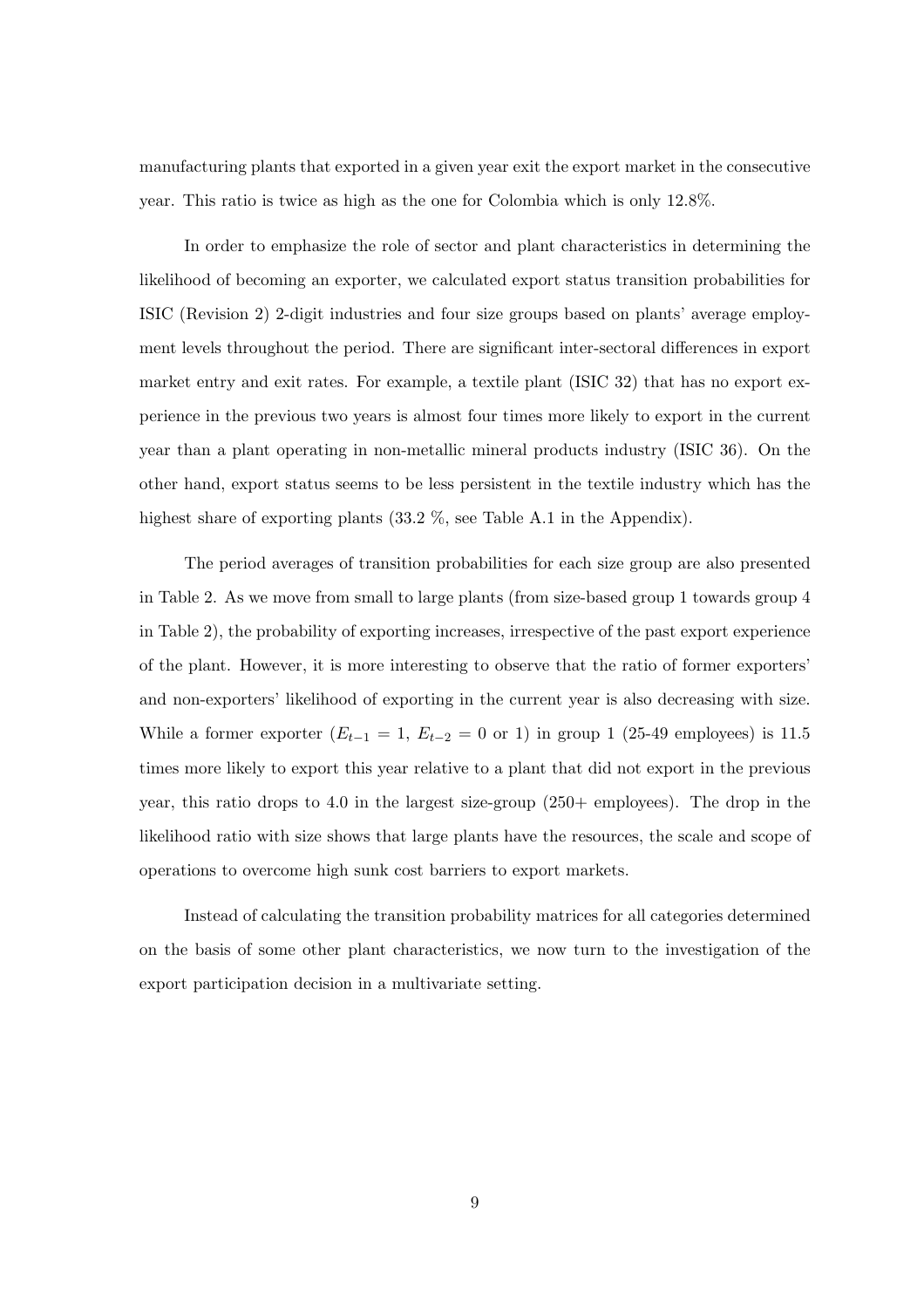#### 3.3 Export Decision and Export History

The empirical analysis is based on a dynamic model of export market participation decision commonly used in the literature.<sup>8</sup> Here we briefly summarize the framework for empirical analysis. Assuming that a plant can always produce the profit maximizing level of output, its profit maximization problem is transformed into a decision to export or not. The plant's export decision today influences future exports and therefore future profits. It will choose to export today if the sum of current and expected future revenues from exporting exceeds the costs of entry today and possible future exit. Under these assumptions, export participation decision takes the following form:

$$
E_{it} = \begin{cases} 1 & \text{if } \pi_{it}^* - F_{it}(1 - \frac{1}{2} \sum_j \sum_{k \ge j} \gamma_{jk} E_{i,t-j} E_{i,t-k}) \ge 0\\ 0 & \text{otherwise} \end{cases}
$$
(1)

where  $E_{it}$  is a binary variable that denotes whether or not the  $i^{th}$  plant is exporting in period t,  $\pi_{it}^*$  is the expected gross profit increment (not adjusted for the sunk costs of export market entry) that will accrue to plant i if it were to export in period  $t$ ,  $F_{it}$  is the sunk cost of entry/re-entry into export market, and  $\gamma_{jj}$  is the proportion of the non-recurring part of the entry cost at time  $t - j$ .<sup>9</sup> Thus, if a firm had already exported at time  $t - j$ , but not in any other time, sunk costs of exporting it incurs at time t will be  $\gamma_i$  percent less compared to a plant that had not exported at  $t-j$ . Interaction terms  $(\gamma_{jk}, j \neq k)$  are used to capture non-additive effects. Given that the maximum number of observations in our data set is 11, we also consider the case with a maximum of 3 lags for each plant. Equation 1 implies that plant i exports at t if profits from exporting net of (re-) entry costs is non-negative.

Our formulation of the export market participation decision in equation (1) expands Roberts and Tybout (1997) approach to the analysis of sunk costs of entry in export markets. By including the interaction terms in equation (1), we are able to differentiate not only between exporting and non-exporting plants in the previous year or the year before, but also between plants that have different export market participation records.

There are several reasons to expect the full history of a plant's export market partic-

<sup>8</sup> For a more detailed treatment of the model see Roberts and Tybout (1997) and Bernard and Jensen (2004).

<sup>&</sup>lt;sup>9</sup> In order to simplify the notation, from here on we write  $\gamma_i$  instead of  $\gamma_{ij}$ .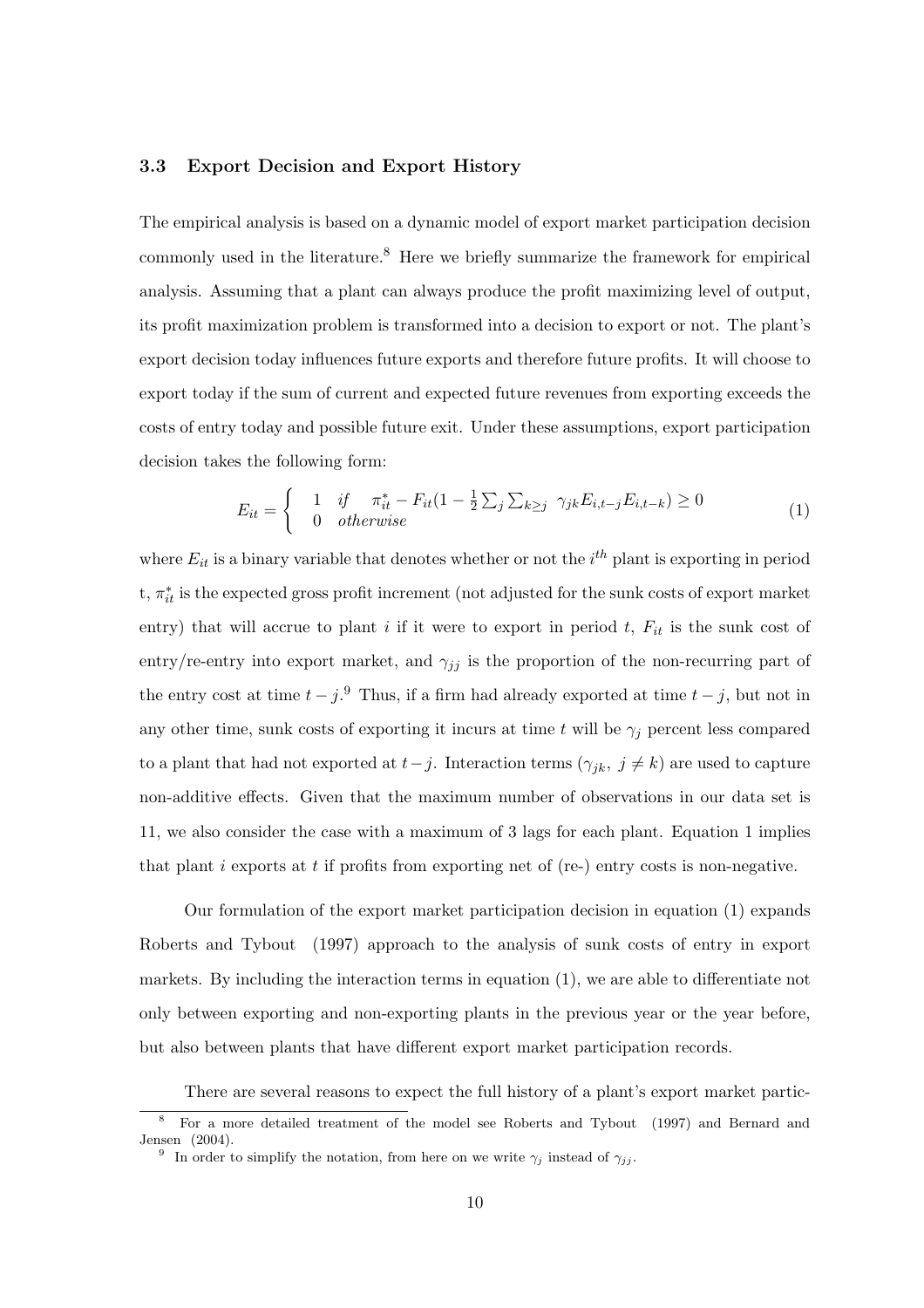ipation to matter for the current export decision. Cost savings due to past export market participation may well be generated through several different channels. Among these we can count productivity improvements driven by intense international competition, the establishment of long-term buyer-supplier relationships, existing and past exporters' preferential access to government-subsidized inputs and credit towards future exports, and increased familiarity with and reputation in export markets.<sup>10</sup> It is the common practice of governments all around the world to use information about the past export performance of the plants in the allocation of quotas, licenses to import inputs with duty drawbacks, export credits, and export marketing subsidies.<sup>11</sup> In many cases the past experience means more than just exporting in the preceding year.

If all the costs (and benefits) of entering an export market are one-time sunk costs, then  $\gamma_i$  will be equal to 1 for the first year it exports. In such a case, the information on any prior export status would be sufficient to estimate the cost of entry at time t. For example, if the firm exported at time  $t-1$ , its export status at time  $t-2$  will not provide any additional information. However, as our discussion in the preceding paragraph shows, some of the costs (and benefits) of entry into export markets are recurring, possibly with a declining impact over time, i.e.,  $1 > \gamma_1 > \gamma_2 > 0$  and  $1 > \gamma_1 + \gamma_2$ .

At the beginning of period  $t$  the plant manager observes all available information and makes necessary calculations. Based on the level of expected net profits, s/he decides whether to export or not. As researchers we do not observe the incremental profits from exporting. Instead we observe the outcome of the manager's participation decision:  $E_{i,t}$ .

 $10$  "Most foreign buyers prefer to give orders to firms that already have considerable export experience and require little instruction and assistance. This is one reason success is cumulative" (Thomas and Nash (1991), p. 128).

 $11$  Selective government support to exporting firms is a policy choice that has been observed in many countries. As part of export-oriented growth strategy, since late 1950s the Taiwanese government granted credit lines to firms based on their past export performance and future plans (Aberbach, Dollar, Sokoloff (1994)). Korean government still provides small business export credit "to small & medium size companies that manufacture exporting goods or supply materials needed by their primary exporters on the basis of past export performance." The most important eligibility criterion for the South African government's Export Marketing Assistance (EMA) program is the firm's past export performance. Indian government is more explicit about what is meant by the past export performance: "Exporters having past export performance in the preceding three licensing years may also apply for Advance Licence and Advance Intermediate Licence.... An Advance Intermediate Licence (AIL) is granted to a manufacturer-exporter for the import of inputs required in the manufacture of goods to be supplied to the ultimate exporter holding an Advance Licence/Special Import Licence." Export Import Policy 1997-2002 http://www.ieo.org/ex007.html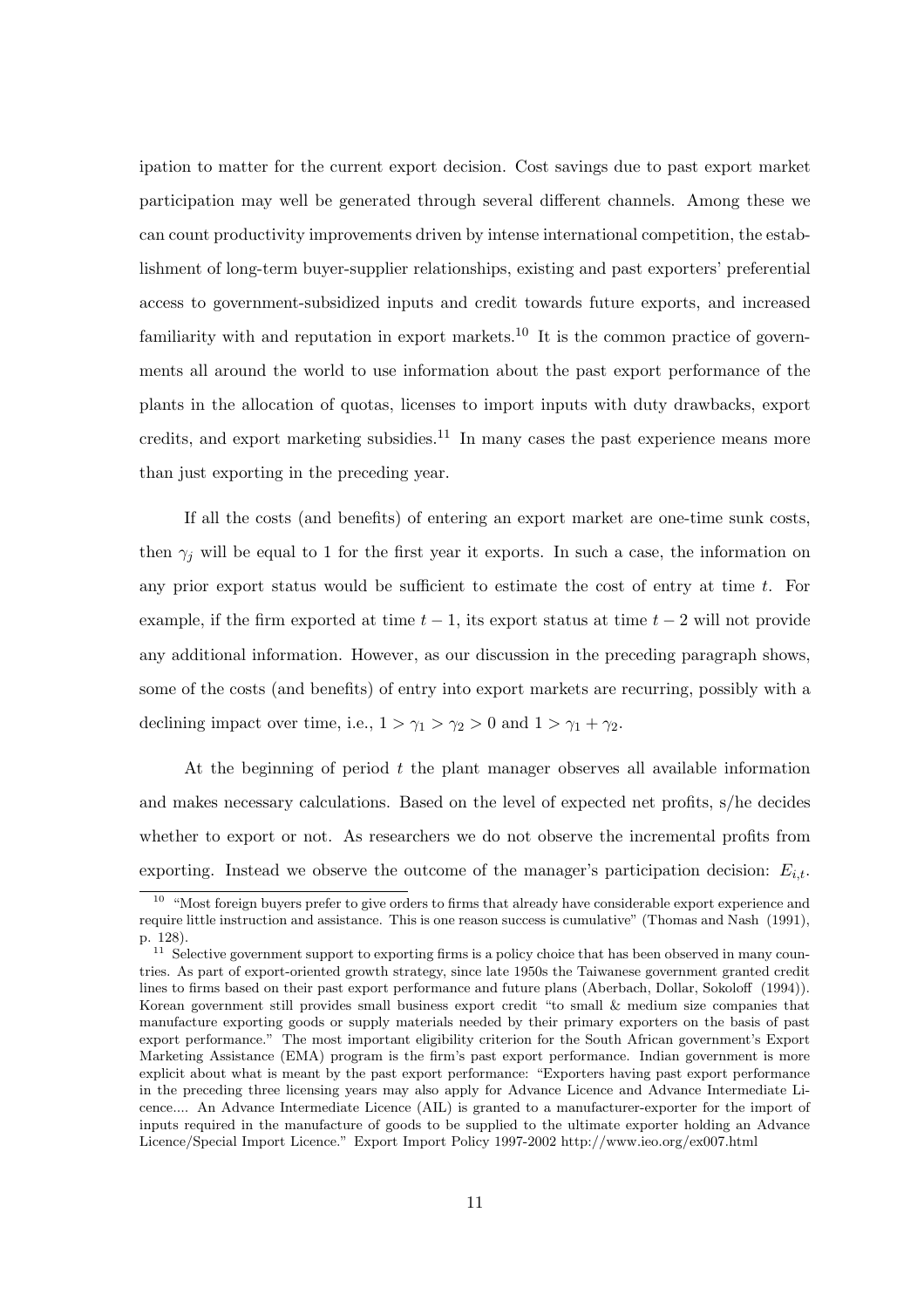We are going to estimate a dynamic discrete choice model where  $E_{i,t}$  is the dependent variable, and its lagged values  $E_{i,t-1}$  and  $E_{i,t-2}$  are among the explanatory variables. If the sunk costs of entry to export markets are negligible, then it would not matter for the current export decision whether the plant had exported previously or not. Consequently, statistically significant coefficient estimates for the export participation indicators  $E_{i,t-1}$ and  $E_{i,t-2}$  would imply that sunk costs do actually matter for the current export market participation decision.

In order to capture the role of the full export history on the current export participation decision (and consistent with equaiton 1) we allow for the interaction of  $E_{i,t-1}$  and  $E_{i,t-2}$  in our estimating equation. Statistically significant coefficient estimates for the interaction terms will be interpreted as evidence supporting the full history matters hypothesis. A positive coefficient of the interaction term implies that there are super-additive returns (in terms of the probability of exporting at time  $t$ ), whereas a negative coefficient indicates the existence of diminishing returns in participating export markets over time.

Aside from the binary variables as indicators of past export market participation, one needs to control for macroeconomic factors that influence plants' likelihood of becoming exporters. We use year indicators in order to control for the effect of real exchange rate movements, business cycle fluctuations and other possible macroeconomic shocks on export decision.

In a dynamic panel data model with unobserved firm-specific effects, as the model we use in this paper, the initial observations of the lagged dependent variable  $(E_{i,t-1}$  and  $E_{i,t-2}$ in our model) are not likely to be independent of unobserved effects. Therefore, the usual random effects logit estimator could be inconsistent and biased. Wooldridge (2005) has developed a new method to handle the initial observations problem, which is much simpler compared to Heckman method used by Roberts and Tybout (1997). He proposes to include the initial value of the dependent variable and the mean values of the explanatory variables for each plant as additional explanatory variables. After obtaining the dynamic random effects logit estimators, we also regress the model with Wooldridge (2005) correction to check whether initial conditions correction matters in our case.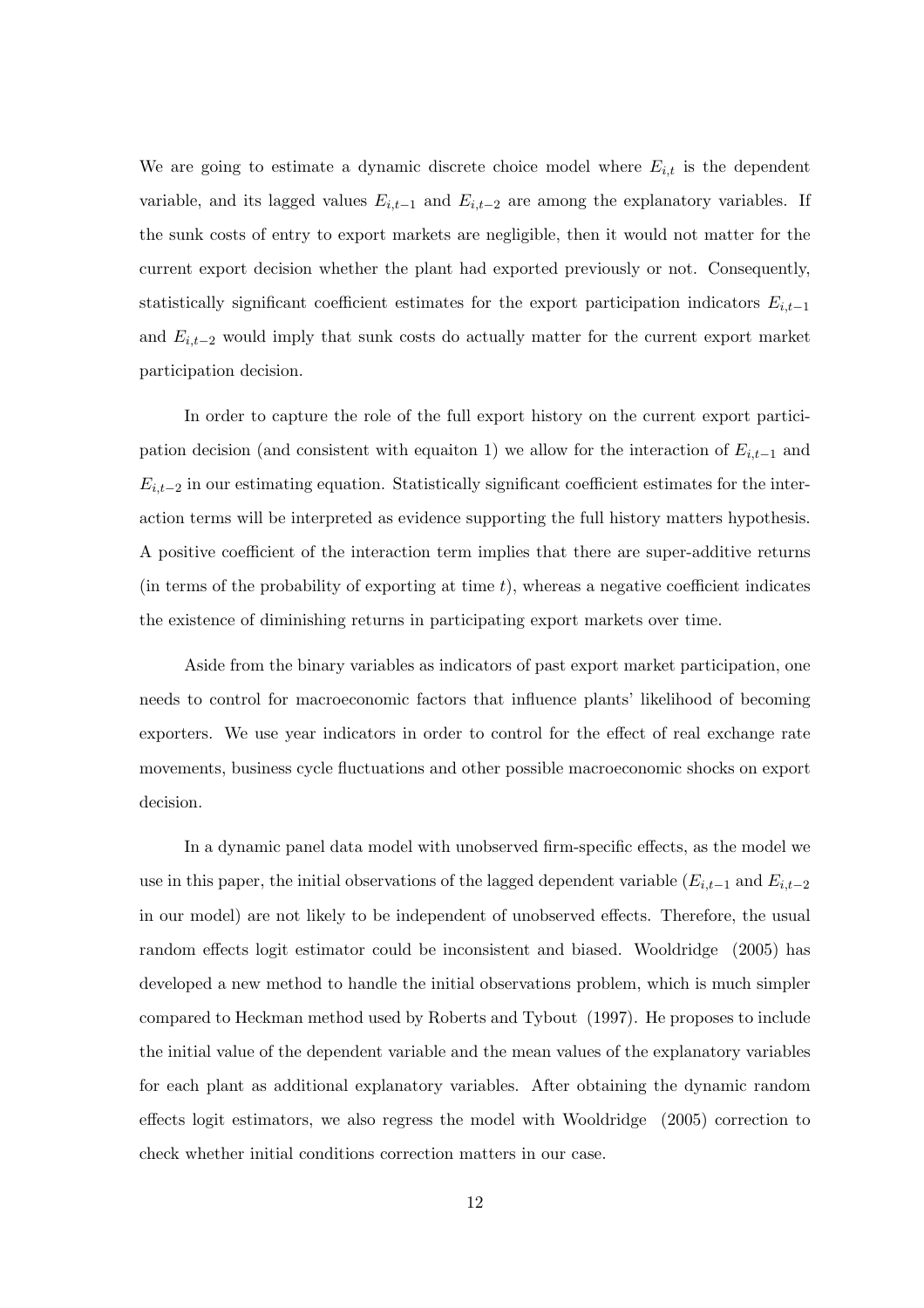#### 3.4 Plant Characteristics and the Export Decision

There is a wide range of possible plant characteristics that could affect the decision to export. In our estimations, we try to account for as many plant characteristics as possible for which we have data so as to have better estimates for the past export experience indicators. We start with the size variables. In previous research large plants were found to be more likely to become exporters than small plants. Under the presence of economies of scale (or scope) the size of the plant matters for average cost of production. To the extent that low cost plants enter the export market earlier and/or large firms could spread sunk costs over large volume of output, the size would matter for the export decision. We use employment as a measure of plant size. The quadratic employment term is also included in the model to account for non-linear effects.

Another plant characteristic that we include in our regressions is the (log) real wage rate paid by the plant. Efficiency wage literature shows that plants tend to pay a wage rate above the market clearing wage rate in order to provide incentives for workers to show more effort. Another reason for paying higher wages is to attract and keep high quality labor. Those plants that take a special interest in paying higher wage rates are likely to be more efficient and/or produce better quality products. Consequently, if this linkage is strong one is likely to get a significant positive coefficient on the log wage rate.

We have data on direct measures of labor composition in terms of tasks and gender. In our regression, we include shares of technical and female employees in labor force. If Turkish manufacturing plants are more competitive in activities that require home-based, "feminine" skills, the share of female employees will have a positive impact on export decision (see, for example, Ozcelik and Taymaz (2004)). In a similar way, the coefficients of the variables on technical employees will indicate if Turkish manufacturing plants are more competitive in technical skill intensive activities.

We also include a measure of the capital intensity of production. Turkey is a labor abundant country and as such has comparative advantage in labor-intensive sectors. However, this does not imply that less capital intensive plants are more likely to export. To the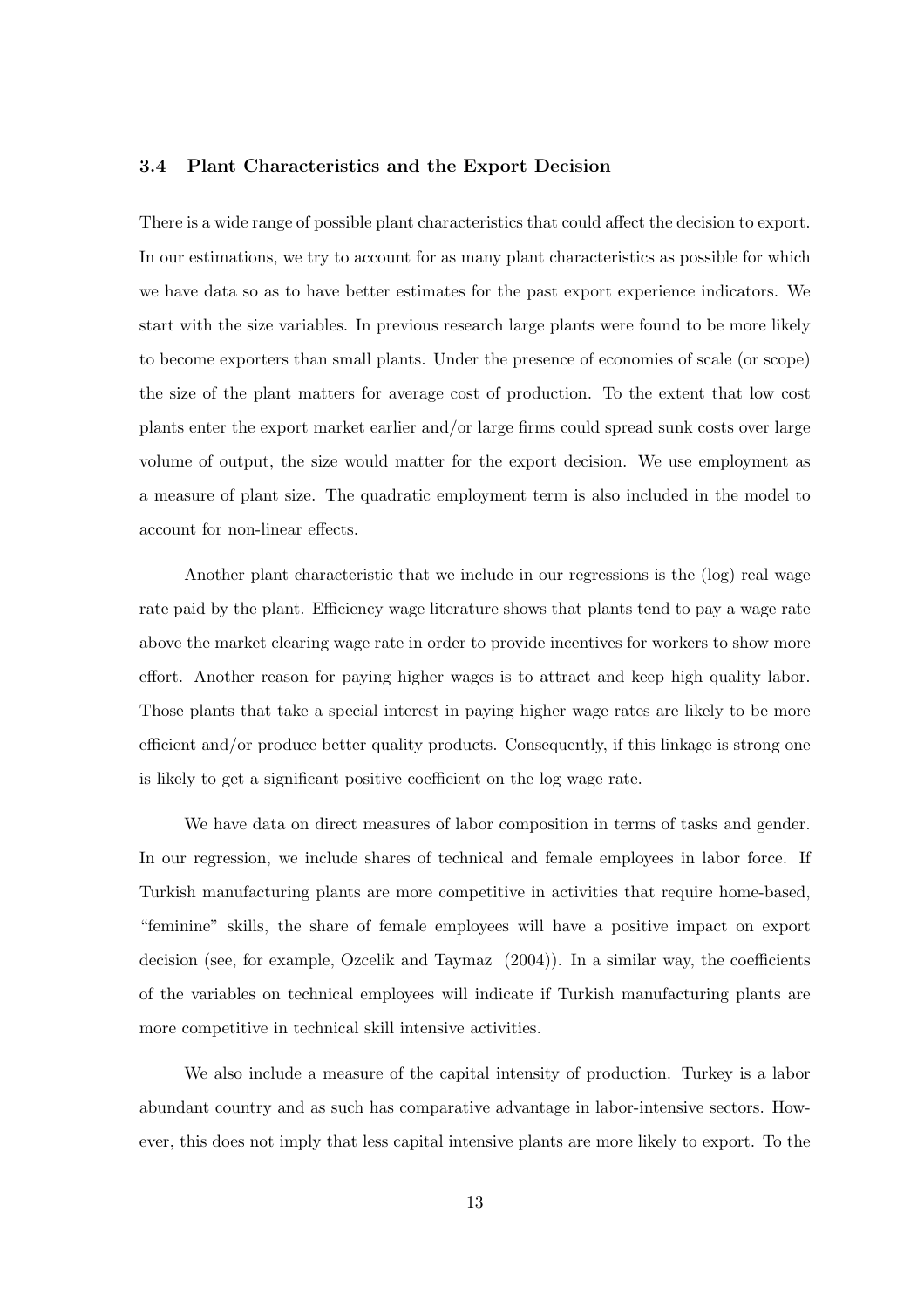contrary, assuming that capital intensity is closely related to the technology level, plants with higher capital intensity can produce better quality products, attain lower unit cost of labor and, therefore, likely to become an exporter. In addition, plants with higher capital intensity are likely to use more advanced technology in both embodied and disembodied forms compared to less capital intensive plants. Advanced technology plays a critical role in producing higher quality products that would have better chance in international markets.

Capital intensity by itself is not sufficient as a measure of the use of advanced technology by a plant. In the case of Turkey how advanced the technology used also depends on whether it's domestically produced or imported. For that reason, we use the imported machinery share of capital stock to capture the impact of imported technology on the export decision. Using data for the whole manufacturing sector, Mody and Yılmaz (2002) showed that facing with increased competition from low income competitors manufacturing sector producers in export-oriented developing countries invest heavily on imported machinery a means to increase labor productivity, and, hence, to lower unit costs while improving the quality of their products.

As shown by Bernard and Jensen (1995) it is possible that the change in export status takes place contemporaneously with changes in one or more plant characteristics, such as plant size, employment composition and wages. In order to avoid the simultaneity problem that we cannot address directly, in our regressions we use one year lagged plant characteristics and spillover variables as explanatory variables.

### 4 Empirical Results

Based on the export participation decision equation (1) and the ensuing discussion, we estimate the following equation of export market participation using random effects logit regression:

$$
E_{i,t} = \delta_1 E_{i,t-1} + \delta_2 E_{i,t-2} + \delta_{12} E_{i,t-1} E_{i,t-2} + \Phi \mathbf{S}_{i,t-1} + \Gamma \mathbf{Z}_{t-1} + \alpha_i + \varepsilon_{it} \tag{2}
$$

where the dependent variable  $E_{it}$  is a binary variable, indicating the export status (1 for exporter, 0 for non-exporter) at  $t$ . The first three variables in equation  $(2)$  are the export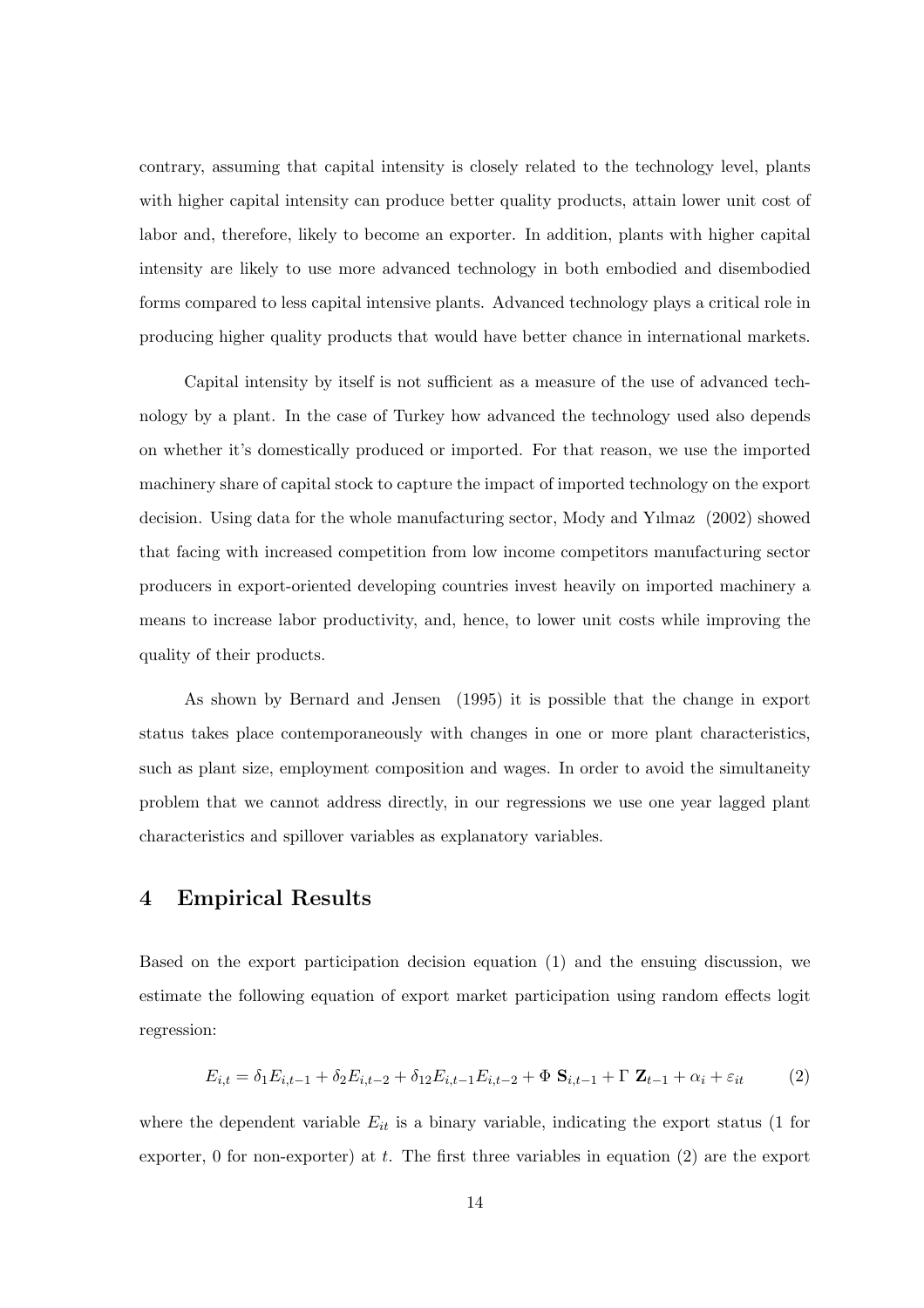status indicators for year  $t - 1$  and  $t - 2$  and their interactions with each other. The coefficients of the past export status indicators and their interaction term  $\delta_1$ ,  $\delta_2$ ,  $\delta_{12}$  reflect the corresponding  $\gamma$ 's in equation (1) that capture the sunk cost reducing effect of past export market experience. Plant characteristics that have a potential influence on the export decision (as of year  $t-1$ ) are all included in the vector  $S_{i,t-1}$ . Macroeconomic (captured by year indicators) and sectoral factors that influence the plant's export decision are included in the vector  $\mathbf{Z}_t$ . Finally  $\alpha_i$  is the unobserved plant-specific random effect which is assumed to be uncorrelated across plants  $(Cov(\alpha_i, \alpha_j) = 0)$ , and  $\varepsilon_{it}$  is the error term which is uncorrelated over time.

#### 4.1 Export Participation Decision

The results of the dynamic RE logit estimation of equation (2) for all manufacturing plants are presented in Table  $3^{12}$ . The coefficient estimates for the exporter status at  $t-1$  and  $t-2$  are 2.699 and 1.259, respectively, whereas the coefficient estimate for the interaction term is -0.565. They are all statistically significant at the 1% level. The logit model allows us to obtain the odds ratio (the ratio of the odds of exporting for a plant, for example, that exported in the previous year and the odds of exporting for another plant that did not export in the previous year) as an exponential function of the coefficient estimate in the case of a binary variable, and as an exponential function of the product of the coefficient estimate and the standard deviation in the case of a continuous variable. As a result, it is possible to obtain the impact of a change in one or several of the variables on a plant's likelihood of exporting.

The odds ratios for all binary and continuous explanatory variables are also presented in Table 3. When the interaction term of the lagged indicator variables is not included in the regressions, the coefficient estimates for the one- and two-lagged export indicators become 2.458 and 0.953 (see Table A.2 in the Appendix).<sup>13</sup> Even though these estimates are lower

 $12$  Descriptive statistics for the variables used in the regressions are presented in Table A.1 in the Appendix.

<sup>&</sup>lt;sup>13</sup> Our empirical analysis relies completely on the dynamic RE logit model as the coefficients can be used to obtain odds ratios that can be interpreted very intuitively. However, we have estimated the dynamic RE probit model as well. The results of the RE probit model are presented in Table A.4 of the Appendix. As can be seen in Table A.4, the coefficient estimates from the random effects probit model are quite similar in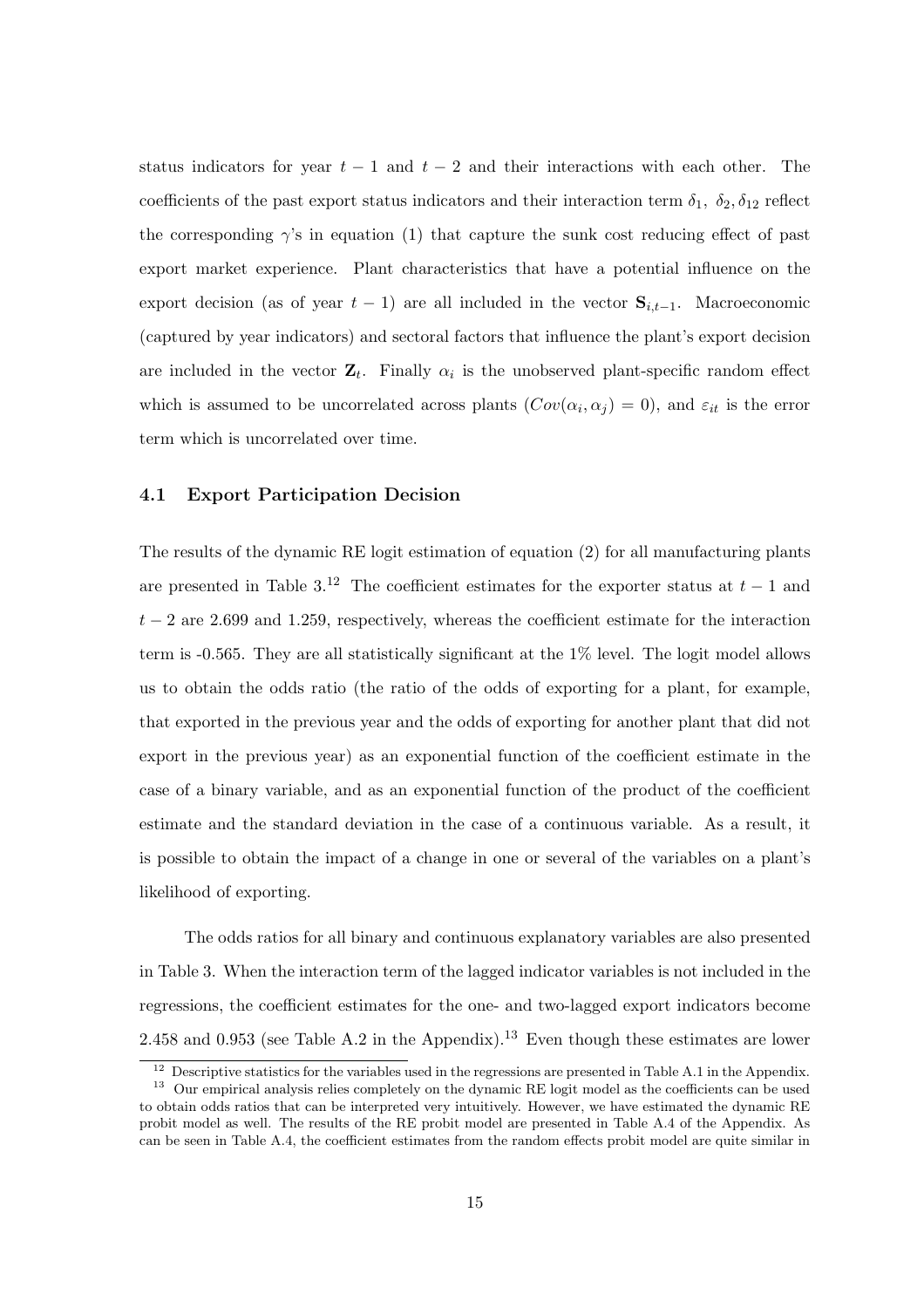|                          |                              |                        |           |        | Odds ratio |          |
|--------------------------|------------------------------|------------------------|-----------|--------|------------|----------|
| Dependent variable:      | Variable <sup><i>a</i></sup> | Estimated <sup>b</sup> | $Z-$      | $\%$   | $\%$       | Std. Dev |
| $E_t$                    | type                         | coefficient            | statistic | change | std. of X  | of X     |
| Explanatory variables    |                              |                        |           |        |            |          |
| $E_{t-1}$                | $0 - 1$                      | $2.699**$              | 60.0      | 1486   |            |          |
| $E_{t-2}$                | $0 - 1$                      | $1.259**$              | 25.2      | 352    |            |          |
| $E_{t-1} * E_{t-2}$      | $0 - 1$                      | $-0.565**$             | $-8.4$    | 57     |            |          |
| log(labor)               | cont.                        | $1.186**$              | 9.1       |        | 307        | 0.945    |
| $log(labor)$ squared     | cont.                        | $-0.09**$              | $-6.9$    |        | 43         | 9.484    |
| log(wage)                | cont.                        | 0.032                  | 1.3       |        | 103        | 0.830    |
| log(K/L)                 | cont.                        | $0.15***$              | 10.7      |        | 123        | 1.380    |
| Imported M&E share       | cont.                        | $0.405***$             | 4.9       |        | 109        | 0.215    |
| <b>Export Spillovers</b> | cont.                        | $0.471**$              | 4.8       |        | 239        | 1.847    |
| Female employee share    | cont.                        | $0.453**$              | 5.75      |        | 110        | 0.216    |
| Technical employee share | cont.                        | $0.296**$              | 1.7       |        | 103        | 0.098    |
| Log likelihood           |                              | $-16,796$              |           |        |            |          |
| Observations             |                              | 46,674                 |           |        |            |          |

Table 3: Random effects logit estimates of the export participation equation (All manufacturing plants, 1990-2001)

<sup>a</sup> In the "Var. type" column "Cont." indicates the variable is continuous and its effect on odds ratio is measured after one standard deviation change. In the case of binary (denoted by 0-1) variables, the effect on odds ratio is measured in column 4 assuming that the variable is equal to one.

 $<sup>b</sup>$  The model includes year and 3-digit ISIC industry indicators. \*\*, \* and + indicate that the coefficient</sup> is significant at the 1, 5, and 10% levels (two-tailed test), respectively. This footnote applies to other Tables where regression results are presented.

than the estimates obtained with the interaction term in the equation, it would not be correct to compare the coefficient estimates with and without the interaction term in the export equation. To interpret these coefficients and to see the difference that the inclusion of the interaction term makes, we compare the odds ratios obtained with and without the interaction term.

Actually, in a framework with interaction terms, the empirical analysis of the "full history matters" hypothesis involves more than just focusing on a single coefficient estimate and the corresponding odds ratio. Considering up to two years of past experience, there are five possible cases where the effect of a plant's past export experience on its current export decision can be analyzed.<sup>14</sup> Odds ratios for the manufacturing industry as a whole obtained from the dynamic random effects logit estimates and the Wooldridge dynamic RE

magnitude to the ones obtained in the random effects logit model.

<sup>&</sup>lt;sup>14</sup> When we consider three years of the export history with interaction terms, we identify 13 cases for which we calculate the odds ratios. We will present and discuss these results later.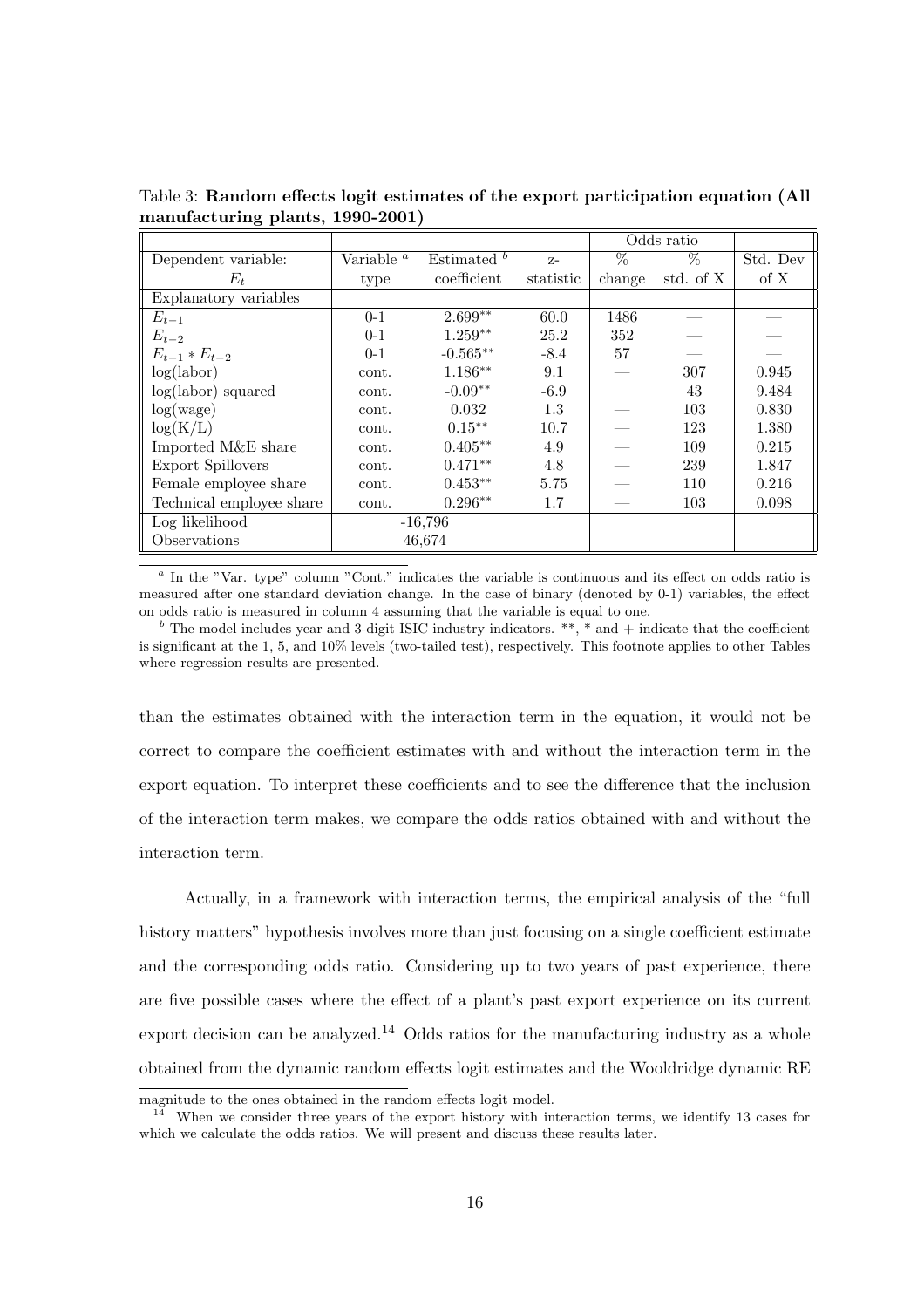|                                                           |              | Plant i                                         |          | Plant $j$        |      | RE logit    |      | Wooldridge  | Implied by    |
|-----------------------------------------------------------|--------------|-------------------------------------------------|----------|------------------|------|-------------|------|-------------|---------------|
|                                                           |              |                                                 |          |                  |      | Interaction |      | Interaction | Transition    |
|                                                           |              | $E_{t-1}$ $E_{t-2}$ $E_{t-1}$ $E_{t-2}$         |          |                  | with | without     | with | without     | Probabilities |
| OR <sub>1</sub>                                           |              |                                                 | $\theta$ | $\left( \right)$ | 29.8 | 30.3        | 15.1 | 15.2        | 10.3          |
| OR <sub>2</sub>                                           | 1            | $\Omega$                                        | $\left($ | $\theta$         | 14.9 | 11.7        | 10.7 | 8.6         | 8.0           |
| OR <sub>3</sub>                                           | $\Omega$     | $\overline{1}$                                  | $\left($ | $\theta$         | 3.5  | 2.6         | 2.3  | 1.8         | 3.7           |
| OR4                                                       | $\mathbf{1}$ | $\overline{1}$                                  | $\Omega$ | $\overline{1}$   | 8.4  | 11.7        | 6.6  | 8.6         | 2.8           |
| OR <sub>5</sub>                                           |              |                                                 |          | $\overline{0}$   | 2.0  | 2.6         | 1.4  | 1.8         | 1.3           |
|                                                           |              | Rate of depreciation                            |          |                  |      |             |      |             |               |
| $= 1 - OR3/OR2 = 1 - e^{\hat{\delta}_2 - \hat{\delta}_1}$ |              | 76.3                                            | 77.8     | 78.7             | 79.7 | 53.5        |      |             |               |
|                                                           |              | Returns to export experience                    |          |                  |      |             |      |             |               |
|                                                           |              | $= OR1/(OR2 * OR3) = 1 - e^{\hat{\delta}_{12}}$ |          |                  | 56.8 | 100         | 61.8 | 100         | 34.6          |

Table 4: Random effects logit estimates of the export odds ratios for manufacturing industry (with and without the initial conditions correction a la Wooldridge)

logit estimates are presented in Table 4. We present odds ratios obtained from estimates with and without the interaction term included.<sup>15</sup> In each column we consider five odds ratios. In each case, we assume that there are two plants, i and j, that are identical in every aspect except for their past export market experience.

The first three lines of Table 4 compare plant i's likelihood of exporting today that exported in either or both of the preceding two years with a plant  $j$  that had no export experience in the preceding two years. Cases 4 and 5, on the other hand, compare the likelihood of exporting today of a plant i that exported in each of the preceding two years with a plant  $j$  that exported only once in the past two years. Everything else being the same, we can summarize the scenario of Case 1 by the following:  $E_{i,t-1} = E_{i,t-2} = 1$  vs.  $E_{j,t-1} = E_{j,t-2} = 0$ . According to the random effects logit estimates with the interaction term, with two consecutive years of export market participation, plant  $i$ 's likelihood of exporting at t will be 29.8  $(OR1 = e^{\hat{\delta}_1 + \hat{\delta}_2 + \hat{\delta}_{12}})$  times the likelihood of exporting for plant  $j$  that had no export market experience in the previous two years. From the equation without the interaction term we obtain the odds ratio for a plant that exported in both periods (OR1) to be 30.3, a value which is not very different from the one that is obtained with the interaction term.

As emphasized correctly by Roberts and Tybout (1997) the dependence of the lagged

<sup>&</sup>lt;sup>15</sup> The odds ratios for both binary and continuous variables at the 2-digit ISIC level are presented later.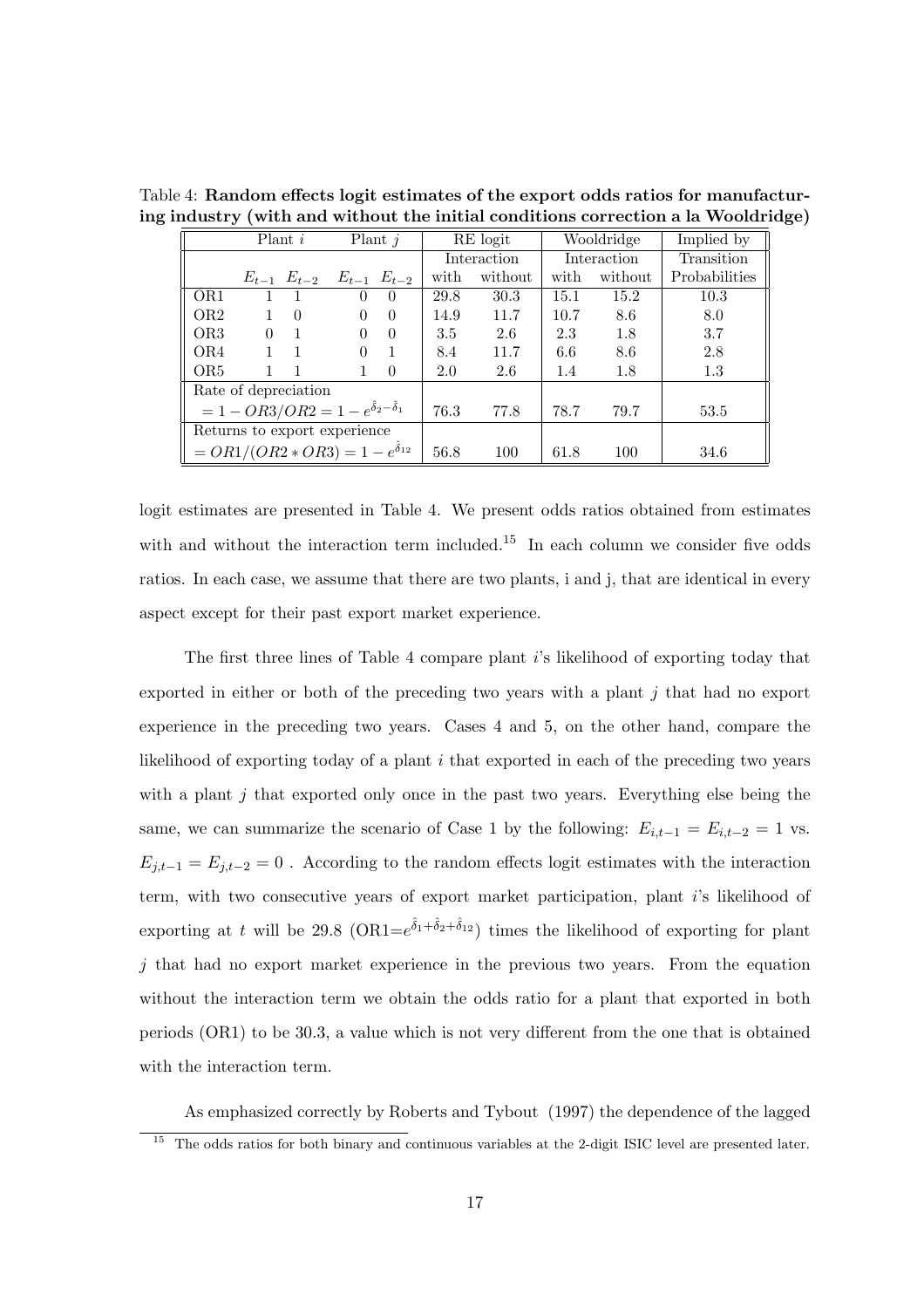dependent variable on the unobserved firm-specific effects could possibly lead to estimates that exaggerate the role of sunk costs and the export market participation history. In order to control for the robustness of our results from the random effects logit model, we have estimated equation 2 using the initial conditions correction method proposed by Wooldridge (2005). The estimated odds ratios for export status variables are also presented in Table 4. The coefficients for the export status variables  $(E_{t-1}, E_{t-2}$  and  $E_{t-1}E_{t-2})$  turn out to be statistically significant.

The comparison of the Wooldridge results with random effect logit results show that their conjecture was indeed correct for the Turkish manufacturing industry: Random effects logit model produces estimates that exaggerate the role of sunk costs when the lagged dependent variable is present on the right hand side. Despite the sharp decline in the odds ratio with the initial conditions correction a la Wooldridge, their pattern and magnitude do still show that the full history of export participation matters for the current export decision and there are diminishing returns to experience in export markets. Therefore, our qualitative results are robust to initial observations correction.

Wooldridge random effect logit estimates of odds ratios for case 1, on the other hand, are 15.1 and 15.2, respectively, and are more in line with the odds ratios implied by the empirical transition probabilities from Table 2, presented again in the last column of Table 4. Random effects logit estimates without the Wooldridge's initial conditions correction, on the other hand, produce odds ratios that are quite higher than the odds ratios derived from the transition probabilities. For this reason, from here on we will discuss the odds ratios from Wooldridge random effect logit estimates only.

In case 2 we observe that a manufacturing plant i that exported at  $t-1$ , but had not exported at  $t-2$  is 10.7 (OR2= $e^{\hat{\delta}_1}$ ) times more likely to export at t compared to a plant  $j$  that had no past export experience. In the third case, a manufacturing plant  $i$ that exported at  $t-2$ , but not at  $t-1$  is 2.3 (OR3= $e^{\hat{\delta}_2}$ ) times more likely to export at  $t$ compared to a plant j that had no past export experience.

When we compare the odds ratios with and without the interaction term for cases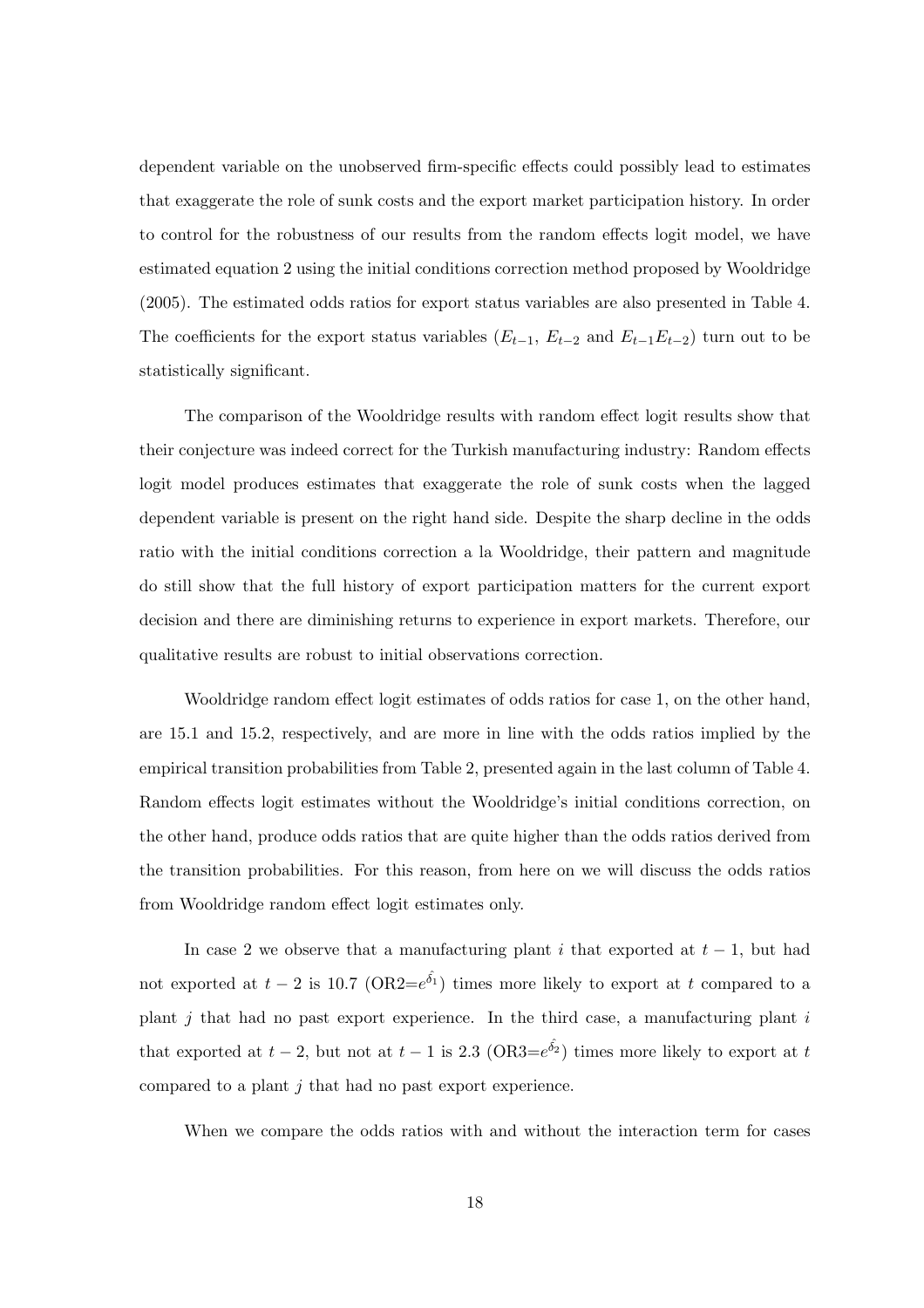2 and 3, the difference the inclusion of the interaction term makes becomes clear. When the interaction term is not taken into account the odds ratio for a plant that exported at  $t-1$  but not  $t-2$  (OR2 under the "without interaction" column in Table 4) is 8.6, lower than 10.7 obtained when the interaction term is included. Similarly, when the interaction term is not included the odds ratio for a plant with export experience at  $t-2$  but not at  $t-1$  (OR3) is measured to be 1.8, again lower than 2.3 obtained with the interaction term. Based on the comparison of the first three odds ratios ,we can conclude that ignoring the interaction term spuriously results in lower odds ratios for plants that had participated in export markets in one of the past two years relative to a plant that had not exported at all.

In the last two cases of Table 4 we compare a plant that exported at both  $t - 1$  and  $t-2$ , with a plant that exported only at  $t-1$  (case 4) or only at  $t-2$  (case 5). Both cases support the results we obtain on persistence: Plants with longer export market experience are more likely to continue exporting. While plant i that exported in both periods is 1.4 times more likely to export at t compared to the plant j that exported at  $t-1$  only, it is 6.6 times more likely to export at t compared to another that exported at  $t - 2$  only.

The major shortcoming of the specification without the interaction term is revealed in the equality of odds ratios OR2 and OR3 to the odds ratios OR4 and OR5, respectively. It basically means that the relative importance of one-lagged  $(t-1)$  experience is the same irrespective of whether the comparison is between a plant that exported in the last two years and a plant that exported at t-2 only or it is between a plant that exported at  $t-1$ and a plant that had not exported in the last two years. The same observation is true for the two-lagged experience.

Finally, we compare the odds ratios from the Wooldridge estimates with the interaction term with the odds ratios derived from the export transition probabilities from Table 2. These odds ratios are presented in the last column of Table 4. The odds ratios from the transition probabilities take values different from the ones derived from the Wooldridge estimates. Only in case 4 the transition probabilities produce a value (6.6) exactly equal or very close to the ones derived from the Wooldridge estimates.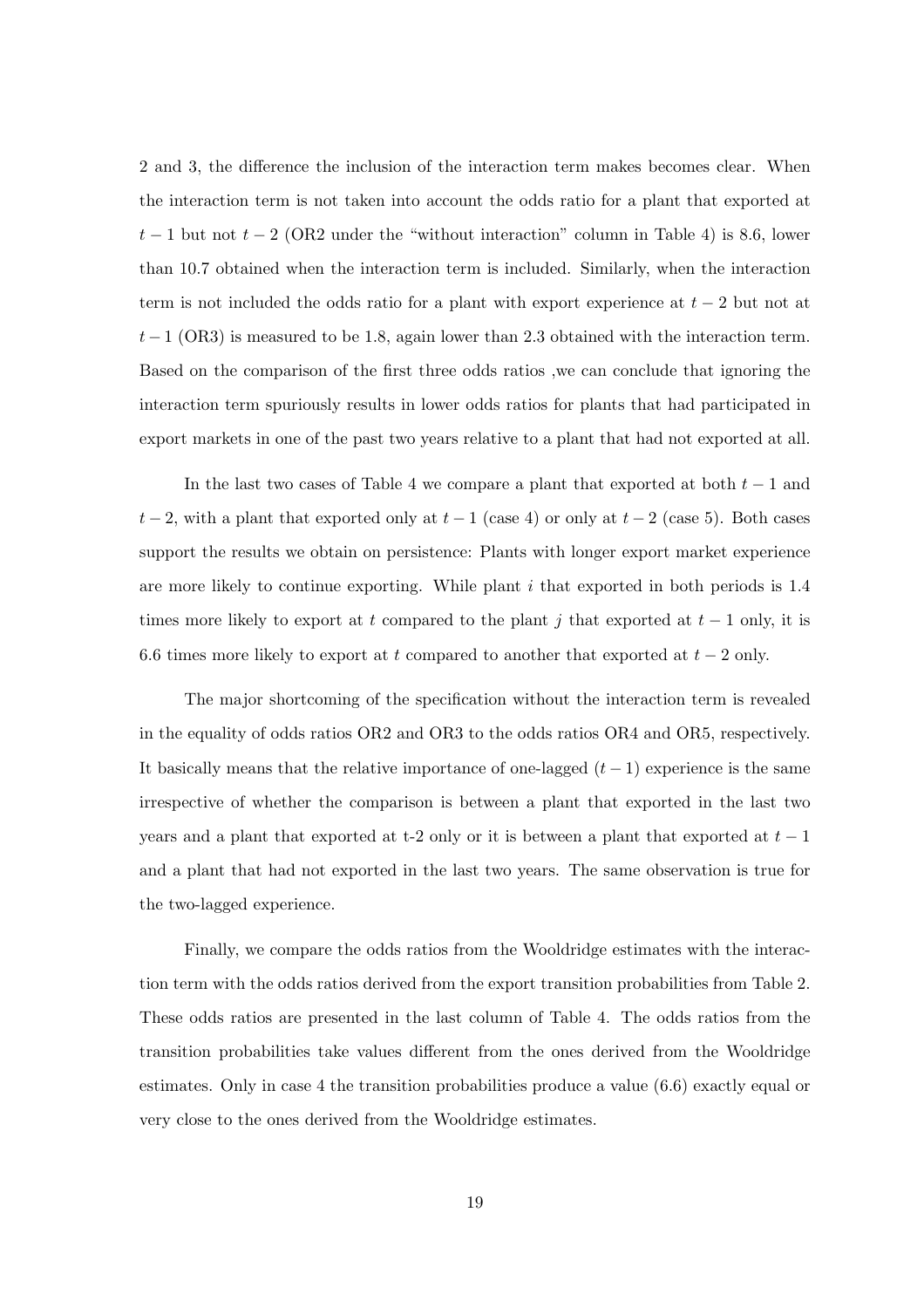Five possible cases of export history in the manufacturing industry presented in Table 4 help us draw three conclusions about the behavior of the past export experience effect on sunk entry costs to export market. First, the degree of persistence in export market participation is actually stronger than previously shown. A comparison of OR1 with OR2 and OR3, clearly shows that the longer is the past export market experience of a plant, the higher its likelihood of exporting relative to a plant that has no experience in the preceding two years. Actually, when we expand the export history in equation (2) to three years, we obtain an odds ratio of 24.5 for a plant that exported in the past three years compared to a plant that had not exported at all (see Table 7).

Second, the comparison of odds ratios OR2 and OR3 reveals that the plant that exported more recently is more likely to export at t. The more recent export market experience (at  $t-1$ ) matters more for a plant's likelihood of exporting than the export market experience further in the past (in our case, at  $t-2$ ). In other words, the effect of export market experience on sunk costs declines over time. To be more specific, we define the depreciation rate of the export experience effect as one minus the ratio of odds ratios in cases 3 and 2 (1-OR3/OR2).<sup>16</sup> In the case of the Wooldridge random effects logit model for the whole manufacturing industry, the rate of depreciation of the export experience from  $t-2$  to  $t-1$  is 78.7 % (Table 4). The likelihood of exporting for a plant that exported two years ago is 78.7% lower than the likelihood of exporting for a plant that exported one year ago. The rate of depreciation of export experience increases slightly to 79.7% when we estimate the regression equation without the interaction term. Both measures indicate a rather rapid depreciation of the export experience in terms of its effect on the future likelihood of exporting.

We can also define the rate of depreciation of export experience using odds ratios OR4 and OR5, which produces exactly the same rates of depreciation as the odds ratios OR2 and OR3. For a plant's likelihood of exporting in the current period the more recent export experience counts more than export experience in the distant past. The plant  $j$  will be less

<sup>&</sup>lt;sup>16</sup> Note that OR3/OR2 is equal to  $e^{\hat{\delta}_2-\hat{\delta}_1}$ . For purposes of presentation, in Tables 4 through 6 we multiply the rate of depreciation as well as the measure of returns to export experience by 100.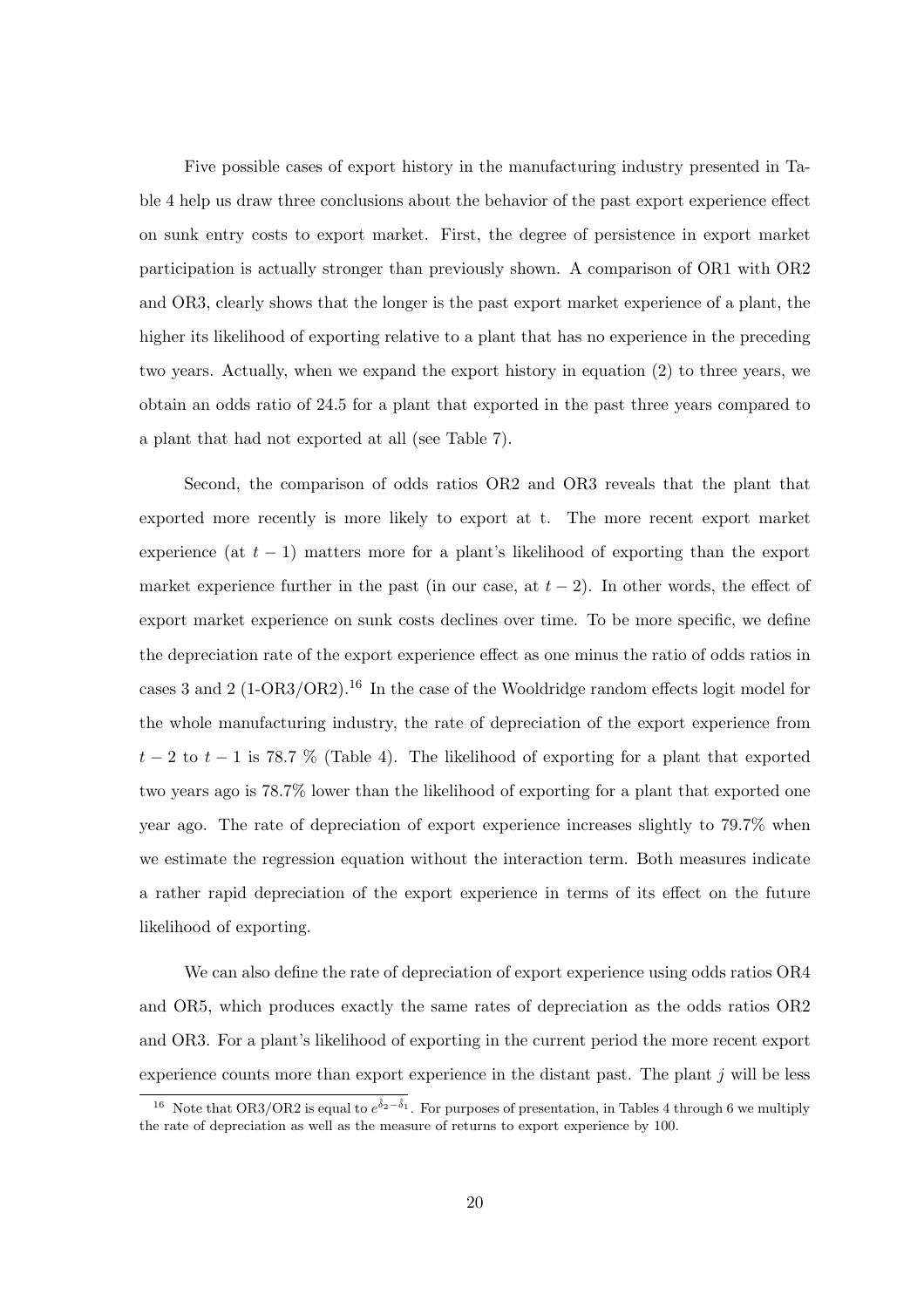disadvantageous relative to the plant i in exporting at t if it exported at  $t-1$ , instead of t−2, irrespective of whether the reference plant exported or did not export at all over both years in the past two years.

The third result we obtain using the odds ratios in Table 4 is directly related to the negative coefficient estimate for the interaction term in equation (2). This negative coefficient estimate implies that there are diminishing returns to export market experience. In order to express the measure of returns to experience in terms of odds ratios, we can define the returns to past export experience as the odds ratio OR1 divided by the product of odds ratios OR2 and OR3, which is by definition is equal to  $e^{\hat{\delta}_{12}}$ . In the case of constant returns to experience the odds ratio for a plant which exported in both  $t-1$  and  $t-2$  should be equal to the product of the odds ratios for the plants that exported only in  $t-1$  and only in  $t-2$  and the measure of returns to experience should be equal to 1. As can be seen from Table 4, irrespective of the initial conditions correction, random effect logit estimates indicate that there are diminishing returns to export experience as long as the interaction term included in the regressions. The returns to experience measure is only 61.8% for the Wooldridge RE logit estimates, indicating that two-years' of export experience of a single plant is 38.2% lower effect on exporting probability compared to single year export experiences of two plants in different years.

In Tables 5 and 6, we present the odds ratios, the rate of depreciation and the returns to experience obtained from the Wooldridge (2005) random effects logit model estimates for two-digit ISIC industries and plant-size groups, respectively. As can be seen in Table 5, the results we obtain for the manufacturing industry as a whole also apply to most of the two-digit ISIC sectors.<sup>17</sup> Altogether these results provide strong evidence supporting the presence of large sunk costs of entry to export markets as well as the role of the full history of export market experience. Plants that have never exported before would face large sunk costs when they enter the first time around. Plants that exported further in the past (at

<sup>&</sup>lt;sup>17</sup> Different results are obtained in industries 33, 34 and 37, where the interaction term turns out to be statistically insignificant (See Table 5). As a result, for these industries the odds ratios estimated with the interaction term are exactly the same as the odds ratios estimated without the interaction term. This is evident from Table 4, as the odds ratios for these industries in cases 2 and 3 are exactly equal to the odds ratios in cases 4 and 5.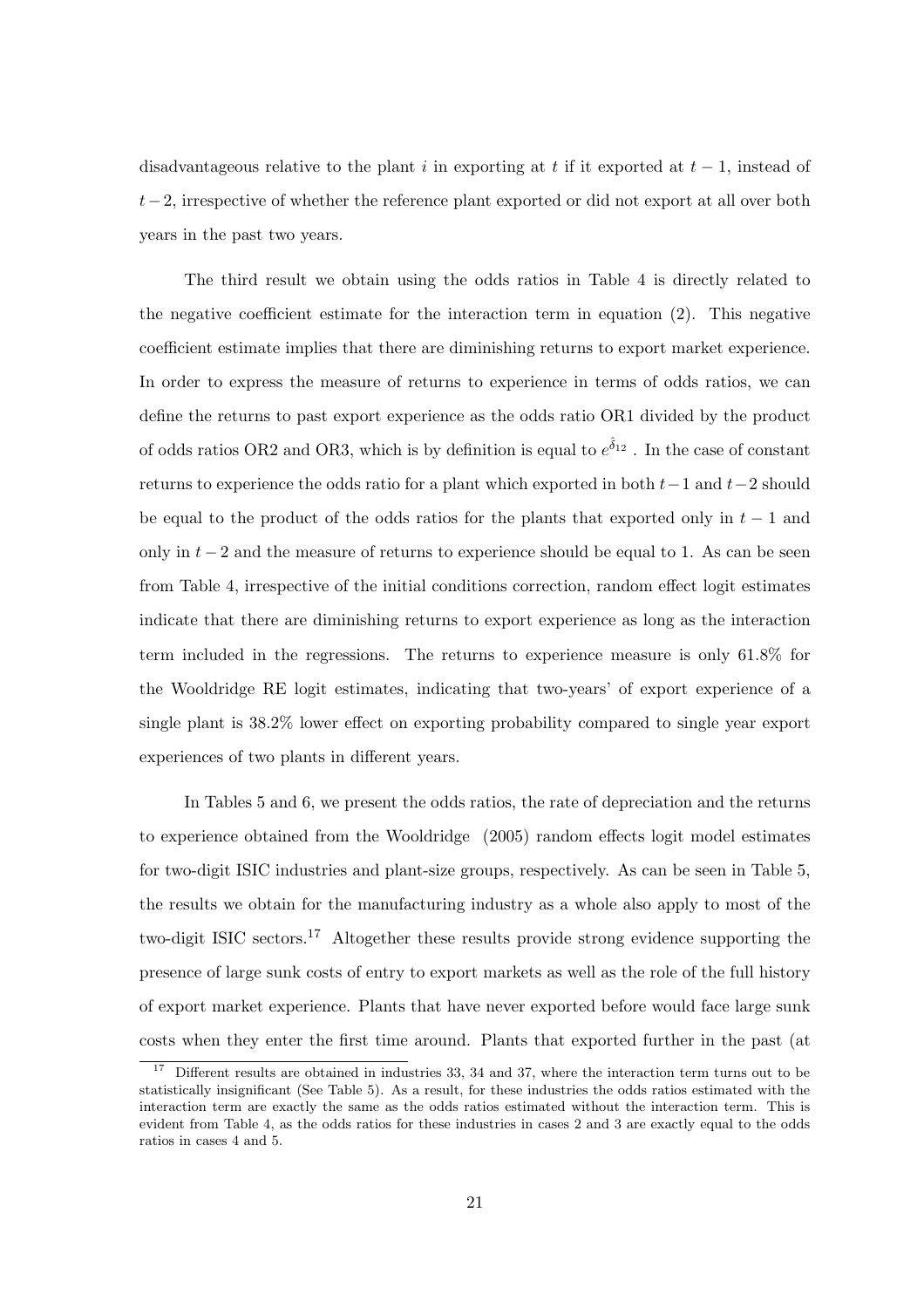|                 |                                                           |                      |      | Random effects logit model with initial conditions |      |      |                              |      |      |         |
|-----------------|-----------------------------------------------------------|----------------------|------|----------------------------------------------------|------|------|------------------------------|------|------|---------|
|                 | Plant i                                                   | Plant $j$            |      |                                                    |      |      | (correction a la Wooldridge) |      |      |         |
|                 | $E_{t-1}E_{t-2}$                                          | $E_{t-1}E_{t-2}$     | 31   | 32                                                 | 33   | 34   | 35                           | 36   | 37   | 38      |
| OR <sub>1</sub> |                                                           | $\Omega$<br>$\theta$ | 16.7 | 15.0                                               | 8.6  | 37.8 | 14.8                         | 21.3 | 17.4 | 21.5    |
| OR <sub>2</sub> | $\Omega$                                                  | $\Omega$<br>$\Omega$ | 12.2 | 9.9                                                | 8.6  | 15.3 | 10.7                         | 17.1 | 8.4  | 13.4    |
| OR <sub>3</sub> | 0                                                         | $\Omega$<br>$\Omega$ | 2.9  | 2.2                                                | 1.0  | 2.5  | 2.3                          | 4.9  | 2.1  | 2.4     |
| OR4             |                                                           | $\Omega$             | 5.8  | 6.8                                                | 8.6  | 15.3 | 6.5                          | 4.4  | 8.4  | 8.9     |
| OR5             |                                                           | $\Omega$             | 1.4  | 1.5                                                | 1.0  | 2.5  | 1.4                          | 1.2  | 3.1  | $1.6\,$ |
|                 | Rate of depreciation                                      |                      |      |                                                    |      |      |                              |      |      |         |
|                 | $= 1 - OR3/OR2 = 1 - e^{\hat{\delta}_2 - \hat{\delta}_1}$ |                      | 76.2 | 77.8                                               | 88.4 | 83.9 | 78.8                         | 71.6 | 75.4 | 82.0    |
|                 | Returns to export experience                              |                      |      |                                                    |      |      |                              |      |      |         |
|                 | $= OR1/(OR2 * OR3) = 1 - e^{\hat{\delta}_{12}}$           |                      | 47.4 | 68.8                                               | 100  | 100  | 60.7                         | 25.5 | 100  | 66.8    |

Table 5: Random effects logit (Wooldridge) estimates of the export odds ratios for 2-digit ISIC sectors

Table 6: Random effects logit (Wooldridge) estimates of the export odds ratios for different plant-size groups

|                              | Plant j<br>Plant i |                  |  | Plant size by Employment |        |        |         |        |        |        |
|------------------------------|--------------------|------------------|--|--------------------------|--------|--------|---------|--------|--------|--------|
|                              | $E_{t-1}E_{t-2}$   |                  |  | $E_{t-1}E_{t-2}$         | 25-49  | 50-99  | 100-249 | $250+$ | 25-99  | $100+$ |
| OR1                          |                    |                  |  |                          | 18.8   | 14.7   | 13.4    | 14.9   | 16.5   | 13.8   |
| OR <sub>2</sub>              |                    | $\left( \right)$ |  | $\left( \right)$         | 13.0   | 10.5   | 8.5     | 10.3   | 11.8   | 9.1    |
| OR <sub>3</sub>              | 0                  |                  |  | $\theta$                 | 2.6    | 2.3    | 1.9     | 2.2    | 2.5    | 2.0    |
| OR4                          |                    |                  |  |                          | 7.3    | 6.3    | 6.9     | 6.7    | 6.7    | 6.8    |
| OR <sub>5</sub>              |                    |                  |  | $\Omega$                 | 1.4    | 1.4    | 1.6     | 1.4    | 1.4    | 1.5    |
| Rate of depreciation         |                    |                  |  |                          | 80.1   | 77.8   | 77.2    | 78.4   | 79.0   | 77.7   |
| Returns to export experience |                    |                  |  |                          | 55.9   | 59.9   | 81.1    | 65.0   | 56.4   | 74.2   |
| Number of Observations       |                    |                  |  |                          | 17,536 | 12,961 | 9,973   | 6,204  | 30,497 | 16,177 |

t-2) and stopped exporting in the meantime (at t-1) also face sunk costs of re-entry, which are not as high as costs of new entry.

As can be expected, sunk costs faced by new entrants are lower (OR1 is lower) in chemicals, petroleum and plastic products (ISIC 35), textiles, clothing and leather (ISIC 32), which is the leading export sector throughout the period, food, beverages and tobacco (ISIC 31) and basic metal industries (ISIC 37). It is quite high in paper products, printing and publishing (ISIC 34), non-metallic mineral products (ISIC 36), and fabricated metal, machinery and equipment industry (ISIC 38). ISIC 33 (wood products) is a special case because the coefficient estimates for the one and two lagged export indicator variables turn out to be statistically insignificant.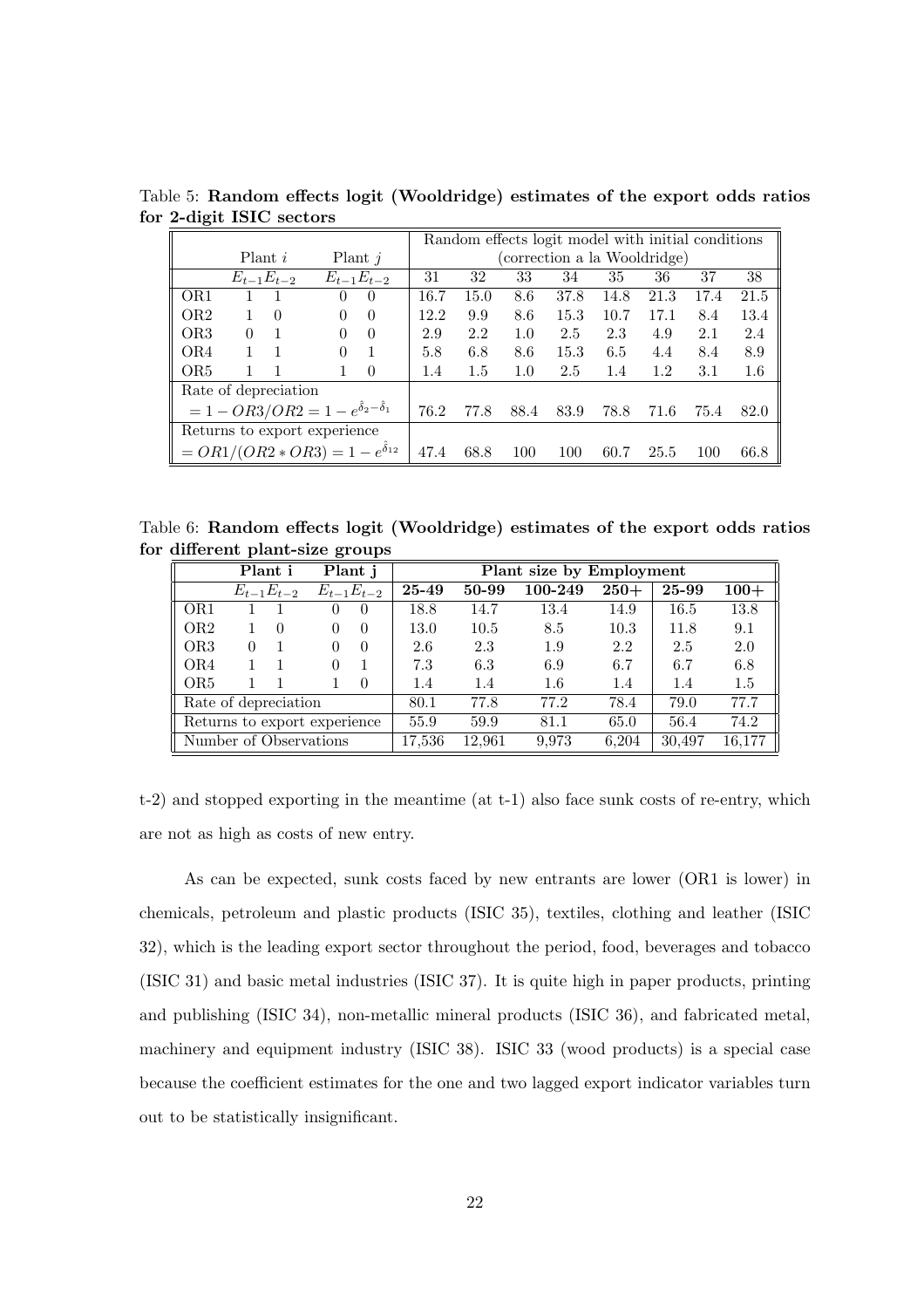The results for the two-digit ISIC industries show that in some industries, such as wood products (ISIC 33), paper products, printing and publishing (ISIC 34) and fabricated metal, machinery and equipment (ISIC 38) industries, there is even faster depreciation of the export experience effects. There is also a wide variation among industries in terms of the degree of returns to experience. While wood products (ISIC 33), paper products, printing and publishing (ISIC 34) and basic metal industries (ISIC 37), have constant returns to experience, there is a strong diminishing return to experience in non-metallic mineral products (25.5%, ISIC 36) and food, beverages and tobacco (47.4%, ISIC 31) industries.

In order to see whether the plant-size matters for the relative importance of sunk entry and re-entry costs to export markets, we estimated the model separately for four categories of plants (those employing 25-49, 50-99, 100-249, and 250+ employees). Since the results are similar for the first and second as well as third and fourth groups (there seems to be a threshold around 100 employees), we re-estimated the model for only two groups, small (25-99 employees) and large (100+ employees) plants (Table 6). The results indicate that the sunk costs are even more important in influencing small plants' export market participation decision. A small plant (employing 25-99 people) with two years of export experience is 35.8 times more likely to export at the current year than a small plant with no prior export experience. The corresponding odds ratio for large plants is 23.8 (see OR1, Table 6). The same pattern is also observed in comparing a plant with one year export experience with a plant with no experience (cases 2 and 3). However, if the plant has any export experience, the difference between small and large plants disappears (cases 4 and 5). In other words, the first experience in the export market makes the difference between small and large plants' exporting behavior rather negligible.

As we have already referred to above, we have also estimated the export decision equation with three lags of the export history. We first write the equation of export decision with three lags of the dependent variable:

$$
E_{i,t} = \delta_1 E_{i,t-1} + \delta_2 E_{i,t-2} + \delta_3 E_{i,t-3} + \delta_{12} E_{i,t-1} E_{i,t-2} + \delta_{13} E_{i,t-1} E_{i,t-3} + \delta_{23} E_{i,t-2} E_{i,t-3} + \delta_{123} E_{i,t-1} E_{i,t-2} E_{i,t-3} + \Phi \mathbf{S}_{i,t-1} + \Gamma \mathbf{Z}_{t-1} + \alpha_i + \varepsilon_{it}
$$
\n(3)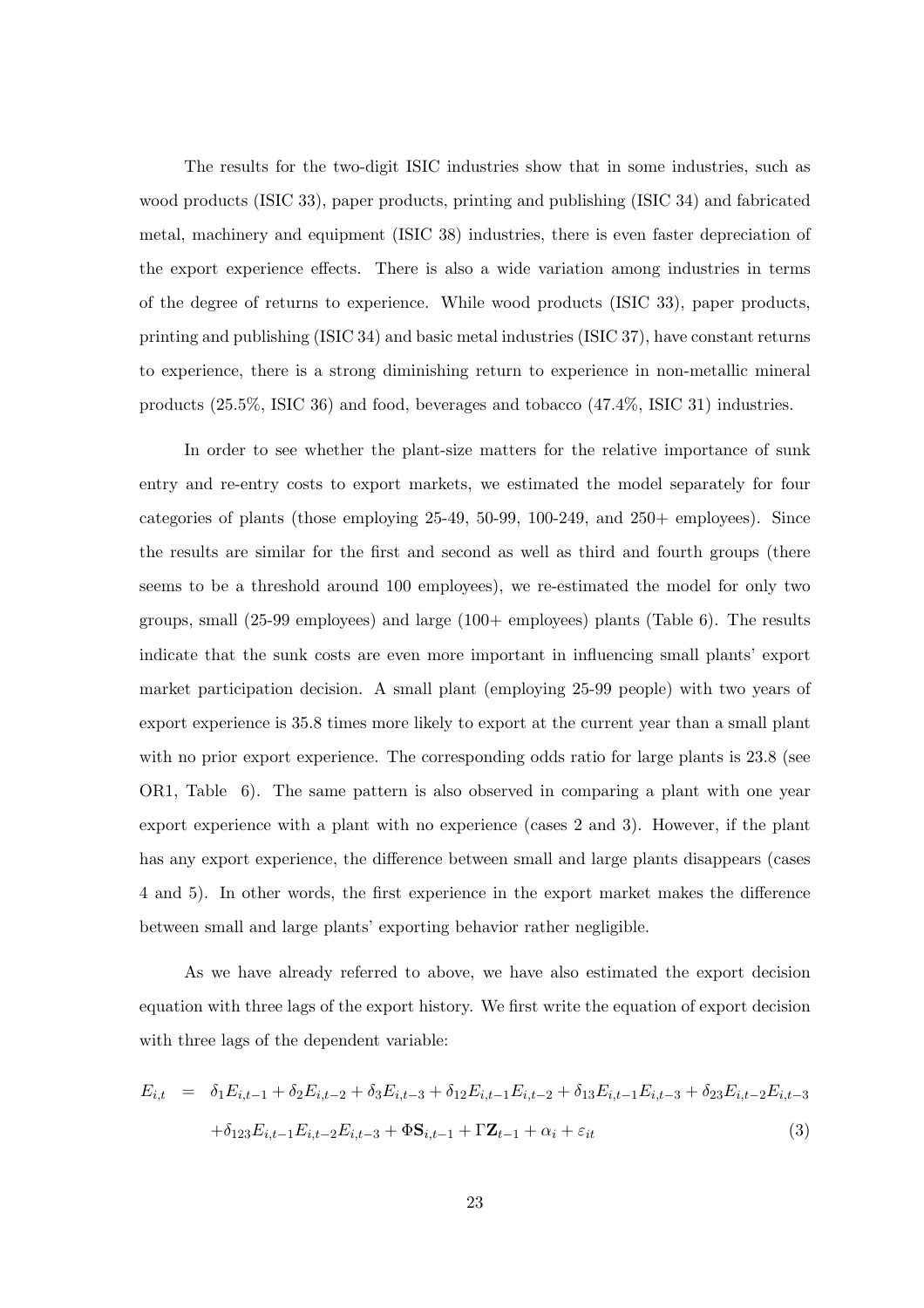|                  |         | $E_{t-1}E_{t-2}E_{t-3}$ |                | With interaction |          | Without interaction |
|------------------|---------|-------------------------|----------------|------------------|----------|---------------------|
|                  | Plant i | Plant j                 | RE Logit       | Wooldridge       | RE Logit | Wooldridge          |
| OR <sub>1</sub>  | 111     | 000                     | 46.2           | 24.5             | 44.5     | 22.9                |
| OR <sub>2</sub>  | 110     | 000                     | 26.7           | 18.3             | 23.4     | 15.8                |
| OR <sub>3</sub>  | 101     | 000                     | 23.5           | 15.1             | 21.7     | 13.6                |
| OR4              | 011     | 000                     | 4.9            | 3.1              | 3.9      | 2.5                 |
| OR5              | 100     | 000                     | 16.8           | 13.7             | 11.4     | 9.3                 |
| OR <sub>6</sub>  | 010     | 000                     | 3.8            | 3.1              | 2.1      | 1.7                 |
| OR7              | 001     | 000                     | 3              | 2.3              | 1.9      | 1.5                 |
| OR8              | 111     | 011                     | 9.4            | 7.9              | 11.4     | 9.3                 |
| OR9              | 1 1 1   | 101                     | $\overline{2}$ | 1.62             | 2.1      | 1.7                 |
| <b>OR10</b>      | 111     | 110                     | 1.7            | 1.33             | 1.9      | 1.5                 |
| OR <sub>11</sub> | 111     | 100                     | 2.7            | 1.8              | 3.9      | 2.5                 |
| <b>OR12</b>      | 1 1 1   | 010                     | 12.1           | 8                | 21.7     | 13.6                |
| OR <sub>13</sub> | 111     | 001                     | 15.2           | 10.7             | 23.4     | 15.8                |

Table 7: Random effects logit (Wooldridge) estimates of the export odds ratios for different (All manufacturing plants; 3-years lag)

There are seven coefficients in equation 3 that are related to the past export history of the plant. The odds ratios for the three year lag equation estimation are presented in Table  $7^{18}$ .

The difference between the random effects logit estimation with and without initials conditions correction a la Wooldridge (2005) is quite apparent in the model with three lags. Similarly, the presence of the interaction term in the estimations makes substantial difference in the derived odds ratios. as we have already briefly discussed above, a plant that exported for the past three years is 24.5 times more likely to export this period compared to a plant that had no export experience in the past three years. When we compare the plant with three years of experience to plants with two years only, we observe that it is 1.33, 1.62 and 7.9 times more likely to export relative to a plant that exported at  $t-1$  and  $t-2$ , at  $t-1$  and  $t-3$  and at  $t-2$  and  $t-3$ , respectively (OR8, OR9 and OR10). There is not much change when the reference point is the plants with a single year of experience only. The plant with three years of experience is 1.8, 8.0 and 10.7 times more likely to export relative to a plant that exported at  $t - 1$ ,  $t - 2$ , and  $t - 3$ , respectively (OR11, OR12 and OR13).

The rate of depreciation is very high when we compare plants with one-year experience only at  $t-1$  and  $t-2$ , but subsides down when we compare single year experience at  $t-2$ 

<sup>18</sup> Estimation results are presented in Table A.3 in the Appendix.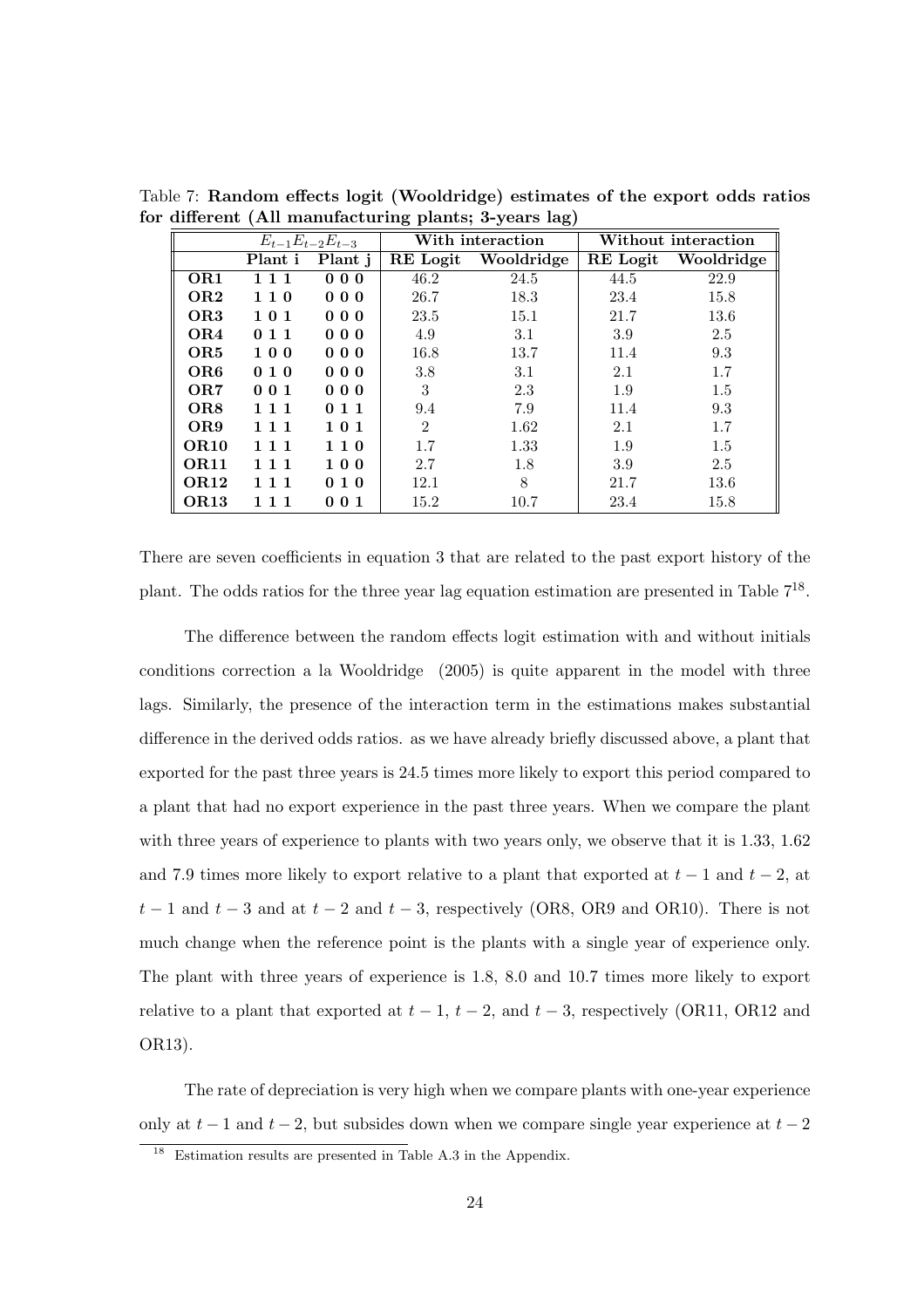and  $t-3$ . The odds ratio of a plant that exported at  $t-1$  is 4.5 times the odds ratio of a plant that exported at  $t - 2$  (OR5/OR6). The odds ratio of a plant that exported at  $t - 2$ , on the other hand, is only 34% more than the odds ratio of a plant that exported at  $t-3$ .

In order to obtain probability measures comparable to toher studies, we obtain average predicted probability of exporting for plants with different export history. We calculated the average probability of exporting in Table A.5 in the Appendix. Our predicted probabilities for the whole manufacturing sector shows that the plants that have the longest (in our case 3 years) export market experience in the past have 80% probability of exporting in the current year.

Analyzing the export decision by U.S. firms, Bernard and Jensen (2004) obtain a current export probability of 53% for a plant that exported in the previous year. In our case, export experience in the past three years leads to a current export probability of almost 80% (See Table A.5 in the Appendix). In the case of a plant that exported only the previous year, the current export probability drops dow to 56.5%, a value which is close what was found by Bernard and Jensen (2004).

#### 4.2 Plant Characteristics

Coefficients of other explanatory variables that measure various plants characteristics have usually expected signs. Plant characteristics such as the size (as measured by employment level), capital intensity of the production technology (as measured by the capital/labor ratio), labor productivity (relative to U.S. manufacturing industry) as well as the wage rate (as a measure of the efficiency labor) increase a plant's likelihood of becoming an exporter. As we expected the coefficient on the squared employment term is negative, implying that an increase in the employment will increase the probability of becoming an exporter at a decreasing rate.

A one standard deviation increase in log employment (which is equal to 0.945) leads to 31 % increase in the probability of a plant to become an exporter (which is defined as  $e^{\hat{\phi}_l \sigma_l + \hat{\phi}_{l2} \sigma_{l2}}$ . In other words, let's take two plants that are exactly the same in every charac-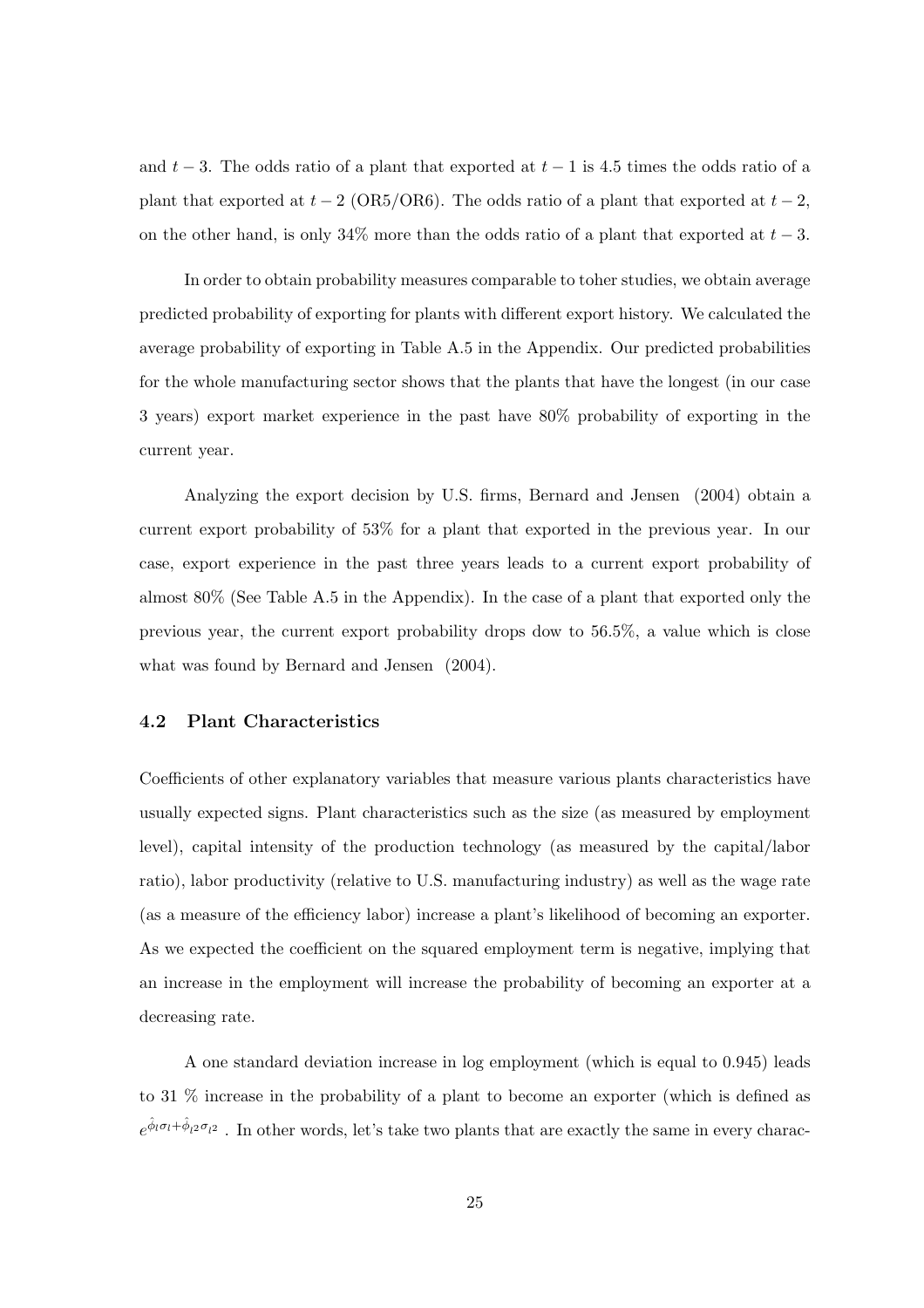|                        | 31        | 32       | 33       | 34        | 35       | 36       | 37        | 38       |
|------------------------|-----------|----------|----------|-----------|----------|----------|-----------|----------|
| $E_{t-1}$              | $1808***$ | 1206**   | $1430**$ | $1696***$ | $1607**$ | $3023**$ | $1161***$ | $1653**$ |
| $E_{t-2}$              | 478**     | 298**    | $241**$  | 285**     | $368**$  | 983**    | $307**$   | $324**$  |
| $E_{t-1} * E_{t-2}$    | $44**$    | $66***$  | 68       | 52        | $51***$  | $23**$   | 71        | $64***$  |
| Log Labor (Net effect) | 136       | 130      | 134      | 109       | 124      | 126      | 155       | 126      |
| Log (labor)            | $219+$    | 226**    | 192      | 238       | $358***$ | 296      | 4948**    | $360**$  |
| Log (labor) squared    | 62        | $58***$  | 70       | 46        | $35***$  | 42       | $3***$    | $35***$  |
| Log (wage)             | 91        | 104      | 89       | 127       | 107      | 116      | 113       | 101      |
| Log(K/L)               | 132**     | $116***$ | 108      | $127**$   | $126***$ | $174***$ | $125***$  | $122**$  |
| Imported M&E share     | 104       | $110**$  | 112      | $126***$  | 105      | 105      | 108       | $110**$  |
| Export Spillovers      | $129**$   | $111***$ | 109      | 116       | 112      | 93       | 105       | 101      |
| Female employee share  | $130**$   | $108**$  | 101      | $126***$  | 92       | $119***$ | 102       | 100      |
| Technical emp. share   | 99        | $105+$   | $121**$  | 109       | 107      | 94       | 94        | 100      |
| Log Likelihood         | $-1,953$  | $-6,358$ | $-459$   | $-517$    | $-1,775$ | $-775$   | $-681$    | $-4,101$ |
| Observations           | 6,388     | 15,092   | 1,463    | 1,767     | 4,674    | 4,035    | 1,945     | 11,310   |

Table 8: Random effects logit model: Percent change in odds ratios (ISIC 2-digit sectors)

teristics, but the employment level. If the plant with fewer employees has 10% probability of becoming an exporter, the plant with one standard deviation higher employment level (85  $\%$  larger than the former firm) will have 13.1  $\%$  (1.31 times the plant with fewer employees) chance of becoming an exporter.

When we undertake the regressions for 2-digit ISIC industries, the coefficient estimates on lagged export indicators have the same sign as the whole manufacturing sector and in most cases they are statistically significant. However, the 2-digit ISIC industries with fewer observations (37, 34 and 33) in general do not have statistically significant coefficient estimates other than the one-lagged exporter status indicator.

The impact of plant size on plant's likelihood of exporting is larger in iron and steel (ISIC 37), machinery and transport equipment (ISIC 38), and chemicals (ISIC 35) industries compared to the food and beverages (ISIC 31) and clothing and textiles (ISIC 32) industries (see Table 8). The increase in odds ratio due to a standard deviation increase in log employment and squared log employment become 30% in textiles and clothing, 24% in chemicals, 55% in iron and steel, and 26 % in machinery and transport equipment industry industry.

The wage effect is statistically insignificant for the whole manufacturing industry as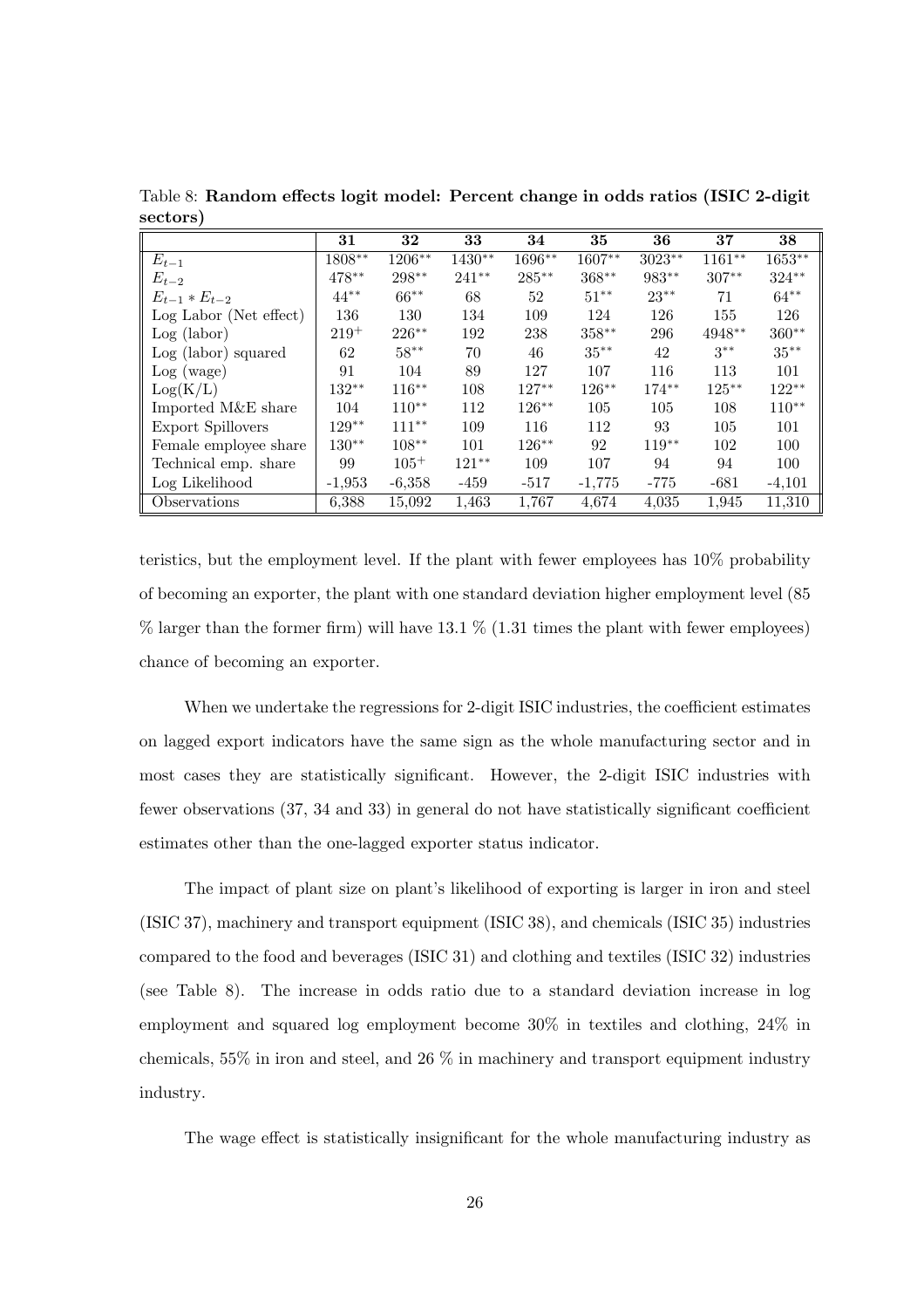well as for the two-digit ISIC industries (see Table 8). We interpret this result to be an evidence that efficiency wage hypothesis with respect to the export decision does not receive much support from the data for most of the sectors in the Turkish manufacturing industry.

Capital intensity of the production technology has a modest role in increasing the likelihood of exporting in the subsequent year. In the case of the whole manufacturing industry a one standard deviation increase in lagged K/L ratio raises the odds ratio of exporting at year t by 23%. Among the two-digit ISIC sectors, a one standard deviation increase in the K/L ratio increases the likelihood of exporting between 16% and 32% in six of the industries. In the case of the non-metallic minerals (ISIC 36), the effect of K/L ratio on the likelihood of exporting is 74%. In the case of ISIC 33, there is no statistical effect of the K/L ratio on the likelihood of exporting.

Next we consider the share of imported machinery in total capital stock as an indicator of foreign technology diffusion. The share of imported machinery in capital stock matters for the export decision for the manufacturing sector as a whole. However, a onestandard deviation increase in the imported machinery share of the capital stock increases the probability of exporting at t by a mere 9%. Relative to other factors the impact of imported machinery is not large. Looking at the estimates at the 2-digit level, imported machinery share does have a significant positive impact on the export decision in printing and publishing  $(26\%$  increase in the odds ratio), machinery and equipment industry  $(10\%)$ and clothing and textiles industry (10%).

The last group of the plant characteristics we cover is the composition of employment. The estimates indicate that employment composition of a plant matters for the export decision, but the effect is not very significant both economically and statistically. For the whole manufacturing sector, a one-standard deviation in the share of technical employees increases the probability of exporting next period by 3%, whereas the increase in the share of female employees increases the exporting probability by 11%. At the two-digit industry level, the share of technical employees has a positive effect on the likelihood of exporting only in the wood products (ISIC 33) industry, and the female employee share helps improve a plant's chances of exporting substantially in the food processing (ISIC 31), the textiles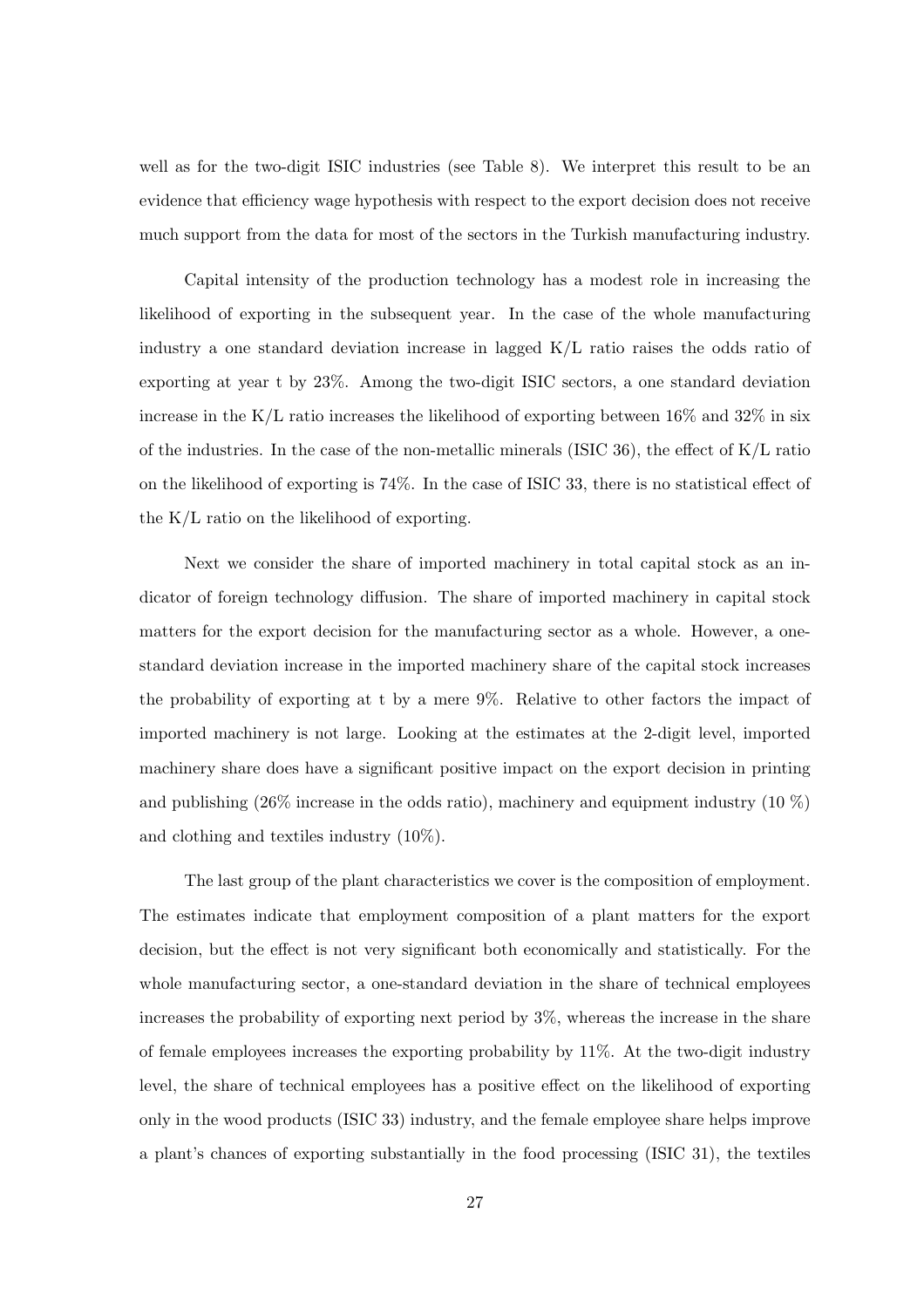and clothing (ISIC 32), and the non-metallic minerals industry (ISIC 36).

Finally, we included a number of spillover variables into our model to control for the effects of various types of spillovers (due to the presence of exporters, foreign firms, users of licensed foreign technology, etc. in the same industry), but only the export spillovers variable has a significant impact on the likelihood of exporting. Actually, a one- standarddeviation increase in the output-share of exporters in the same 3-digit ISIC industry increases the likelihood of future exporting by 139%. When we analyze the effects of exporting activity by other plants in the same industry on the likelihood of future exporting, it turns out to be statistically significant only in the food and beverages (ISIC 31) and the clothing and textiles (ISIC 32) industry.

## 5 Conclusions

We analyzed the export participation decision of Turkish manufacturing plants during 1990- 2001. Our results support the findings of previous contributions such as Roberts and Tybout (1997), Bernard and Jensen (2004), Bernard and Wagner (2001) and Campa (2004) on export decision: Even after the initial conditions correction a la Wooldridge (2005) our results show that Turkish manufacturing plants faced quite high sunk costs of entry to export markets. In addition to this finding which is consistent with the earlier literature, we also have several important contributions. First, we show that there are sunk re-entry costs to those plants that try to re-enter the export market a couple years after they quit the export market. The longer is the plant's past export market experience the higher its likelihood of exporting relative to a plant that has no prior export experience. Second, our formulation of the export decision equation that includes the interactions of the lagged dependent variable enables us to show that there are diminishing returns to export market experience. Last, but not the least, the more recent export market experience (at  $t-1$ ) matters more for a plant's likelihood of export market participation than the export market experience further in the past (in our case, at  $t - 2$  or  $t - 3$ ).

Aside from the past exporter status, several plant characteristics have crucial effect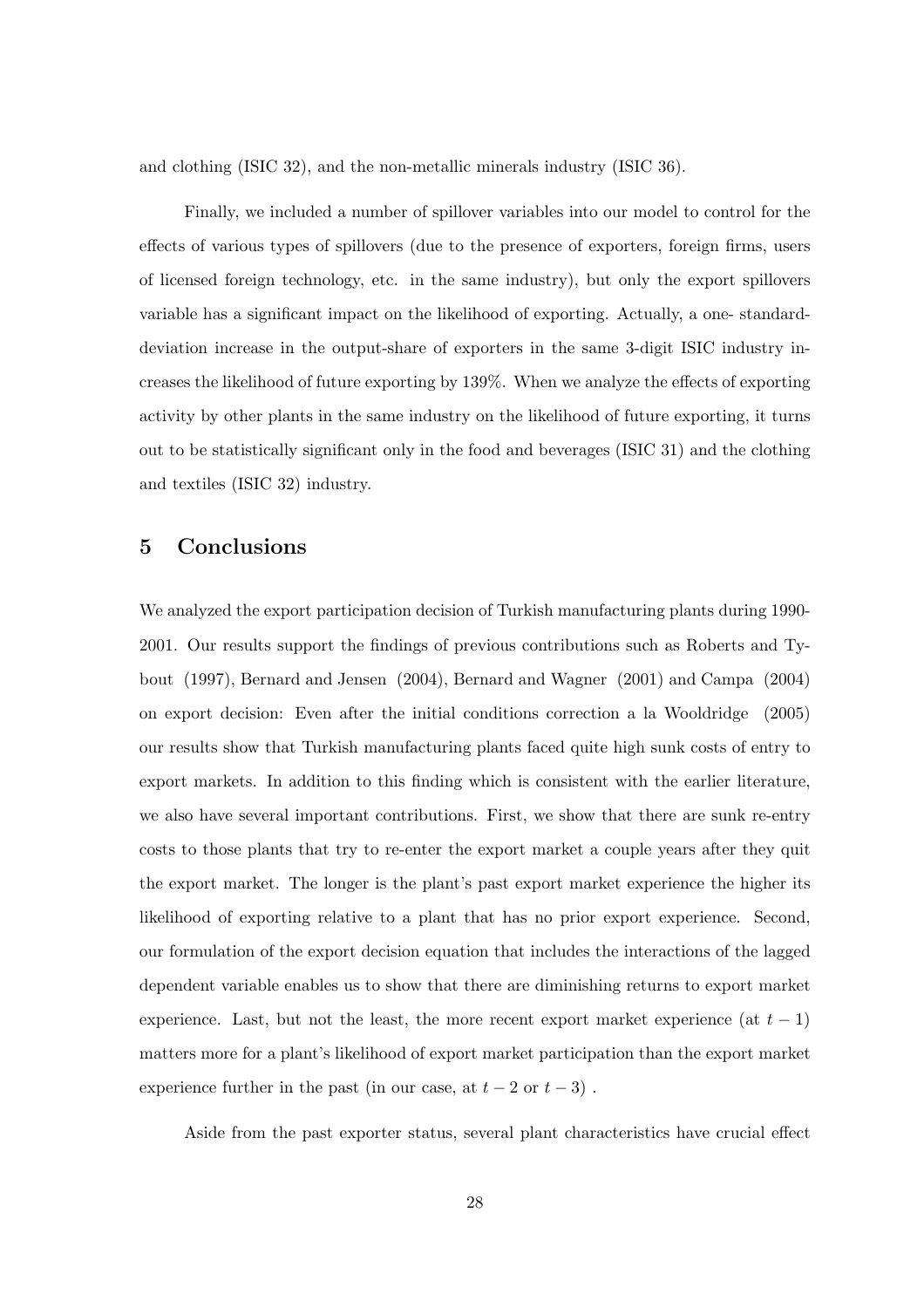on export decision. First and perhaps foremost, plant size, measured by the employment level, matters for the export decision. As the size of plant increases the likelihood of being an exporter increases, but at a decreasing rate. Second, we use various measures of technological characteristics of plants to understand the relationship with export decision. First of these is the capital-labor ratio. Plants that use more capital-intensive technology have a higher likelihood of becoming an exporter. Furthermore, the higher is the imported share of machinery and equipment stock, the higher the likelihood of becoming an exporter. We are not able to find any support for the effect of foreign ownership and the use of licensed technology on export decision, at least for the period of our analysis, 1990-2001. Everything else being constant, the employment share of female employees is positively correlated with a plant's chances of export participation, while the share of administrative (white collar) workers has a negative correlation.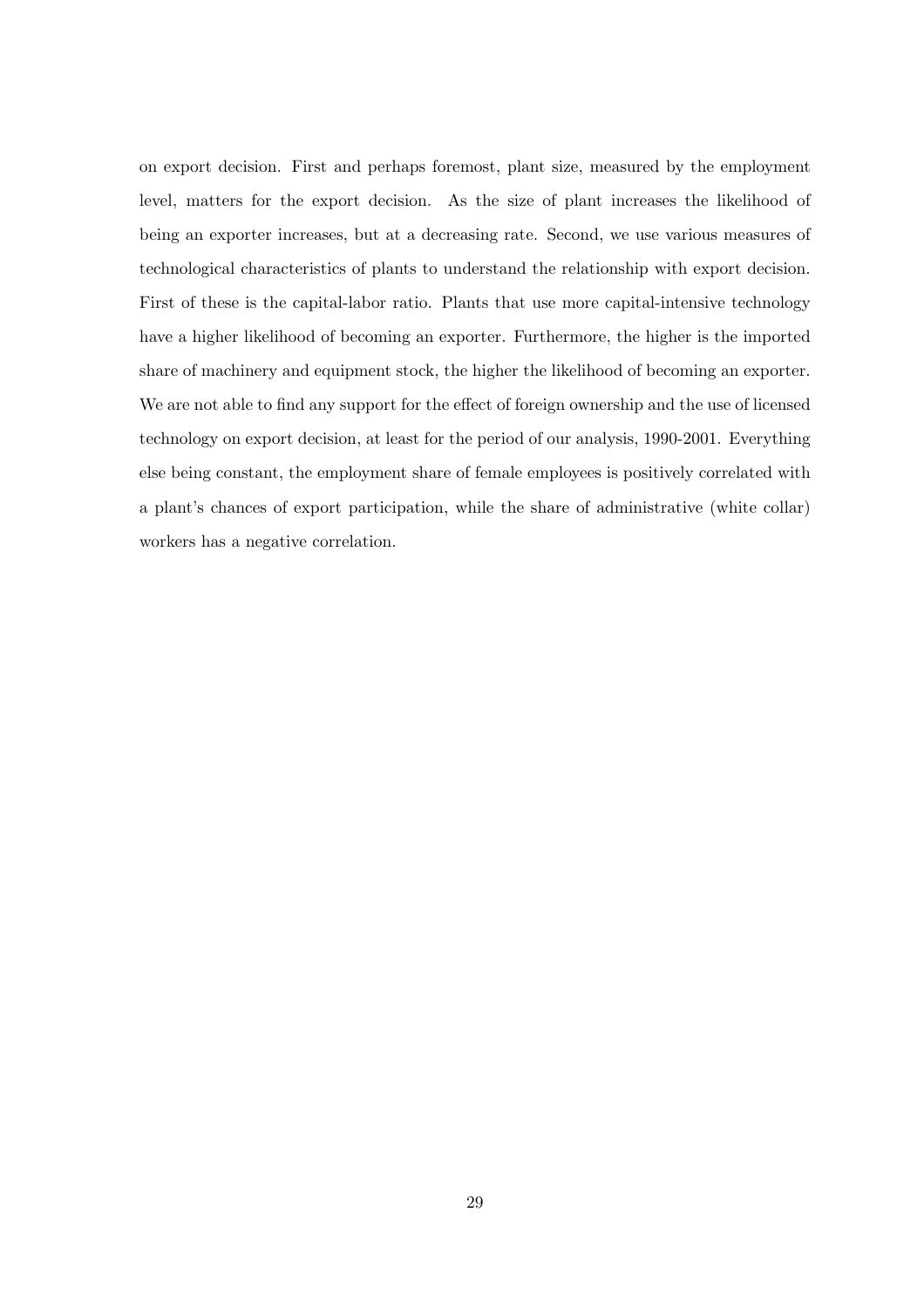### References

- Aberbach, Joel D., Dollar, David and Kenneth L. Sokoloff, 1994, The Role of the State in Taiwan's Development, New York: M.E. Sharpe, Inc.
- Aktan, H. Okan, 1996, "Liberalization, Export Incentives and Exchange Rate Policy: Turkey's Experience in the 1980s," in The Economy of Turkey since Liberalization, edited by Togan, S. and Balasubramanyam, V. N., Macmillan Press Ltd. Great Britain, 177-197.
- Aitken, Brian, Gordon H. Hanson and Ann E. Harrison, 1997, "Spillovers, foreign investment, and export behavior," Journal of International Economics 43, 103-132.
- Aw, Bee Yan and A.R. Hwang, 1995, "Productivity and the Export Market: A Firm-Level Analysis," Journal of Development Economics 47, 313-332.
- Aw, Bee Yan, Xiaomin Chen, and Mark J. Roberts, 2001, "Plant-Level Evidence on Productivity Differentials, Turnover and Exports in Taiwanese Manufacturing," Journal of Development Economics 66(1), 51-86.
- Aw, Bee Y., Mark J. Roberts and Tor Winston, 2001, "Export Market Participation, Investments in R&D and Worker Training, and the Evolution of Firm Productivity',' mimeo, Pennsylvania State University, July.
- Bernard, A. and Jensen, J.B., 1995, "Exporters, jobs and wages in US manufacturing: 1976-1987," Brookings Papers on Economic Activity - Microeconomics, 67-119.
- Bernard, Andrew and J. Bradford Jensen, 1999, "Exceptional Exporter Performance: Cause, Effect, or Both?" Journal of International Economics 47 (February), 1-25.
- Bernard, Andrew and J. Bradford Jensen, 2004, "Why Some Firms Export," Review of Economics and Statistics 86 (2), 561-569.
- Bernard, Andrew and Joachim Wagner, 2001, "Export Entry and Exit by German Firms," Weltwirtschaftliches Archiv 137, 105-123.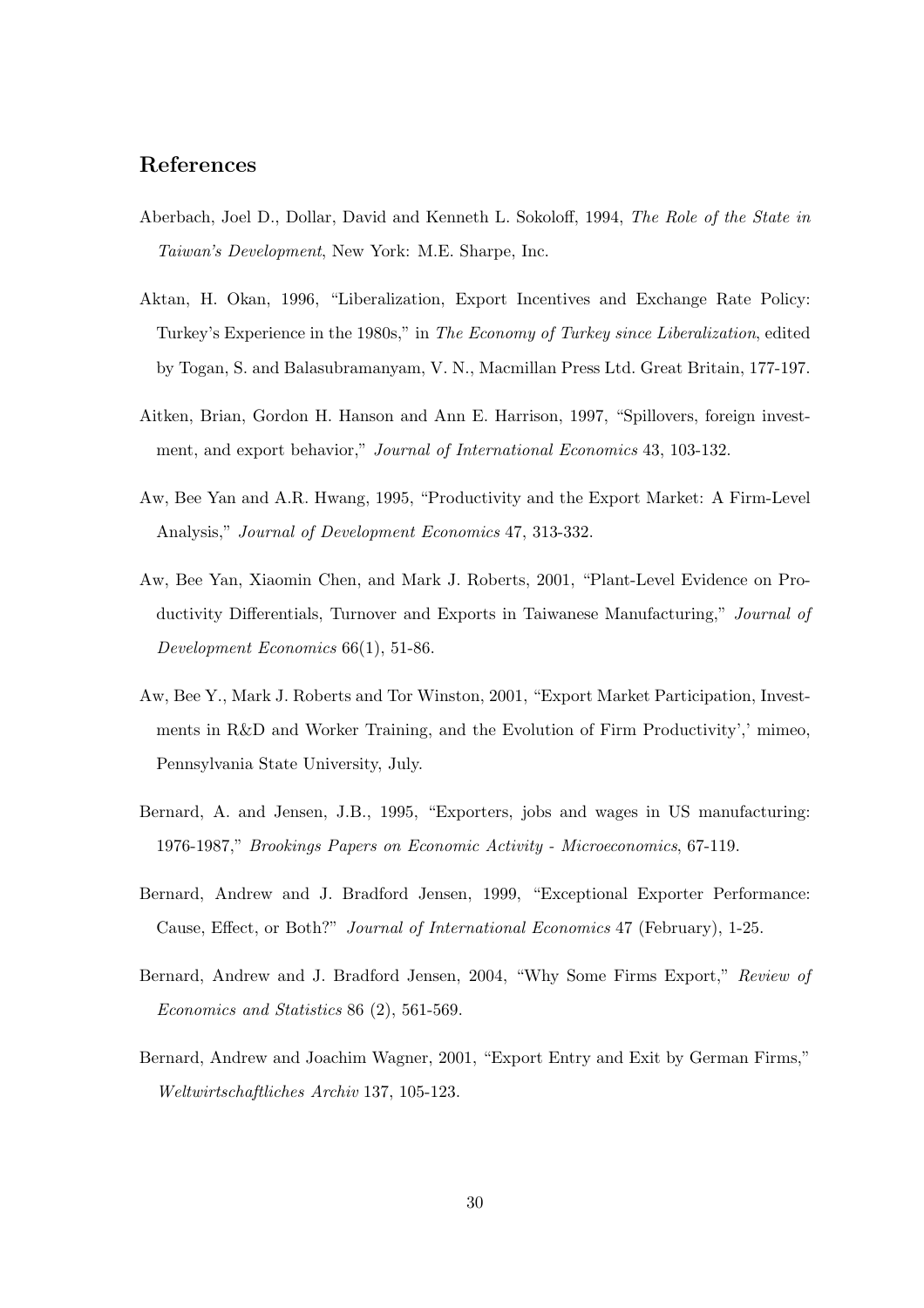- Bernard, Andrew, Jonathan Eaton, J. Bradford Jensen and Samuel Kortum, 2003, "Plants and Productivity in International Trade: A Ricardian Reconciliation," American Economic Review 93(4), 1268-1290.
- Campa, Jose M., 2004, "Exchange Rates and Trade: How Important is Hysteresis in Trade?" European Economic Review 48, 527-548.
- Chen, T. and D. Tang, 1987, "Comparing technical efficiency between Import Substitutionoriented and Export-oriented Foreign Firms in a Developing Economy," Journal of Development Economics 26, 277-289.
- Clerides, Sofronis, Saul Lach, and James Tybout, 1998, "Is Learning by Exporting Important? Micro Dynamic Evidence from Colombia, Mexico and Morocco," Quarterly Journal of Economics, 903-947.
- Delgado, Miguel A., Jose C. Farias, and Sonia Ruano, 2002, "Firm Productivity and Export Markets: A Nonparametric Approach," Journal of International Economics 57, 397-422
- Egan, M. L. and A. Mody, 1992, "Buyer-Seller Links in Export Development," World Development 20 (3): 321-334.
- Greenaway, David and Richard Kneller, 2004, "Exporting and Productivity in the United Kingdom," Oxford Review of Economic Policy 20, 358-371.
- Haddad, M., 1993, "How Trade Liberalization Affected Productivity in Morocco," Policy Research Working Paper no. 1096, World Bank, Washington D.C.
- Handoussa, Heba, Mieko Nishimizu, and John Page, 1986, "Productivity Change in Egyptian Public Sector Industries after the Opening," Journal of Development Economics 20, 5374.
- Heckman, James, 1981, "The Incidental parameters Problem and the Problem of Initial Conditions in Estimating a Discrete Time-Discrete Data Stochastic Process," in Charles Manski and Daniel McFadden, eds., The Structural Analysis of Discrete Data 179-195, MIT Press: Cambridge, MA.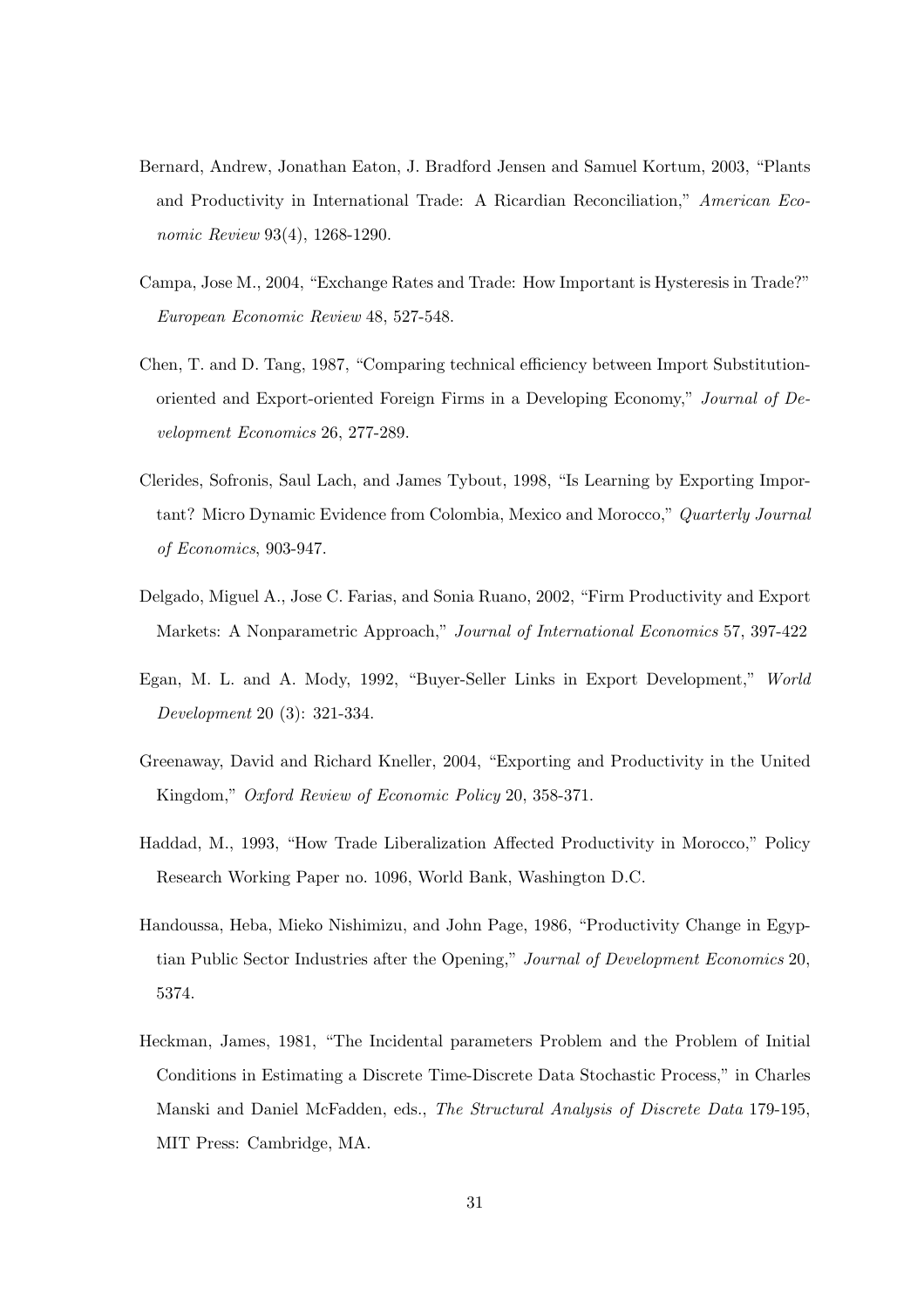- Helpman, Elhanan, Marc J. Melitz and Stephen R. Yeaple, 2004, "Export versus FDI with Heterogeneous Firms," American Economic Review 94, 300-316.
- Melitz, Mark, 2003, "The Impact of Trade on Intra-Industry Reallocations and Aggregate Industry Productivity," Econometrica 71(6), November, 1695-1725.
- Mody, Ashoka and Kamil Yılmaz, 2002, "Imported Machinery for Export Competitiveness," World Bank Economic Review 16(1), 23-48.
- Ozcelik, Emre and Erol Taymaz, 2004, "Does Innovativeness Matter for International Competitiveness in Developing Countries? The Case of Turkish Manufacturing Industries," Research Policy 33 (3), 409-424.
- Roberts, Mark, Theresa. A. Sullivan and James Tybout, 1995, "Micro Foundations of Export Booms," Pennsylvania State University, Department of Economics Working Paper.
- Roberts, Mark J. and James R. Tybout, 1997, "The Decision to Export in Colombia: An Empirical Model of Entry with Sunk Cost," American Economic Review, September, 545-564.
- Thomas, Vinod and John Nash, 1991, Best Practices in Trade Policy Reform, Oxford University Press: Oxford.
- Tybout, James R., 2003, "Plant- and Firm-level Evidence on 'New' Trade Theories," in E. Kwan Choi and James Harrigan, ed., Handbook of International Trade, Basil-Blackwell: Oxford.
- Tybout, James, and M. Daniel Westbrook, 1995, "Trade Liberalization and Dimensions of Efficiency Change in Mexican Manufacturing Industries," Journal of International Economics 31, 5378.
- Uygur, Ercan, 1998, "Export Policies and Export Performance: The Case of Turkey" in Opening Doors to the World: A New Trade Agenda for the Middle East, ed. by Raed Safadi. Cairo: International Development Research Centre and Economic Research Forum.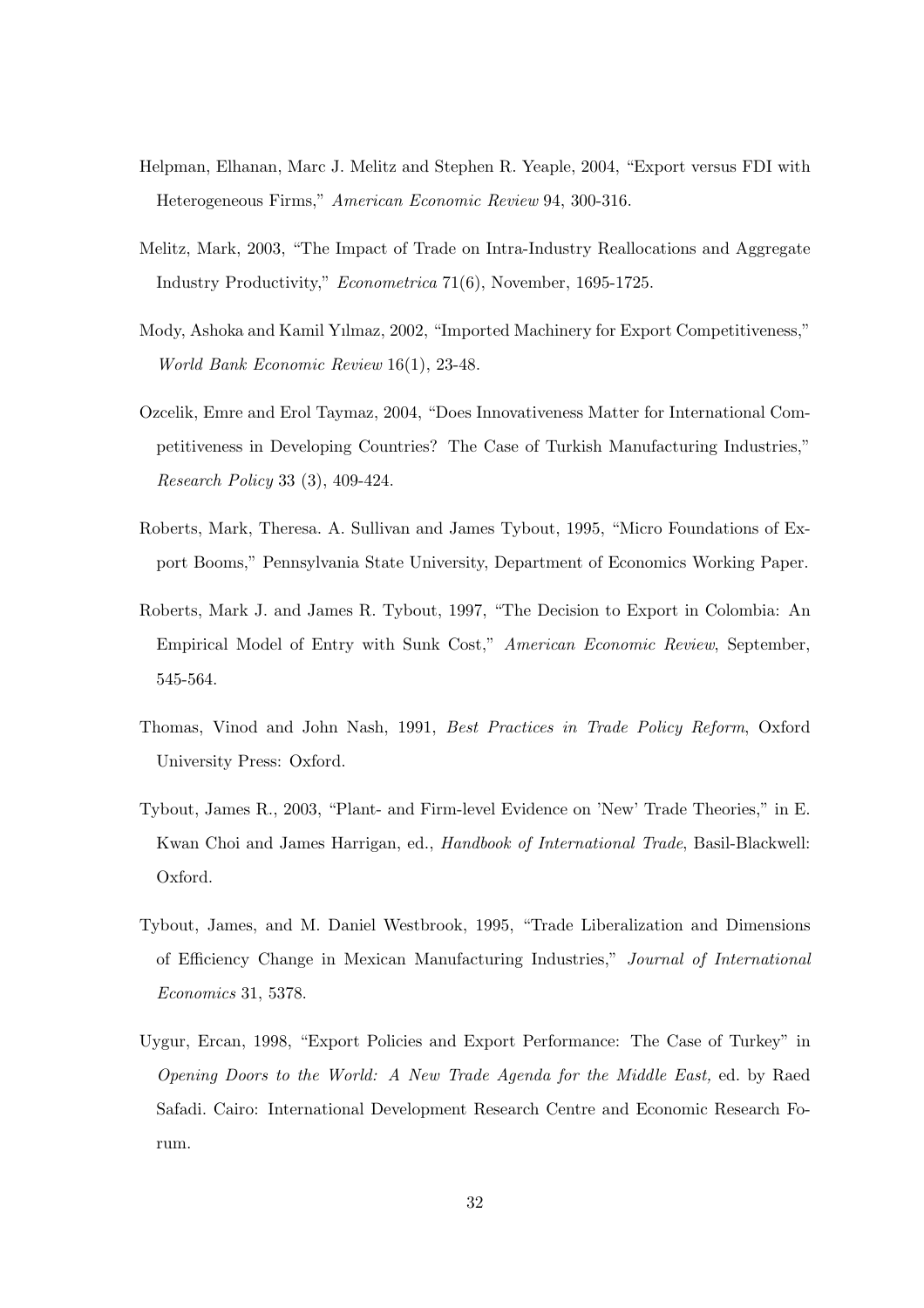- Uygur, Ercan, 2000, "Recent Macroeconomic Developments and Policies in Turkey" Paper prepared for the United Nations Economic Commission for Europe, April.
- Van Biesebroeck, Johannes, 2005, "Exporting Raises Productivity in Sub-Saharan African Manufacturing Firms," Journal of International Economics, 67(2), 373-391.
- Wooldridge, Jeffrey M., 2005, "Simple Solutions to the Initial Conditions Problem for Dynamic, Nonlinear Panel Data Models with Unobserved Heterogeneity," Journal of Applied Econometrics, 20, 39-54, January.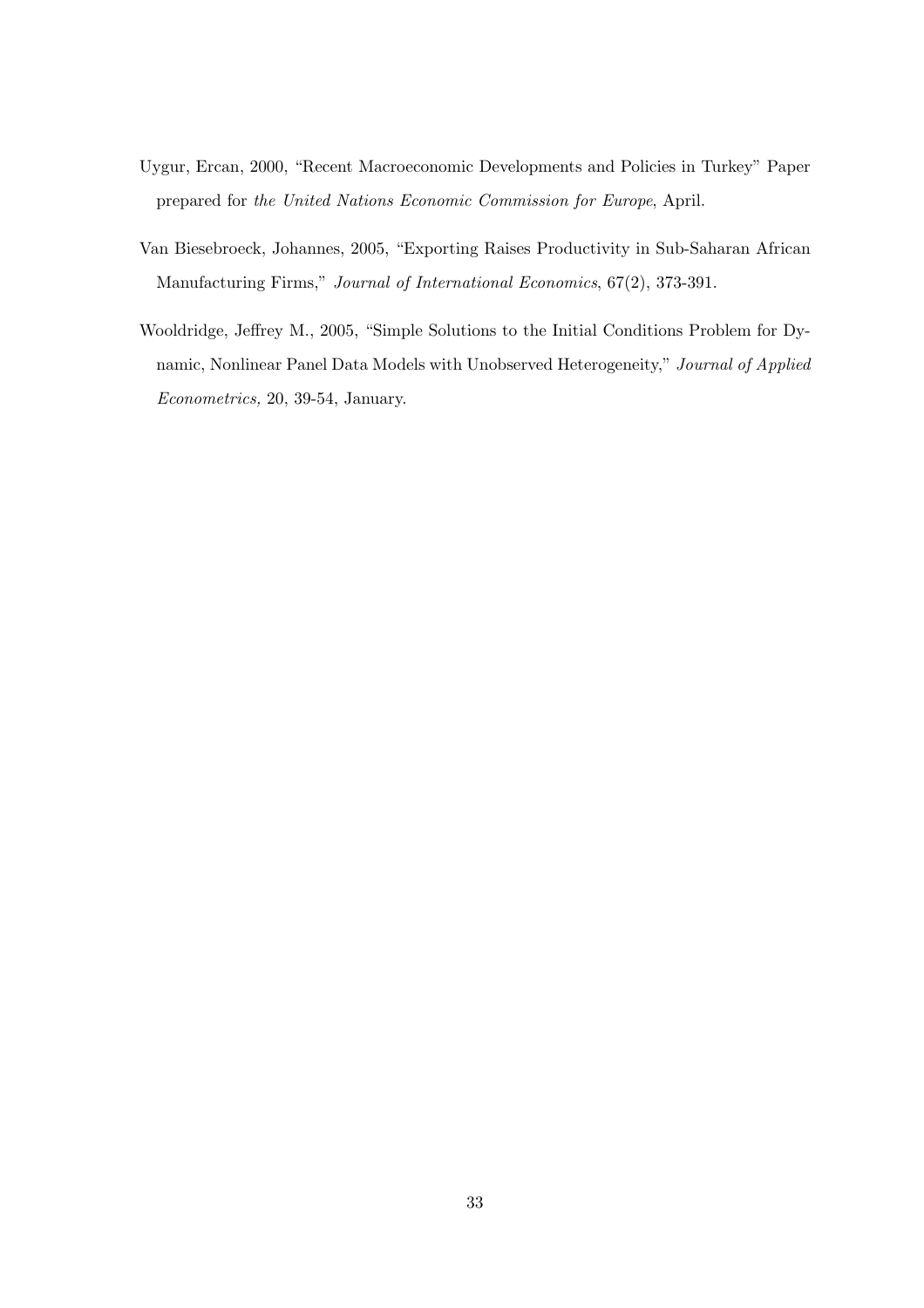# Appendix

|                             | All $^a$ | ISIC 31 | 32     | 33     | 34     |
|-----------------------------|----------|---------|--------|--------|--------|
| Number of observations      | 46,674   | 6,388   | 15,092 | 1,463  | 1,767  |
| Current year's export dummy | 0.2782   | 0.2506  | 0.3324 | 0.1675 | 0.1681 |
| $Log$ (labor)               | 4.4834   | 4.4322  | 4.6311 | 4.2951 | 4.3382 |
| Log (wage)                  | 4.3494   | 4.3435  | 4.0624 | 4.0985 | 4.564  |
| $K/L$ ratio                 | 3.509    | 3.4658  | 3.3655 | 3.1702 | 3.9428 |
| Imported M&E share          | 0.1487   | 0.0845  | 0.2157 | 0.1081 | 0.2063 |
| Export spillovers           | 0.4472   | 0.4164  | 0.4934 | 0.3755 | 0.282  |
| Female employee share       | 0.2298   | 0.2045  | 0.3744 | 0.1381 | 0.1598 |
| Technical employee share    | 0.1056   | 0.1028  | 0.079  | 0.0968 | 0.1427 |
|                             |          |         |        |        |        |
|                             |          | 35      | 36     | 37     | 38     |
| Number of observations      |          | 4,674   | 4,035  | 1,945  | 11,310 |
| Current year's export dummy |          | 0.3083  | 0.1556 | 0.3013 | 0.2804 |
| Log (labor)                 |          | 4.4324  | 4.3922 | 4.462  | 4.4195 |
| Log (wage)                  |          | 4.8017  | 4.3224 | 4.7517 | 4.488  |
| $K/L$ ratio                 |          | 4.0276  | 3.3235 | 3.9142 | 3.4833 |
| Imported M&E share          |          | 0.1549  | 0.0839 | 0.1063 | 0.1196 |
| Export spillovers           |          | 0.3917  | 0.33   | 0.59   | 0.4781 |
| Female employee share       |          | 0.1951  | 0.1086 | 0.0859 | 0.1564 |

Table A.1: Descriptive statistics for the manufacturing industry and ISIC 2-digit sectors (1990-2000)

 $a$  Mean values for all observations for the period 1992-2001, as the lagged values of explanatory variables are used in the regressions.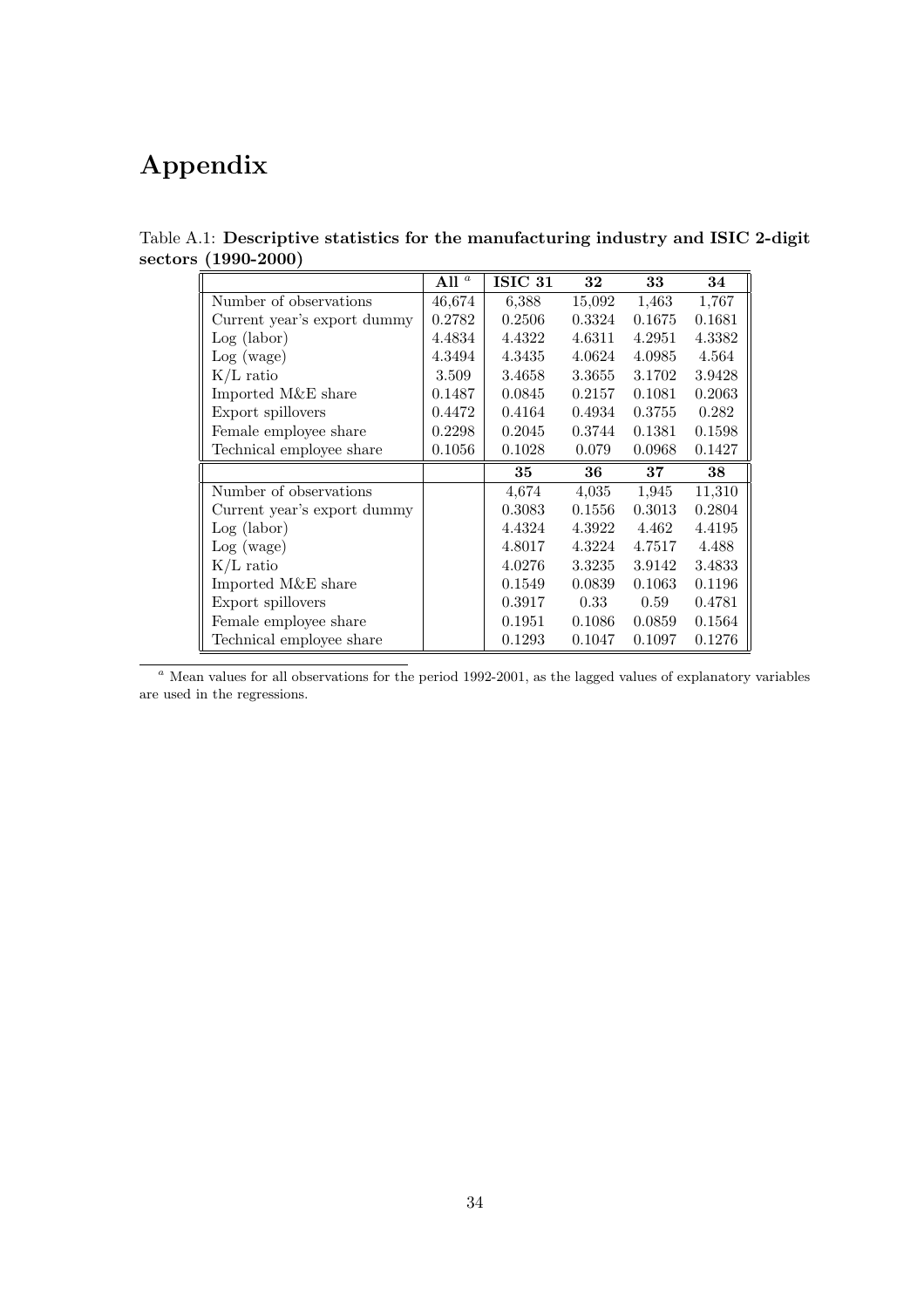|                           | No interaction of |                       | interaction of      |                                                      |  |
|---------------------------|-------------------|-----------------------|---------------------|------------------------------------------------------|--|
|                           |                   | lagged dependent var. |                     | lagged dependent var.                                |  |
| Explanatory variables     | $2$ -lags         | $3$ -lags             | $2$ -lags           | $3$ -lags                                            |  |
| $E_{t-1}$                 | $2.458***$        | $2.432**$             | $2.699**$           | $2.823**$                                            |  |
|                           | [0.036]           | [0.038]               | [0.045]             | [0.055]                                              |  |
| $E_{t-2}$                 | $0.953**$         | $0.720**$             | $1.259**$           | $1.336**$                                            |  |
|                           | [0.036]           | [0.042]               | [0.050]             | [0.079]                                              |  |
| $E_{t-3}$                 |                   | $0.644**$             |                     | $1.110**$                                            |  |
|                           |                   | [0.040]               |                     | [0.066]                                              |  |
| $E_{t-1}E_{t-2}$          |                   |                       | $-0.565^{\ast\ast}$ | $-0.874**$                                           |  |
|                           |                   |                       | [0.067]             | [0.106]                                              |  |
| $E_{t-1}E_{t-3}$          |                   |                       |                     | $-0.778**$                                           |  |
|                           |                   |                       |                     | [0.117]                                              |  |
| $E_{t-2}E_{t-3}$          |                   |                       |                     | $-0.853**$                                           |  |
|                           |                   |                       |                     | [0.113]                                              |  |
| $E_{t-1}E_{t-2}E_{t-3}$   |                   |                       |                     | $1.068**$                                            |  |
|                           |                   |                       |                     | [0.161]                                              |  |
|                           |                   |                       |                     | All plant characteristics listed below are as of t-1 |  |
| Log (labor)               | $1.239**$         | $1.140**$             | $1.186***$          | $1.043**$                                            |  |
|                           |                   | $[0.131]$ $[0.135]$   | [0.130]             | [0.133]                                              |  |
| Log (labor) squared       | $-0.094**$        | $-0.091**$            | $-0.090**$          | $-0.083**$                                           |  |
|                           | [0.013]           | [0.013]               | [0.013]             | [0.013]                                              |  |
| Log (wage)                | 0.028             | $-0.026$              | 0.032               | $-0.019$                                             |  |
|                           | [0.026]           | [0.027]               | [0.025]             | [0.027]                                              |  |
| $K/L$ ratio               | $0.155***$        | $0.130**$             | $0.150**$           | $0.122**$                                            |  |
|                           | [0.014]           | [0.015]               | [0.014]             | [0.014]                                              |  |
| Imported M&E share        | $0.407**$         | $0.392**$             | $0.405**$           | $0.394**$                                            |  |
|                           | [0.082]           | [0.083]               | [0.082]             | [0.083]                                              |  |
| <b>Export Spillovers</b>  | $0.479**$         | $0.442**$             | $0.471**$           | $0.417**$                                            |  |
|                           | [0.099]           | [0.105]               | [0.099]             | [0.105]                                              |  |
| Female employees share    | $0.473**$         | $0.366**$             | $0.453**$           | $0.328**$                                            |  |
|                           | [0.083]           | [0.089]               | [0.083]             | [0.088]                                              |  |
| Technical employees share | $0.301+$          | 0.251                 | $0.296 +$           | 0.222                                                |  |
|                           | [0.171]           | [0.187]               | [0.171]             | [0.187]                                              |  |
| Log likelihood            | $-16,831$         | $-13,377$             | $-16,796$           | $-13,310$                                            |  |
| Number of obs.            | 46,674            | 36,776                | 46,674              | 36,776                                               |  |

Table A.2: Random effects logit model of export participation (Manufacturing  $\frac{\text{industry}}{\sqrt{2}}$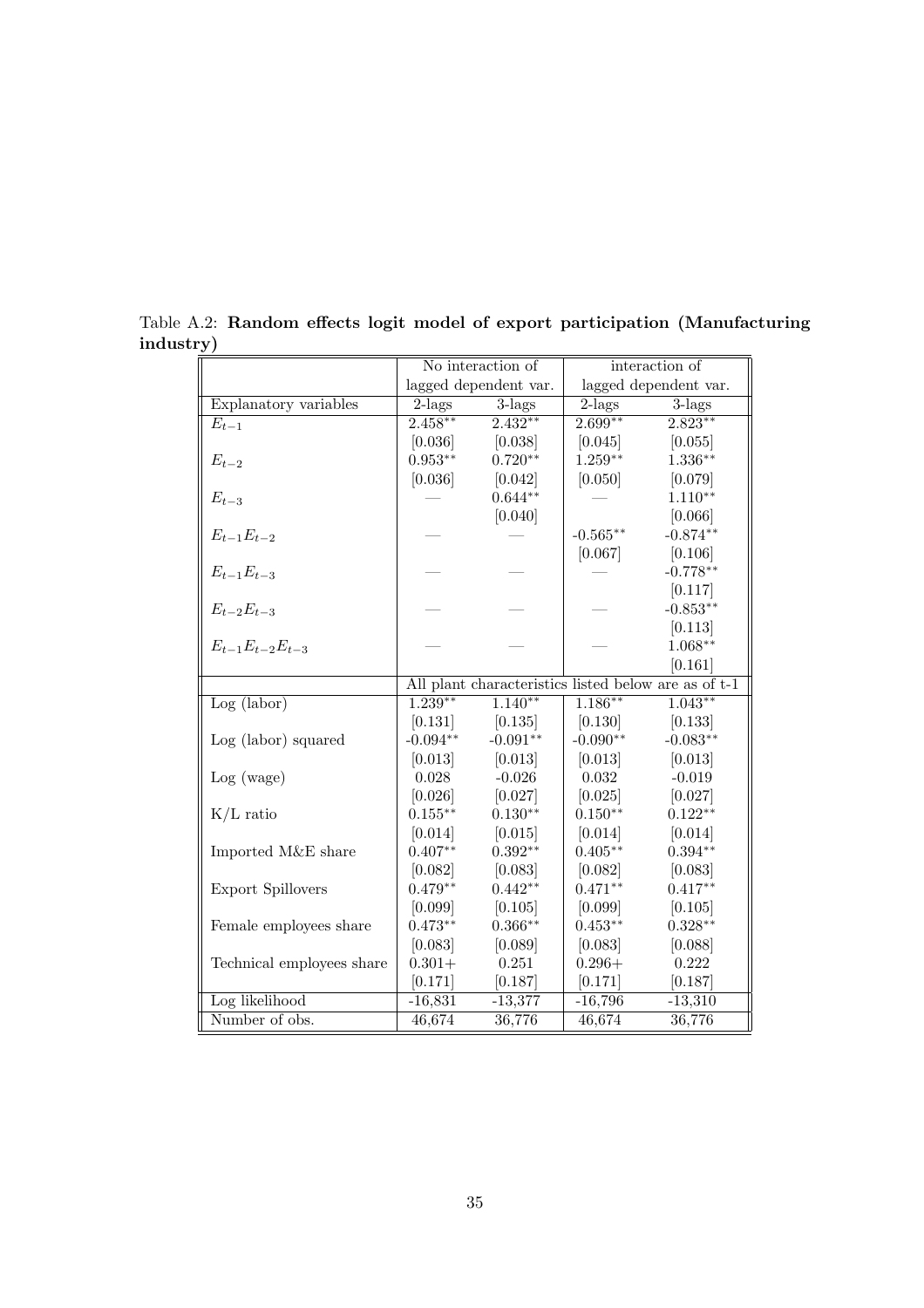|                          | No interaction of |                                     | interaction of |                                                      |  |
|--------------------------|-------------------|-------------------------------------|----------------|------------------------------------------------------|--|
|                          |                   | lagged dependent var.               |                | lagged dependent var.                                |  |
| Explanatory variables    | $2$ -lags         | $3$ -lags                           | $2$ -lags      | $3$ -lags                                            |  |
| $E_{t-1}$                | $2.157***$        | $2.235***$                          | $2.371***$     | $2.617**$                                            |  |
|                          | [0.038]           | [0.041]                             | [0.049]        | [0.060]                                              |  |
| $E_{t-2}$                | $0.562**$         | $0.525***$                          | $0.826**$      | $1.119**$                                            |  |
|                          | [0.040]           | [0.045]                             | [0.055]        | [0.085]                                              |  |
| $E_{t-3}$                |                   | $0.372**$                           |                | $0.824**$                                            |  |
|                          |                   | [0.045]                             |                | [0.073]                                              |  |
| $E_{t-1}E_{t-2}$         |                   |                                     | $-0.481**$     | $-0.827**$                                           |  |
|                          |                   |                                     | [0.071]        | [0.111]                                              |  |
| $E_{t-1}E_{t-3}$         |                   |                                     |                | $-0.729**$                                           |  |
|                          |                   |                                     |                | [0.123]                                              |  |
| $E_{t-2}E_{t-3}$         |                   |                                     |                | $-0.809**$                                           |  |
|                          |                   |                                     |                | [0.119]                                              |  |
| $E_{t-1}E_{t-2}E_{t-3}$  |                   |                                     |                | $1.002**$                                            |  |
|                          |                   |                                     |                | [0.170]                                              |  |
|                          |                   | Initial values of export indicators |                |                                                      |  |
| $E_0$                    | $0.435***$        | $0.221**$                           | $0.436**$      | $0.222**$                                            |  |
|                          | [0.052]           | [0.052]                             | [0.051]        | [0.051]                                              |  |
| $E_1$                    | $0.706**$         | $0.322**$                           | $0.674**$      | $0.291**$                                            |  |
|                          | [0.054]           | [0.055]                             | [0.054]        | [0.054]                                              |  |
| E <sub>2</sub>           |                   | $0.368**$                           |                | $0.340**$                                            |  |
|                          |                   | [0.054]                             |                | [0.054]                                              |  |
|                          |                   |                                     |                | All plant characteristics listed below are as of t-1 |  |
| Log (labor)              | $1.179**$         | $1.241**$                           | $1.137**$      | $1.149**$                                            |  |
|                          | [0.276]           | [0.305]                             | [0.276]        | [0.304]                                              |  |
| Log (labor) squared      | $-0.123**$        | $-0.130**$                          | $-0.120**$     | $-0.123**$                                           |  |
|                          | [0.027]           | [0.030]                             | [0.027]        | [0.030]                                              |  |
| Log (wage)               | 0.036             | 0.036                               | 0.034          | 0.031                                                |  |
|                          | [0.042]           | [0.046]                             | [0.042]        | [0.046]                                              |  |
| $K/L$ ratio              | $-0.170**$        | $-0.189**$                          | $-0.175**$     | $-0.204**$                                           |  |
|                          | [0.066]           | [0.072]                             | [0.066]        | [0.073]                                              |  |
| Imported M&E share       | 0.312             | 0.453                               | 0.303          | 0.445                                                |  |
|                          | [0.299]           | [0.327]                             | [0.298]        | [0.326]                                              |  |
| <b>Export Spillovers</b> | $0.454**$         | $0.445**$                           | $0.450**$      | $0.426**$                                            |  |
|                          | [0.107]           | [0.113]                             | [0.107]        | [0.113]                                              |  |
| Female employee share    | 0.133             | 0.228                               | 0.143          | 0.223                                                |  |
|                          | [0.153]           | [0.167]                             | [0.153]        | [0.167]                                              |  |
| Technical employee share | 0.286             | $0.316\,$                           | 0.281          | 0.276                                                |  |
|                          | [0.236]           | [0.261]                             | [0.236]        | [0.261]                                              |  |
| Log likelihood           | $-16,605$         | $-13275$                            | $-16,582$      | $-13,222$                                            |  |
| Number of obs.           | 46,674            | 36776                               | 36,776         | 36,776                                               |  |

Table A.3: Random effects logit model of export participation with initial conditions correction a la Wooldridge (Manufacturing industry)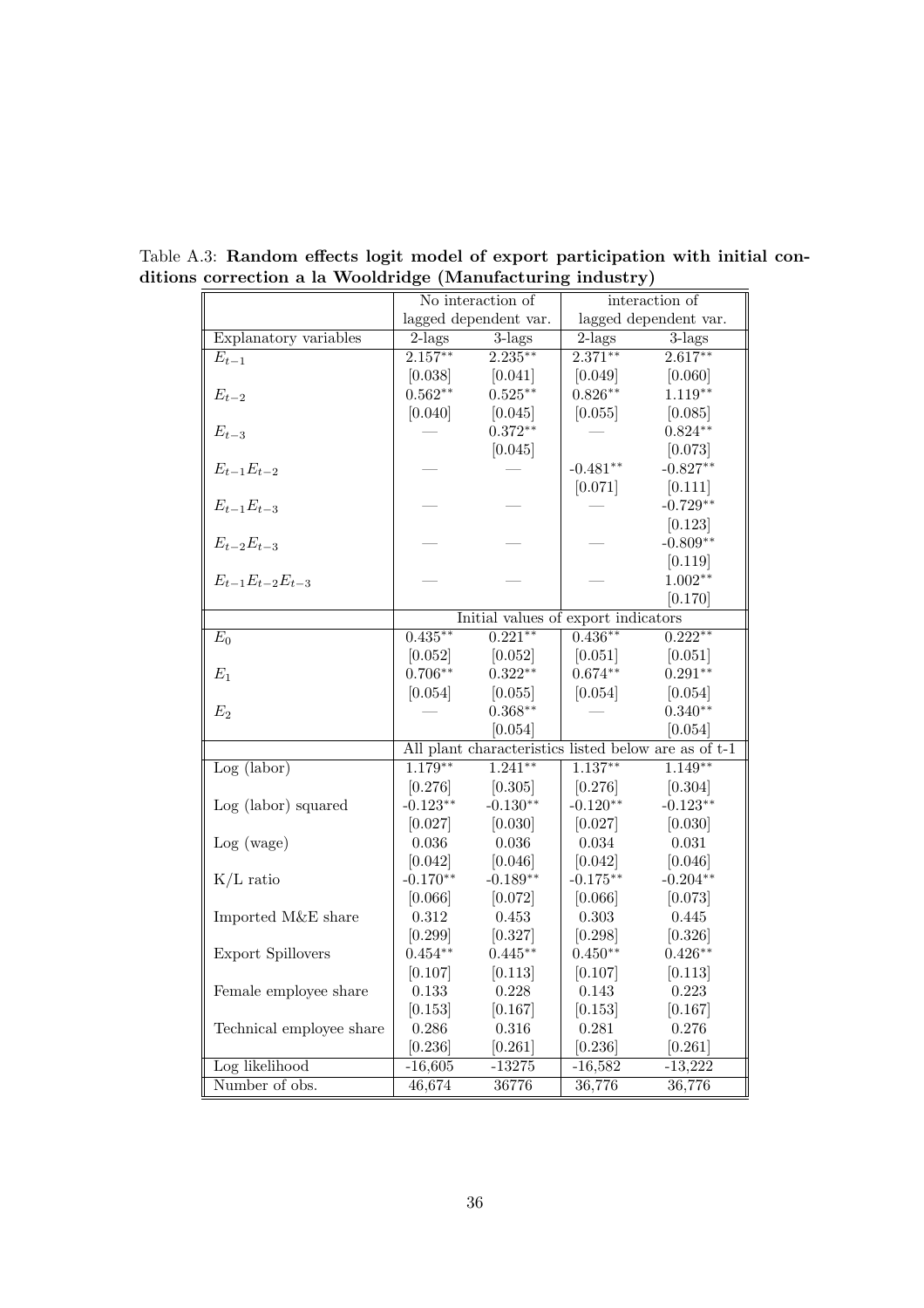|                                     |             | Wooldridge Initial                   |
|-------------------------------------|-------------|--------------------------------------|
|                                     |             | conditions correction                |
|                                     | without     | with                                 |
| $E_{t-1}$                           |             | $\overline{1.564^{**}$ $1.345^{**}}$ |
|                                     | [0.027]     | [0.030]                              |
| $E_{t-2}$                           | $0.695**$   | $0.434**$                            |
|                                     |             | $[0.029]$ $[0.032]$                  |
| $E_{t-1}$ $E_{t-2}$                 | $-0.274***$ | $-0.222**$                           |
|                                     | [0.039]     | [0.041]                              |
| Initial values of export indicators |             |                                      |
| $E_0$                               |             | $0.256***$                           |
|                                     |             | [0.030]                              |
| $E_1$                               |             | $0.409**$                            |
|                                     |             | [0.033]                              |
| Plant characteristics as of t-1     |             |                                      |
| Log (labor)                         | $0.664**$   | $0.646**$                            |
|                                     | [0.071]     | [0.152]                              |
| Log (labor) squared                 | $-0.050**$  | $-0.067**$                           |
|                                     | [0.007]     | [0.015]                              |
| Log (wage)                          | 0.014       | 0.023                                |
|                                     | [0.014]     | [0.023]                              |
| $K/L$ ratio                         | $0.083**$   | $-0.089*$                            |
|                                     | [0.008]     | [0.036]                              |
| Imported M&E share                  | $0.227**$   | 0.188                                |
|                                     | [0.045]     | [0.167]                              |
| Export spillovers                   | $0.267**$   | $0.261**$                            |
|                                     | [0.054]     | [0.060]                              |
| Female employee share               | $0.260**$   | 0.073                                |
|                                     | [0.045]     | [0.085]                              |
| Technical employee share            | 0.154       | 0.137                                |
|                                     |             | $[0.094]$ $[0.131]$                  |
| Log likelihood                      |             | $-16760.7$ $-16533.4$                |
| Number of obs.                      | 46674       | 46674                                |

Table A.4: Random effects Probit model of export participation decision with and without initial conditions correction a la Wooldridge (Manufacturing industry)